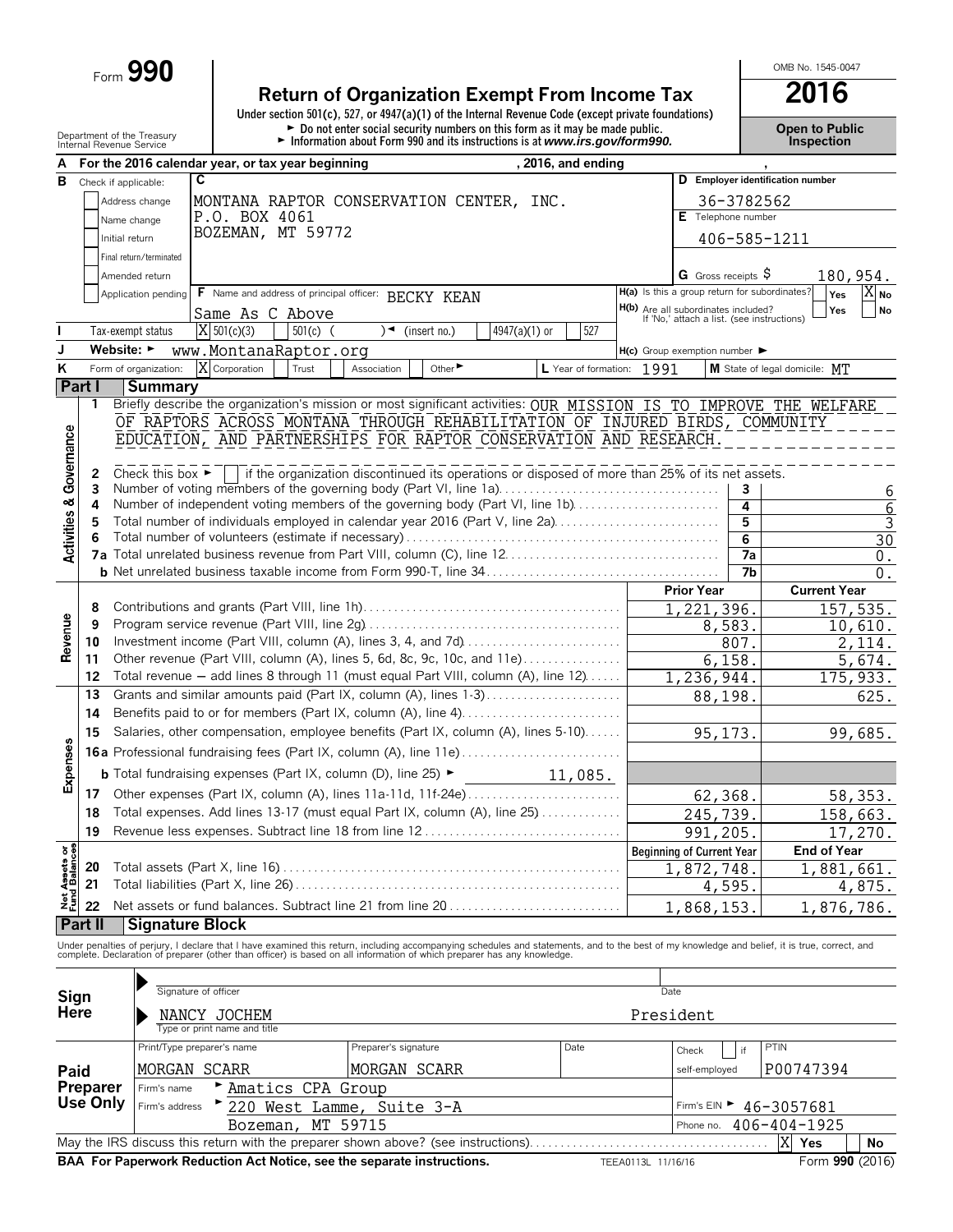|            | Form 990 (2016)                                                                                                                                                                                                                                                                    | MONTANA RAPTOR CONSERVATION CENTER, INC.                                                                                             |                       | 36-3782562              | Page 2          |
|------------|------------------------------------------------------------------------------------------------------------------------------------------------------------------------------------------------------------------------------------------------------------------------------------|--------------------------------------------------------------------------------------------------------------------------------------|-----------------------|-------------------------|-----------------|
| Part III   |                                                                                                                                                                                                                                                                                    | <b>Statement of Program Service Accomplishments</b><br>Check if Schedule O contains a response or note to any line in this Part III. |                       |                         |                 |
| 1          | Briefly describe the organization's mission:                                                                                                                                                                                                                                       |                                                                                                                                      |                       |                         |                 |
|            | OUR MISSION IS TO IMPROVE THE WELFARE OF RAPTORS ACROSS MONTANA THROUGH                                                                                                                                                                                                            |                                                                                                                                      |                       |                         |                 |
|            | REHABILITATION OF INJURED BIRDS, COMMUNITY EDUCATION, AND PARTNERSHIPS FOR RAPTOR                                                                                                                                                                                                  |                                                                                                                                      |                       |                         |                 |
|            | CONSERVATION AND RESEARCH.                                                                                                                                                                                                                                                         |                                                                                                                                      |                       |                         |                 |
|            | 2 Did the organization undertake any significant program services during the year which were not listed on the prior                                                                                                                                                               |                                                                                                                                      |                       |                         |                 |
|            | Form 990 or 990-EZ?.                                                                                                                                                                                                                                                               |                                                                                                                                      |                       | Yes                     | X<br>No         |
| 3          | If 'Yes,' describe these new services on Schedule O.<br>Did the organization cease conducting, or make significant changes in how it conducts, any program services?                                                                                                               |                                                                                                                                      |                       | Yes                     | X<br>No         |
|            | If 'Yes,' describe these changes on Schedule O.                                                                                                                                                                                                                                    |                                                                                                                                      |                       |                         |                 |
|            | 4 Describe the organization's program service accomplishments for each of its three largest program services, as measured by expenses.<br>Section 501(c)(3) and 501(c)(4) organizations are required to report the amount of grants and allocations to others, the total expenses, |                                                                                                                                      |                       |                         |                 |
|            | and revenue, if any, for each program service reported.                                                                                                                                                                                                                            |                                                                                                                                      |                       |                         |                 |
|            |                                                                                                                                                                                                                                                                                    |                                                                                                                                      |                       |                         |                 |
|            | $\int$ (Expenses $\int$<br>$4a$ (Code:<br>REHABILITATION - MRCC PROVIDED VETERINARY CARE AND HUSBANDRY FOR 222 INJURED BIRDS OF                                                                                                                                                    | 72, 205. including grants of \$                                                                                                      |                       | \$<br>) (Revenue        | 1,200.          |
|            | PREY IN 2016.                                                                                                                                                                                                                                                                      | THIS INCLUDES RETRIEVING INJURED RAPTORS, DETERMINING AND                                                                            |                       |                         |                 |
|            | ADMINISTERING TREATMENT PROTOCOLS, RADIOGRAPHS AND CONSULTING WITH VETERINARIANS AND                                                                                                                                                                                               |                                                                                                                                      |                       |                         |                 |
|            | RELEASING REHABILITATED BIRDS.                                                                                                                                                                                                                                                     |                                                                                                                                      |                       |                         |                 |
|            |                                                                                                                                                                                                                                                                                    |                                                                                                                                      |                       |                         |                 |
|            |                                                                                                                                                                                                                                                                                    |                                                                                                                                      |                       |                         |                 |
|            |                                                                                                                                                                                                                                                                                    |                                                                                                                                      |                       |                         |                 |
|            |                                                                                                                                                                                                                                                                                    |                                                                                                                                      |                       |                         |                 |
|            |                                                                                                                                                                                                                                                                                    |                                                                                                                                      |                       |                         |                 |
|            |                                                                                                                                                                                                                                                                                    |                                                                                                                                      |                       |                         |                 |
|            | $4b$ (Code:<br>) (Expenses $\sqrt{5}$                                                                                                                                                                                                                                              | 27, 300. including grants of $$$                                                                                                     |                       | \$<br>$625.$ ) (Revenue | 9,410.          |
|            | EDUCATION - MRCC CURRENTLY HAS 12 NON-RELEASABLE EDUCATIONAL RAPTORS THAT ASSISTED<br>MRCC STAFF AND VOLUNTEERS IN MAKING PRESENTATIONS ABOUT CONSERVATION OF MONTANA'S                                                                                                            |                                                                                                                                      |                       |                         |                 |
|            | RAPTOR SPECIES TO LOCAL SCHOOL AND COMMUNITY ORGANIZATIONS.                                                                                                                                                                                                                        |                                                                                                                                      |                       | WE OFFER A RANGE OF     |                 |
|            | PROGRAMS FOR BOTH YOUTH AND ADULTS. A SMALL PROGRAM FEE IS CHARGED, IF POSSIBLE,                                                                                                                                                                                                   |                                                                                                                                      |                       |                         |                 |
|            | THAT GOES DIRECTLY TOWARDS THE CARE OF EDUCATIONAL RAPTORS AND TO SUPPORT OUR<br>EDUCATIONAL PROGRAMS                                                                                                                                                                              |                                                                                                                                      |                       |                         |                 |
|            |                                                                                                                                                                                                                                                                                    |                                                                                                                                      |                       |                         |                 |
|            |                                                                                                                                                                                                                                                                                    |                                                                                                                                      |                       |                         |                 |
|            |                                                                                                                                                                                                                                                                                    |                                                                                                                                      |                       |                         |                 |
|            |                                                                                                                                                                                                                                                                                    |                                                                                                                                      |                       |                         |                 |
|            |                                                                                                                                                                                                                                                                                    |                                                                                                                                      |                       |                         |                 |
|            | ) (Expenses \$<br>$4c$ (Code:                                                                                                                                                                                                                                                      | including grants of $\frac{1}{2}$                                                                                                    |                       | ) (Revenue \$           |                 |
|            |                                                                                                                                                                                                                                                                                    |                                                                                                                                      |                       |                         |                 |
|            |                                                                                                                                                                                                                                                                                    |                                                                                                                                      |                       |                         |                 |
|            |                                                                                                                                                                                                                                                                                    |                                                                                                                                      |                       |                         |                 |
|            |                                                                                                                                                                                                                                                                                    |                                                                                                                                      |                       |                         |                 |
|            |                                                                                                                                                                                                                                                                                    |                                                                                                                                      |                       |                         |                 |
|            |                                                                                                                                                                                                                                                                                    |                                                                                                                                      |                       |                         |                 |
|            |                                                                                                                                                                                                                                                                                    |                                                                                                                                      |                       |                         |                 |
|            |                                                                                                                                                                                                                                                                                    |                                                                                                                                      |                       |                         |                 |
|            |                                                                                                                                                                                                                                                                                    |                                                                                                                                      |                       |                         |                 |
|            | 4d Other program services (Describe in Schedule O.)                                                                                                                                                                                                                                |                                                                                                                                      |                       |                         |                 |
|            | \$<br>(Expenses                                                                                                                                                                                                                                                                    | including grants of<br>Ş                                                                                                             | ) (Revenue $\sqrt{5}$ |                         |                 |
| <b>BAA</b> | <b>4e</b> Total program service expenses                                                                                                                                                                                                                                           | 99,505.<br>TEEA0102L 11/16/16                                                                                                        |                       |                         | Form 990 (2016) |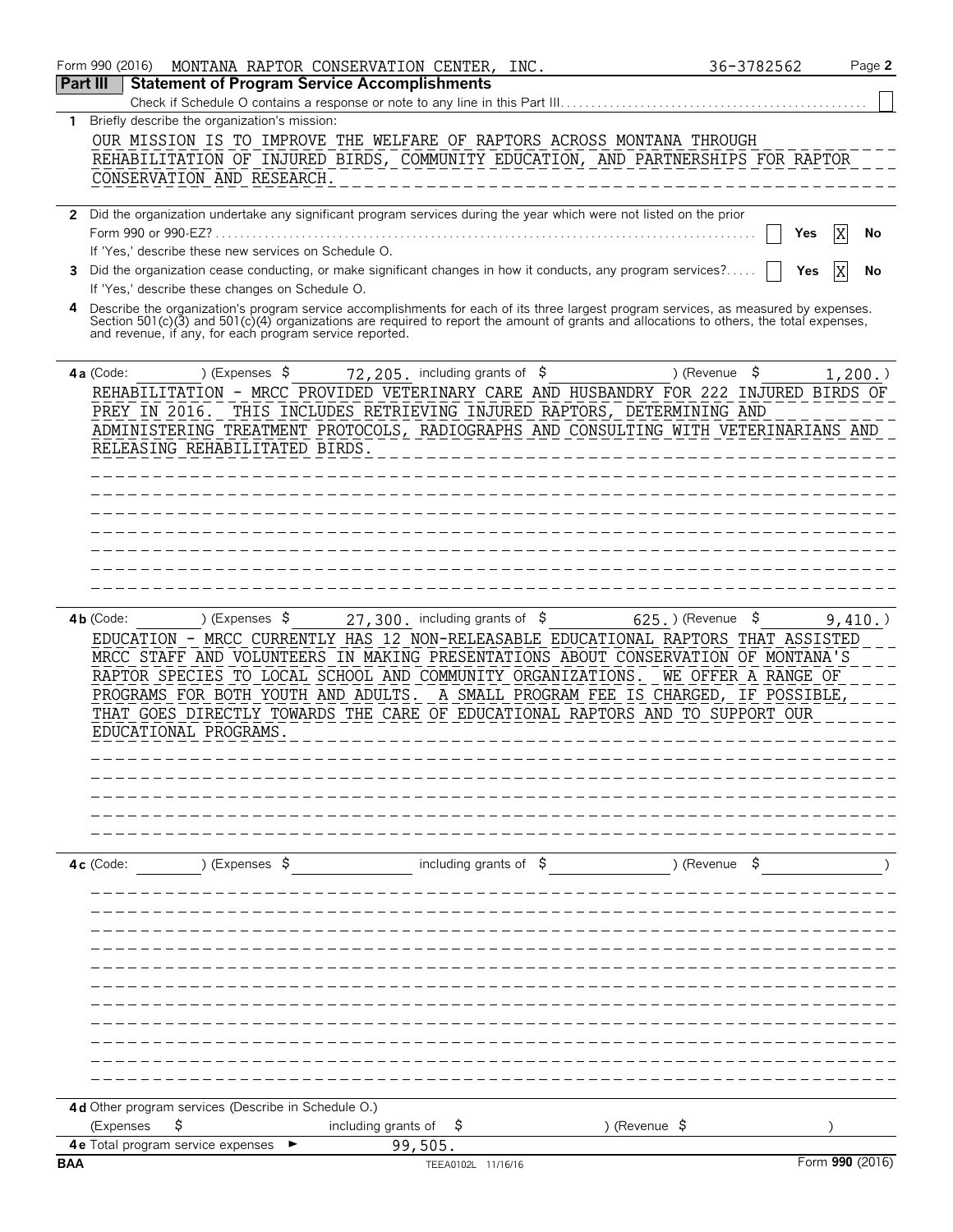#### Form 990 (2016) Page **3** MONTANA RAPTOR CONSERVATION CENTER, INC. 36-3782562 **Part IV Checklist of Required Schedules**

|    |                                                                                                                                                                                                                                                     |                 | <b>Yes</b> | No |
|----|-----------------------------------------------------------------------------------------------------------------------------------------------------------------------------------------------------------------------------------------------------|-----------------|------------|----|
| 1. | Is the organization described in section 501(c)(3) or 4947(a)(1) (other than a private foundation)? If 'Yes,' complete                                                                                                                              | 1               | Χ          |    |
| 2  | Is the organization required to complete Schedule B, Schedule of Contributors (see instructions)?                                                                                                                                                   | $\overline{2}$  | X          |    |
| 3  | Did the organization engage in direct or indirect political campaign activities on behalf of or in opposition to candidates                                                                                                                         | 3               |            | Χ  |
| 4  | Section 501(c)(3) organizations. Did the organization engage in lobbying activities, or have a section 501(h) election in effect during the tax year? If 'Yes,' complete Schedule C, Part II.                                                       | 4               |            | X  |
| 5  | Is the organization a section 501(c)(4), 501(c)(5), or 501(c)(6) organization that receives membership dues,<br>assessments, or similar amounts as defined in Revenue Procedure 98-19? If 'Yes,' complete Schedule C. Part III                      | 5               |            | X  |
| 6  | Did the organization maintain any donor advised funds or any similar funds or accounts for which donors have the right<br>to provide advice on the distribution or investment of amounts in such funds or accounts? If 'Yes,' complete Schedule D,  | 6               |            | X  |
| 7  | Did the organization receive or hold a conservation easement, including easements to preserve open space, the                                                                                                                                       | $\overline{7}$  |            | X  |
| 8  | Did the organization maintain collections of works of art, historical treasures, or other similar assets? If 'Yes,'                                                                                                                                 | 8               |            | X  |
| 9  | Did the organization report an amount in Part X, line 21, for escrow or custodial account liability, serve as a custodian<br>for amounts not listed in Part X; or provide credit counseling, debt management, credit repair, or debt negotiation    | 9               |            | Χ  |
| 10 | Did the organization, directly or through a related organization, hold assets in temporarily restricted endowments,<br>permanent endowments, or quasi-endowments? If 'Yes,' complete Schedule D, Part V.                                            | 10              |            | X  |
| 11 | If the organization's answer to any of the following questions is 'Yes', then complete Schedule D, Parts VI, VII, VIII, IX,<br>or X as applicable.                                                                                                  |                 |            |    |
|    | a Did the organization report an amount for land, buildings, and equipment in Part X, line 10? If 'Yes,' complete Schedule                                                                                                                          | 11 a            | Χ          |    |
|    | <b>b</b> Did the organization report an amount for investments – other securities in Part X, line 12 that is 5% or more of its total                                                                                                                | 11 <sub>b</sub> |            | X  |
|    | c Did the organization report an amount for investments - program related in Part X, line 13 that is 5% or more of its total                                                                                                                        | 11c             |            | X  |
|    | d Did the organization report an amount for other assets in Part X, line 15 that is 5% or more of its total assets reported                                                                                                                         | 11d             |            | X  |
|    | e Did the organization report an amount for other liabilities in Part X, line 25? If 'Yes,' complete Schedule D, Part X                                                                                                                             | 11 e            | X          |    |
|    | f Did the organization's separate or consolidated financial statements for the tax year include a footnote that addresses<br>the organization's liability for uncertain tax positions under FIN 48 (ASC 740)? If 'Yes,' complete Schedule D, Part X | 11 f            |            | X  |
|    | 12a Did the organization obtain separate, independent audited financial statements for the tax year? If 'Yes,' complete                                                                                                                             | 12a             |            | Χ  |
|    | <b>b</b> Was the organization included in consolidated, independent audited financial statements for the tax year? If 'Yes,' and<br>if the organization answered 'No' to line 12a, then completing Schedule D, Parts XI and XII is optional         | 12 <sub>b</sub> |            | Χ  |
|    |                                                                                                                                                                                                                                                     | 13              |            | X  |
|    | 14a Did the organization maintain an office, employees, or agents outside of the United States?                                                                                                                                                     | 14a             |            | Χ  |
|    | <b>b</b> Did the organization have aggregate revenues or expenses of more than \$10,000 from grantmaking, fundraising,<br>business, investment, and program service activities outside the United States, or aggregate foreign investments valued   | 14b             |            | Χ  |
|    | 15 Did the organization report on Part IX, column (A), line 3, more than \$5,000 of grants or other assistance to or for any                                                                                                                        | 15              |            | Χ  |
|    | 16 Did the organization report on Part IX, column (A), line 3, more than \$5,000 of aggregate grants or other assistance to                                                                                                                         | 16              |            | Χ  |
|    | 17 Did the organization report a total of more than \$15,000 of expenses for professional fundraising services on Part IX,                                                                                                                          | 17              |            | Χ  |
| 18 | Did the organization report more than \$15,000 total of fundraising event gross income and contributions on Part VIII,                                                                                                                              | 18              | Χ          |    |
| 19 | Did the organization report more than \$15,000 of gross income from gaming activities on Part VIII, line 9a? If 'Yes,'                                                                                                                              | 19              |            | Χ  |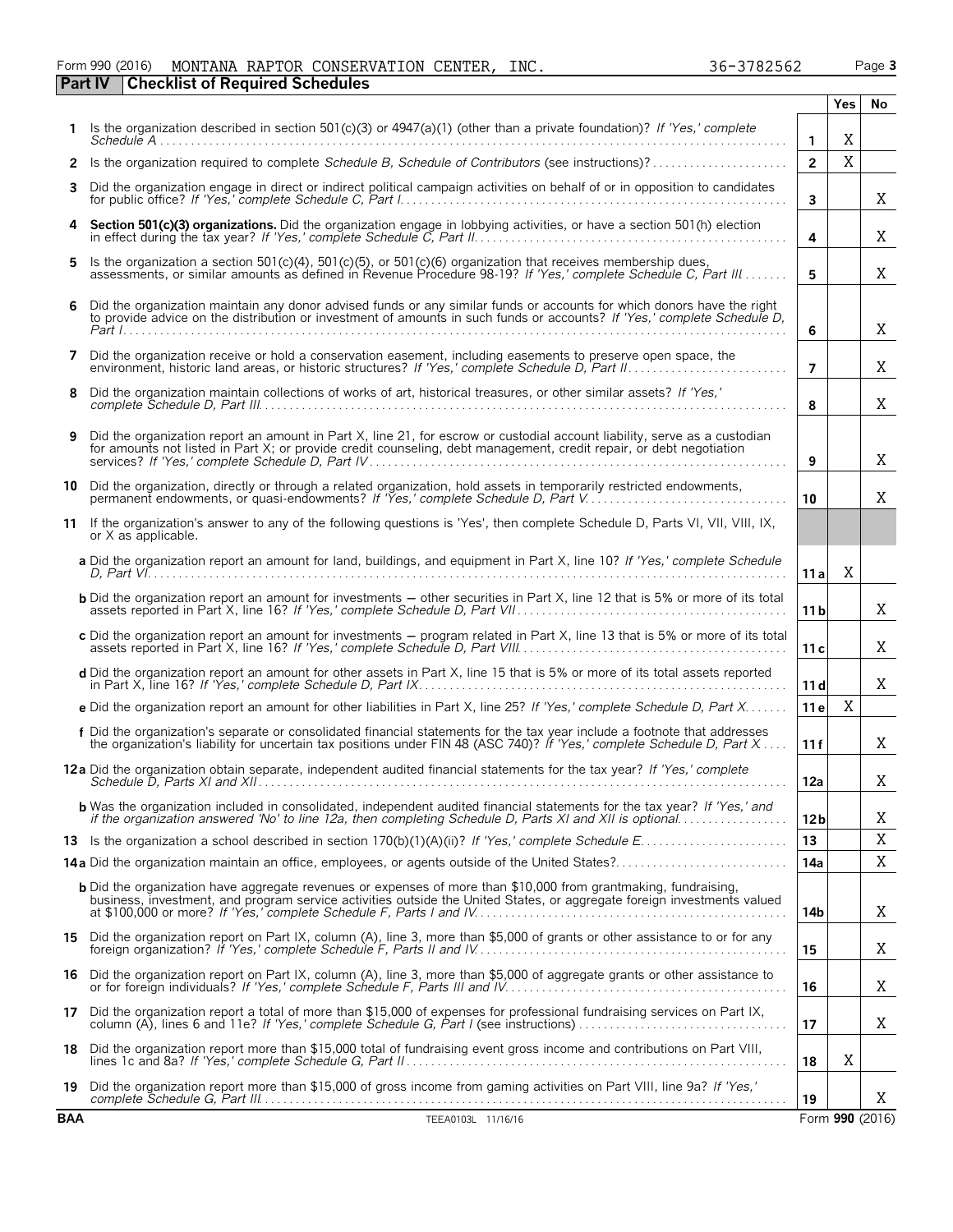Form 990 (2016) **MONTANA** RAPTOR CONSERVATION CENTER,INC. 36-3782562 Page **4** MONTANA RAPTOR CONSERVATION CENTER, INC. 36-3782562

|            | <b>Checklist of Required Schedules</b> (continued)<br>l Part IV                                                                                                                                                                                 |                 |            |                 |
|------------|-------------------------------------------------------------------------------------------------------------------------------------------------------------------------------------------------------------------------------------------------|-----------------|------------|-----------------|
|            |                                                                                                                                                                                                                                                 |                 | <b>Yes</b> | No              |
|            |                                                                                                                                                                                                                                                 | 20a             |            | Χ               |
|            | <b>b</b> If 'Yes' to line 20a, did the organization attach a copy of its audited financial statements to this return?                                                                                                                           | 20 <sub>b</sub> |            |                 |
|            | 21 Did the organization report more than \$5,000 of grants or other assistance to any domestic organization or                                                                                                                                  | 21              |            | X               |
|            | 22 Did the organization report more than \$5,000 of grants or other assistance to or for domestic individuals on Part IX,                                                                                                                       | 22              |            | X               |
|            | 23 Did the organization answer 'Yes' to Part VII, Section A, line 3, 4, or 5 about compensation of the organization's current<br>and former officers, directors, trustees, key employees, and highest compensated employees? If 'Yes,' complete | 23              |            | X               |
|            | 24a Did the organization have a tax-exempt bond issue with an outstanding principal amount of more than \$100,000 as of the last day of the year, that was issued after December 31, 2002? If 'Yes,' answer lines 24b through 2                 | 24a             |            | X               |
|            | <b>b</b> Did the organization invest any proceeds of tax-exempt bonds beyond a temporary period exception?                                                                                                                                      | 24 <sub>b</sub> |            |                 |
|            | c Did the organization maintain an escrow account other than a refunding escrow at any time during the year to defease                                                                                                                          | 24c             |            |                 |
|            | d Did the organization act as an 'on behalf of' issuer for bonds outstanding at any time during the year?                                                                                                                                       | 24d             |            |                 |
|            | 25 a Section 501(c)(3), 501(c)(4), and 501(c)(29) organizations. Did the organization engage in an excess benefit<br>transaction with a disqualified person during the year? If 'Yes,' complete Schedule L, Part I.                             | 25a             |            | X               |
|            | b Is the organization aware that it engaged in an excess benefit transaction with a disqualified person in a prior year, and that the transaction has not been reported on any of the organization's prior Forms 990 or 990-EZ                  | 25 <sub>b</sub> |            | X               |
|            | 26 Did the organization report any amount on Part X, line 5, 6, or 22 for receivables from or payables to any current or                                                                                                                        | 26              |            | X               |
|            | 27 Did the organization provide a grant or other assistance to an officer, director, trustee, key employee, substantial<br>contributor or employee thereof, a grant selection committee member, or to a 35% controlled entity or family member  | 27              |            | Χ               |
|            | 28 Was the organization a party to a business transaction with one of the following parties (see Schedule L, Part IV<br>instructions for applicable filing thresholds, conditions, and exceptions):                                             |                 |            |                 |
|            | a A current or former officer, director, trustee, or key employee? If 'Yes,' complete Schedule L, Part IV                                                                                                                                       | 28a             |            | Χ               |
|            | <b>b</b> A family member of a current or former officer, director, trustee, or key employee? If 'Yes,' complete                                                                                                                                 | 28b             |            | Χ               |
|            | c An entity of which a current or former officer, director, trustee, or key employee (or a family member thereof) was an<br>officer, director, trustee, or direct or indirect owner? If 'Yes,' complete Schedule L, Part IV.                    | 28c             |            | X               |
| 29         | Did the organization receive more than \$25,000 in non-cash contributions? If 'Yes,' complete Schedule M.                                                                                                                                       | 29              |            | $\overline{X}$  |
| 30         | Did the organization receive contributions of art, historical treasures, or other similar assets, or qualified conservation                                                                                                                     | 30              |            | Χ               |
|            | 31 Did the organization liquidate, terminate, or dissolve and cease operations? If 'Yes,' complete Schedule N, Part I.                                                                                                                          | 31              |            | Χ               |
| 32         | Did the organization sell, exchange, dispose of, or transfer more than 25% of its net assets? If 'Yes,' complete                                                                                                                                | 32              |            | Χ               |
|            | 33 Did the organization own 100% of an entity disregarded as separate from the organization under Regulations sections                                                                                                                          | 33              |            | Χ               |
|            | 34 Was the organization related to any tax-exempt or taxable entity? If 'Yes,' complete Schedule R, Part II, III, or IV,                                                                                                                        | 34              |            | Χ               |
|            |                                                                                                                                                                                                                                                 | 35a             |            | $\overline{X}$  |
|            | <b>b</b> If 'Yes' to line 35a, did the organization receive any payment from or engage in any transaction with a controlled entity within the meaning of section 512(b)(13)? If 'Yes,' complete Schedule R, Part V, line 2                      | 35b             |            |                 |
| 36         | Section 501(c)(3) organizations. Did the organization make any transfers to an exempt non-charitable related                                                                                                                                    | 36              |            | Χ               |
|            | 37 Did the organization conduct more than 5% of its activities through an entity that is not a related organization and that is                                                                                                                 | 37              |            | Χ               |
| 38         | Did the organization complete Schedule O and provide explanations in Schedule O for Part VI, lines 11b and 19?                                                                                                                                  | 38              | Χ          |                 |
| <b>BAA</b> |                                                                                                                                                                                                                                                 |                 |            | Form 990 (2016) |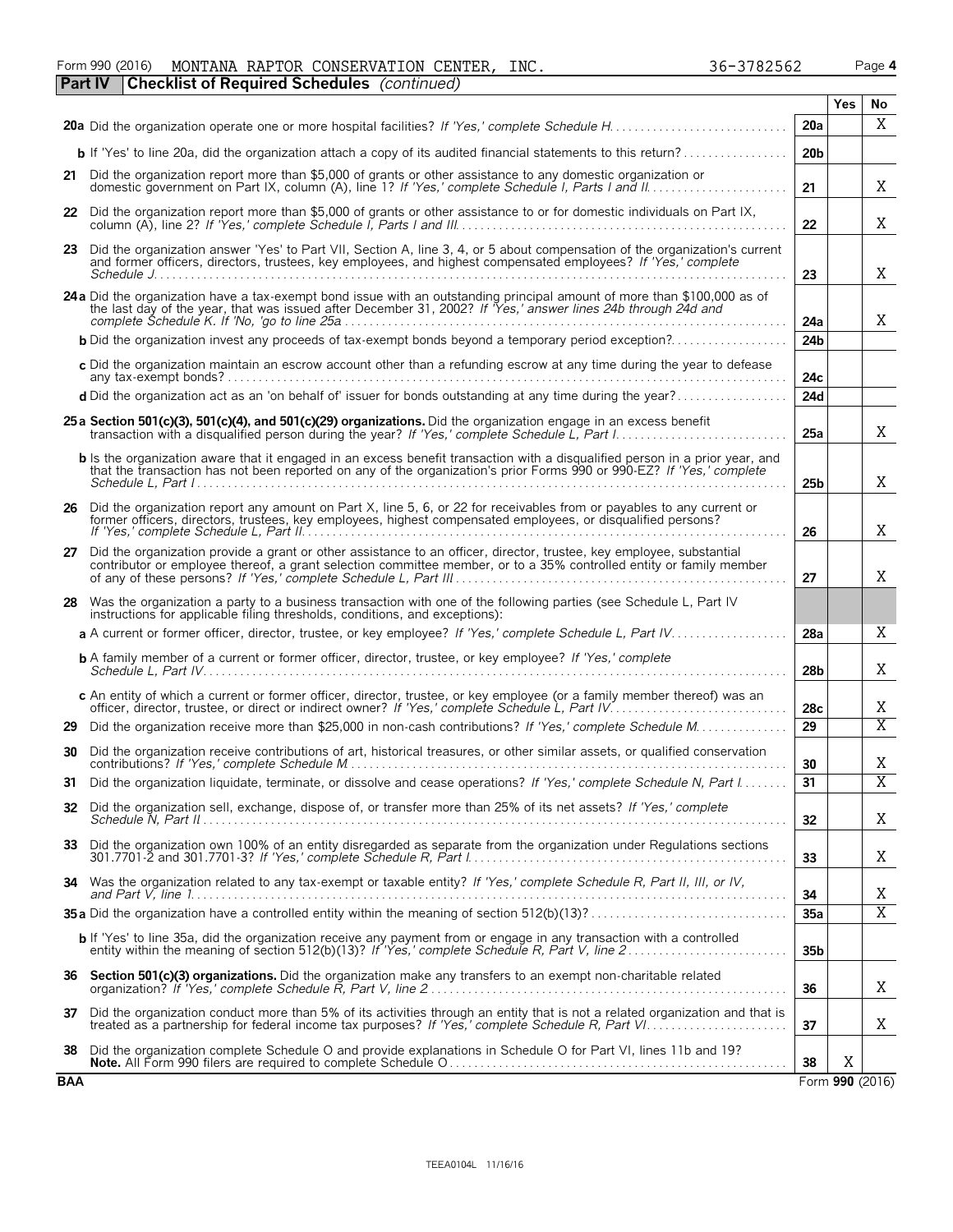|            | MONTANA RAPTOR CONSERVATION CENTER, INC.<br>36-3782562<br>Form 990 (2016)                                                                                                                                                                        |                 |            | Page 5          |
|------------|--------------------------------------------------------------------------------------------------------------------------------------------------------------------------------------------------------------------------------------------------|-----------------|------------|-----------------|
| Part V     | <b>Statements Regarding Other IRS Filings and Tax Compliance</b>                                                                                                                                                                                 |                 |            |                 |
|            | Check if Schedule O contains a response or note to any line in this Part V                                                                                                                                                                       |                 |            |                 |
|            |                                                                                                                                                                                                                                                  |                 | <b>Yes</b> | No              |
|            | <b>1a</b> Enter the number reported in Box 3 of Form 1096. Enter -0- if not applicable<br>- 1 al<br>5                                                                                                                                            |                 |            |                 |
|            | <b>b</b> Enter the number of Forms W-2G included in line 1a. Enter $-0$ - if not applicable<br>1 <sub>b</sub><br>$\Omega$                                                                                                                        |                 |            |                 |
|            | c Did the organization comply with backup withholding rules for reportable payments to vendors and reportable gaming                                                                                                                             | 1 с             | Χ          |                 |
|            | 2a Enter the number of employees reported on Form W-3, Transmittal of Wage and Tax State-                                                                                                                                                        |                 |            |                 |
|            | ments, filed for the calendar year ending with or within the year covered by this return<br>2a<br>3                                                                                                                                              |                 |            |                 |
|            | <b>b</b> If at least one is reported on line 2a, did the organization file all required federal employment tax returns?                                                                                                                          | 2 <sub>b</sub>  | Χ          |                 |
|            | Note. If the sum of lines 1a and 2a is greater than 250, you may be required to e-file (see instructions)                                                                                                                                        |                 |            |                 |
|            | 3a Did the organization have unrelated business gross income of \$1,000 or more during the year?                                                                                                                                                 | Зa              |            | Χ               |
|            |                                                                                                                                                                                                                                                  | 3 <sub>b</sub>  |            |                 |
|            | 4a At any time during the calendar year, did the organization have an interest in, or a signature or other authority over, a<br>financial account in a foreign country (such as a bank account, securities account, or other financial account)? | 4a              |            | Χ               |
|            | <b>b</b> If 'Yes,' enter the name of the foreign country: ►                                                                                                                                                                                      |                 |            |                 |
|            | See instructions for filing requirements for FinCEN Form 114, Report of Foreign Bank and Financial Accounts (FBAR).                                                                                                                              |                 |            |                 |
|            | <b>5a</b> Was the organization a party to a prohibited tax shelter transaction at any time during the tax year?                                                                                                                                  | 5 a             |            | Χ               |
|            | <b>b</b> Did any taxable party notify the organization that it was or is a party to a prohibited tax shelter transaction?                                                                                                                        | 5 <sub>b</sub>  |            | $\overline{X}$  |
|            |                                                                                                                                                                                                                                                  | 5с              |            |                 |
|            | 6 a Does the organization have annual gross receipts that are normally greater than \$100,000, and did the organization solicit any contributions that were not tax deductible as charitable contributions?                                      | 6 a             |            | Χ               |
|            | b If 'Yes,' did the organization include with every solicitation an express statement that such contributions or gifts were                                                                                                                      |                 |            |                 |
| 7          | Organizations that may receive deductible contributions under section 170(c).                                                                                                                                                                    | 6b              |            |                 |
|            | a Did the organization receive a payment in excess of \$75 made partly as a contribution and partly for goods and                                                                                                                                | 7а              |            | X               |
|            | <b>b</b> If 'Yes,' did the organization notify the donor of the value of the goods or services provided?                                                                                                                                         | 7 <sub>b</sub>  |            |                 |
|            | c Did the organization sell, exchange, or otherwise dispose of tangible personal property for which it was required to file                                                                                                                      |                 |            | Χ               |
|            |                                                                                                                                                                                                                                                  | 7 с             |            |                 |
|            | e Did the organization receive any funds, directly or indirectly, to pay premiums on a personal benefit contract?                                                                                                                                | 7е              |            | Χ               |
|            | f Did the organization, during the year, pay premiums, directly or indirectly, on a personal benefit contract?                                                                                                                                   | 7f              |            | Χ               |
|            |                                                                                                                                                                                                                                                  |                 |            |                 |
|            | q If the organization received a contribution of qualified intellectual property, did the organization file Form 8899                                                                                                                            | 7g              |            |                 |
|            | h If the organization received a contribution of cars, boats, airplanes, or other vehicles, did the organization file a<br>Form 1098-C?                                                                                                          | 7 h             |            |                 |
|            | Sponsoring organizations maintaining donor advised funds. Did a donor advised fund maintained by the sponsoring                                                                                                                                  |                 |            |                 |
|            |                                                                                                                                                                                                                                                  | 8               |            |                 |
| 9          | Sponsoring organizations maintaining donor advised funds.                                                                                                                                                                                        |                 |            |                 |
|            |                                                                                                                                                                                                                                                  | 9 a             |            |                 |
|            |                                                                                                                                                                                                                                                  | 9 b             |            |                 |
|            | 10 Section 501(c)(7) organizations. Enter:                                                                                                                                                                                                       |                 |            |                 |
|            | 10a                                                                                                                                                                                                                                              |                 |            |                 |
|            | <b>b</b> Gross receipts, included on Form 990, Part VIII, line 12, for public use of club facilities $\dots$ .<br>10 <sub>b</sub>                                                                                                                |                 |            |                 |
|            | 11 Section 501(c)(12) organizations. Enter:                                                                                                                                                                                                      |                 |            |                 |
|            | 11a                                                                                                                                                                                                                                              |                 |            |                 |
|            | <b>b</b> Gross income from other sources (Do not net amounts due or paid to other sources<br>11 <sub>b</sub>                                                                                                                                     |                 |            |                 |
|            | 12a Section 4947(a)(1) non-exempt charitable trusts. Is the organization filing Form 990 in lieu of Form 1041?                                                                                                                                   | 12a             |            |                 |
|            | 12 <sub>b</sub><br><b>b</b> If 'Yes,' enter the amount of tax-exempt interest received or accrued during the year $\dots \dots$                                                                                                                  |                 |            |                 |
|            | 13 Section 501(c)(29) qualified nonprofit health insurance issuers.                                                                                                                                                                              |                 |            |                 |
|            |                                                                                                                                                                                                                                                  | 13a             |            |                 |
|            | <b>Note.</b> See the instructions for additional information the organization must report on Schedule O.                                                                                                                                         |                 |            |                 |
|            | <b>b</b> Enter the amount of reserves the organization is required to maintain by the states in                                                                                                                                                  |                 |            |                 |
|            | which the organization is licensed to issue qualified health plans<br>13 <sub>b</sub>                                                                                                                                                            |                 |            |                 |
|            | 13с                                                                                                                                                                                                                                              |                 |            |                 |
|            | <b>14a</b> Did the organization receive any payments for indoor tanning services during the tax year?                                                                                                                                            | 14a             |            | Χ               |
|            |                                                                                                                                                                                                                                                  | 14 <sub>b</sub> |            |                 |
| <b>BAA</b> | TEEA0105L 11/16/16                                                                                                                                                                                                                               |                 |            | Form 990 (2016) |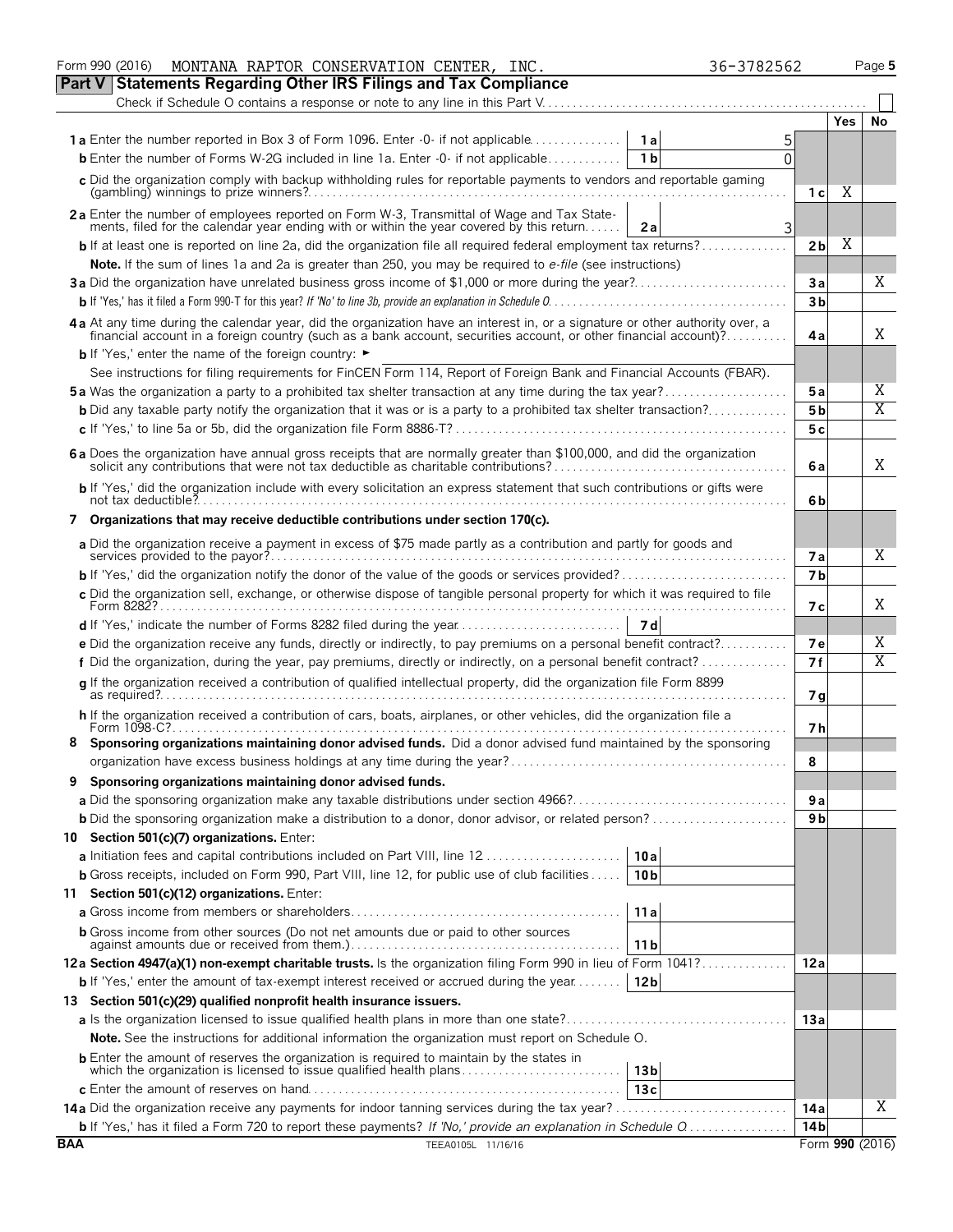**Part VI Governance, Management, and Disclosure** *For each 'Yes' response to lines 2 through 7b below, and for a 'No' response to line 8a, 8b, or 10b below, describe the circumstances, processes, or changes in Schedule O. See instructions.*

|--|--|

|    | <b>Section A. Governing Body and Management</b>                                                                                                                                                                                                                                                                                   |                 |                         |                |
|----|-----------------------------------------------------------------------------------------------------------------------------------------------------------------------------------------------------------------------------------------------------------------------------------------------------------------------------------|-----------------|-------------------------|----------------|
|    |                                                                                                                                                                                                                                                                                                                                   |                 | Yes                     | No             |
|    | 1a Enter the number of voting members of the governing body at the end of the tax year<br>− 1 a l<br>6<br>If there are material differences in voting rights among members<br>of the governing body, or if the governing body delegated broad<br>authority to an executive committee or similar committee, explain in Schedule O. |                 |                         |                |
|    | <b>b</b> Enter the number of voting members included in line 1a, above, who are independent   1b<br>6                                                                                                                                                                                                                             |                 |                         |                |
|    | 2 Did any officer, director, trustee, or key employee have a family relationship or a business relationship with any other                                                                                                                                                                                                        |                 |                         |                |
|    |                                                                                                                                                                                                                                                                                                                                   | $\mathbf{2}$    |                         | X              |
| 3  | Did the organization delegate control over management duties customarily performed by or under the direct supervision<br>of officers, directors, or trustees, or key employees to a management company or other person?                                                                                                           | 3               |                         | Χ              |
|    | 4 Did the organization make any significant changes to its governing documents                                                                                                                                                                                                                                                    |                 |                         |                |
|    |                                                                                                                                                                                                                                                                                                                                   | 4               |                         | Χ              |
| 5. | Did the organization become aware during the year of a significant diversion of the organization's assets?                                                                                                                                                                                                                        | 5               |                         | $\overline{X}$ |
|    |                                                                                                                                                                                                                                                                                                                                   | 6               |                         | $\overline{X}$ |
|    | 7a Did the organization have members, stockholders, or other persons who had the power to elect or appoint one or more                                                                                                                                                                                                            | 7 a             |                         | X              |
|    | <b>b</b> Are any governance decisions of the organization reserved to (or subject to approval by) members,                                                                                                                                                                                                                        | 7 <sub>b</sub>  |                         | X              |
| 8  | Did the organization contemporaneously document the meetings held or written actions undertaken during the year by<br>the following:                                                                                                                                                                                              |                 |                         |                |
|    |                                                                                                                                                                                                                                                                                                                                   | 8al             | X                       |                |
|    |                                                                                                                                                                                                                                                                                                                                   | 8 <sub>b</sub>  | X                       |                |
|    | 9 Is there any officer, director, trustee, or key employee listed in Part VII, Section A, who cannot be reached at the                                                                                                                                                                                                            | 9               |                         | X              |
|    | Section B. Policies (This Section B requests information about policies not required by the Internal Revenue Code.)                                                                                                                                                                                                               |                 |                         |                |
|    |                                                                                                                                                                                                                                                                                                                                   |                 | <b>Yes</b>              | No             |
|    |                                                                                                                                                                                                                                                                                                                                   | 10a             |                         | X              |
|    | b If 'Yes,' did the organization have written policies and procedures governing the activities of such chapters, affiliates, and branches to ensure their                                                                                                                                                                         | 10 <sub>b</sub> |                         |                |
|    |                                                                                                                                                                                                                                                                                                                                   | 11a             | $\overline{\mathrm{X}}$ |                |
|    | <b>b</b> Describe in Schedule O the process, if any, used by the organization to review this Form 990. See Schedule O                                                                                                                                                                                                             |                 |                         |                |
|    |                                                                                                                                                                                                                                                                                                                                   | 12a             | X                       |                |
|    | <b>b</b> Were officers, directors, or trustees, and key employees required to disclose annually interests that could give rise                                                                                                                                                                                                    | 12 <sub>b</sub> | Χ                       |                |
|    | c Did the organization regularly and consistently monitor and enforce compliance with the policy? If 'Yes,' describe in                                                                                                                                                                                                           | 12c             | X                       |                |
|    |                                                                                                                                                                                                                                                                                                                                   | 13              | $\overline{\text{X}}$   |                |
|    |                                                                                                                                                                                                                                                                                                                                   | 14              |                         | X              |
|    | 15 Did the process for determining compensation of the following persons include a review and approval by independent<br>persons, comparability data, and contemporaneous substantiation of the deliberation and decision?                                                                                                        |                 |                         |                |
|    | a The organization's CEO, Executive Director, or top management official . See Schedule 0                                                                                                                                                                                                                                         | 15a             | X                       |                |
|    |                                                                                                                                                                                                                                                                                                                                   | 15 <sub>b</sub> |                         | X              |
|    | If 'Yes' to line 15a or 15b, describe the process in Schedule O (see instructions).                                                                                                                                                                                                                                               |                 |                         |                |
|    | 16a Did the organization invest in, contribute assets to, or participate in a joint venture or similar arrangement with a                                                                                                                                                                                                         | 16a             |                         | X              |
|    | b If 'Yes,' did the organization follow a written policy or procedure requiring the organization to evaluate its                                                                                                                                                                                                                  |                 |                         |                |
|    | participation in joint venture arrangements under applicable federal tax law, and take steps to safeguard the                                                                                                                                                                                                                     | 16 b            |                         |                |
|    | <b>Section C. Disclosure</b>                                                                                                                                                                                                                                                                                                      |                 |                         |                |
|    | 17 List the states with which a copy of this Form 990 is required to be filed ► None<br>----------------------                                                                                                                                                                                                                    |                 |                         |                |
|    | 18 Section 6104 requires an organization to make its Forms 1023 (or 1024 if applicable), 990, and 990-T (Section 501(c)(3)s only) available<br>for public inspection. Indicate how you made these available. Check all that apply.                                                                                                |                 |                         |                |
|    | Another's website<br>X Upon request<br>Own website<br>Other (explain in Schedule O)                                                                                                                                                                                                                                               |                 |                         |                |
|    | 19 Describe in Schedule O whether (and if so, how) the organization made its governing documents, conflict of interest policy, and financial statements available to                                                                                                                                                              |                 |                         |                |

**20** State the name, address, and telephone number of the person who possesses the organization's books and records: ► BECKY KEAN P.O. BOX 4061 BOZEMAN MT 59772 406-582-1211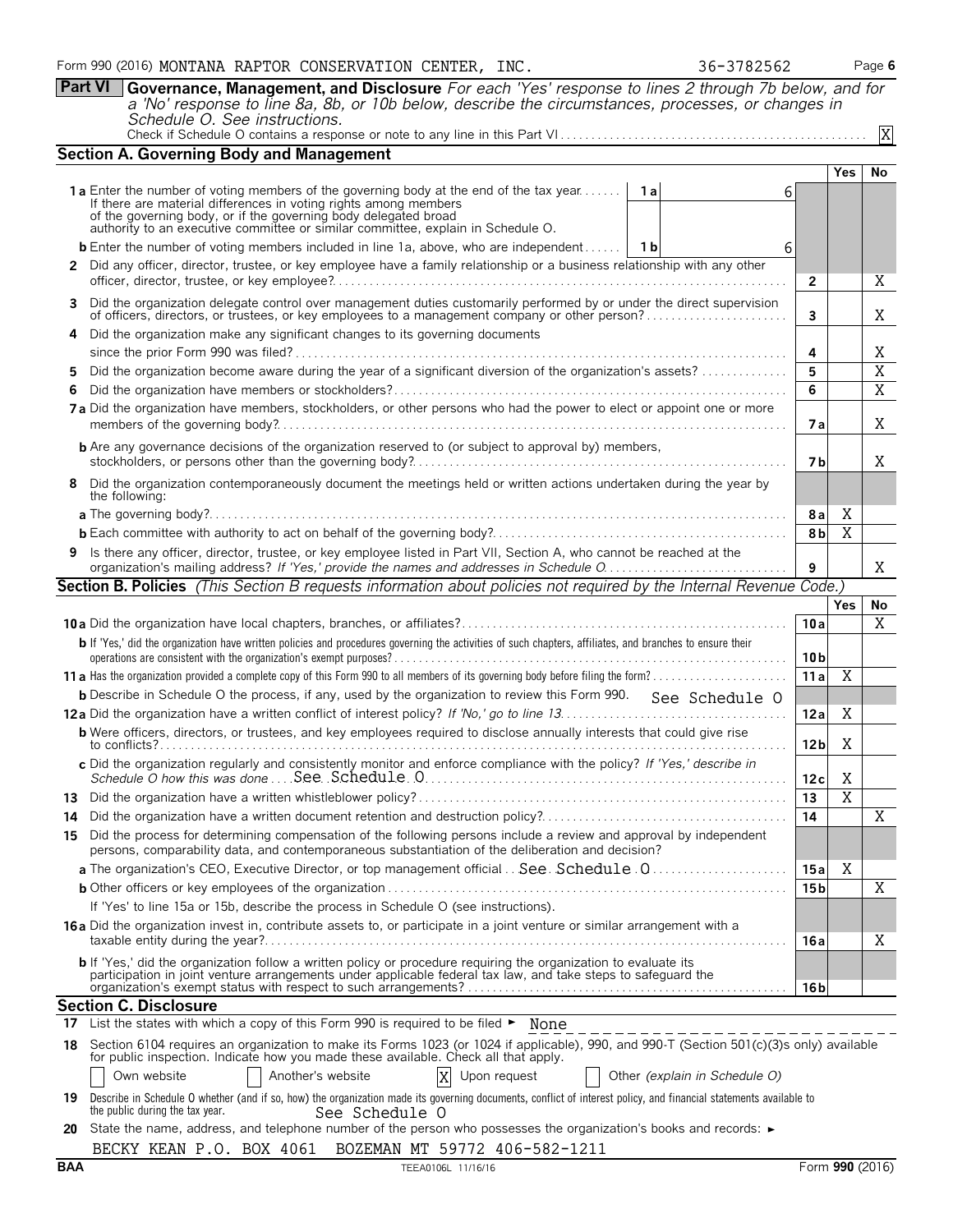| Form 990 (2016) MONTANA RAPTOR CONSERVATION CENTER, INC.                                                                                                              | 36-3782562 | Page 7 |
|-----------------------------------------------------------------------------------------------------------------------------------------------------------------------|------------|--------|
| <b>Part VII</b><br>Compensation of Officers, Directors, Trustees, Key Employees, Highest Compensated Employees, and<br><b>Independent Contractors</b>                 |            |        |
|                                                                                                                                                                       |            |        |
| Section A. Officers, Directors, Trustees, Key Employees, and Highest Compensated Employees                                                                            |            |        |
| <b>1 a</b> Complete this table for all persons required to be listed. Report compensation for the calendar year ending with or within the<br>organization's tax year. |            |        |
| I ist all of the organization's current officers, directors, trustees (whether individuals or organizations), regardless of amount of                                 |            |        |

? List all of the organization's **current** officers, directors, trustees (whether individuals or organizations), regardless of amount of compensation. Enter -0- in columns (D), (E), and (F) if no compensation was paid.

? List all of the organization's **current** key employees, if any. See instructions for definition of 'key employee.'

? List the organization's five **current** highest compensated employees (other than an officer, director, trustee, or key employee) who received reportable compensation (Box 5 of Form W-2 and/or Box 7 of Form 1099-MISC) of more than \$100,000 from the organization and any related organizations.

? List all of the organization's **former** officers, key employees, and highest compensated employees who received more than \$100,000 of reportable compensation from the organization and any related organizations.

? List all of the organization's **former directors or trustees** that received, in the capacity as a former director or trustee of the organization, more than \$10,000 of reportable compensation from the organization and any related organizations.

List persons in the following order: individual trustees or directors; institutional trustees; officers; key employees; highest compensated employees; and former such persons.

Check this box if neither the organization nor any related organization compensated any current officer, director, or trustee.

| Position (do not check more<br>(A)<br>(D)<br>(B)<br>(E)<br>(F)<br>than one box, unless person<br>Name and Title<br>is both an officer and a<br>Reportable<br>Average<br>Reportable<br>Estimated<br>hours<br>director/trustee)<br>compensation from<br>compensation from<br>amount of other<br>the organization<br>related organizations<br>compensation<br>per<br>Highest compensated<br>employee<br>Former<br>Institutional trustee<br>Officer<br>(W-2/1099-MISC)<br>(W-2/1099-MISC)<br>from the<br>week<br>ndividual trustee<br>Key employee<br>organization<br>(list any<br>direct<br>hours for<br>and related<br>related<br>organizations<br>হ<br>organiza-<br>tions<br>below<br>dotted<br>line)<br>$\sqrt{2}$<br>(1) NANCY JOCHEM<br>X<br>X<br>Treasurer<br>0<br>0<br>0.<br>$\Omega$<br>$\overline{2}$<br>(2) CHRISTINE SMITH<br>Vice President<br>$\mathbf X$<br>X<br>$\Omega$<br>$0$ .<br>0<br>$\Omega$<br>$\overline{c}$<br>(3) JEANNIE COUNCE<br>$\mathbf X$<br>X<br>$\Omega$<br>$\overline{0}$<br>$\mathbf 0$<br>$0$ .<br>Secretary<br>$\mathbf{1}$<br>(4) PATRICK ODENBECK<br>Χ<br>0<br>0<br>0<br>0.<br>Director<br>$\mathbf{1}$<br>(5) TROY PAISLEY<br>$\mathbf{0}$<br>X<br>Director<br>0<br>0<br>0.<br>$\overline{1}$<br>(6) ANDREW GORDER<br>$\mathbf{0}$<br>X<br>$0$ .<br>Director<br>0<br>0<br>$\mathbf{1}$<br>(7) RICK SANDERS<br>X<br>X<br>Former Pres.<br>$\Omega$<br>0<br>$\mathbf 0$<br>$\boldsymbol{0}$ .<br>$\mathbf{1}$<br>(8) MARCO RESTANI<br>X<br>X<br>Former Pres.<br>0<br>0<br>0<br>0.<br>$\overline{1}$<br>(9) MARILYN SCHRADER<br>X<br>$\Omega$<br>X<br>$\boldsymbol{0}$ .<br>Former Treas.<br>0<br>0<br>(10) BECKY KEAN<br>40<br>$\overline{0}$<br>X<br>MRCC Director<br>39,105<br>$\mathbf 0$<br>$0$ .<br>(11)<br>(12)<br>(13)<br>(14)<br>Form 990 (2016)<br><b>BAA</b><br>TEEA0107L 11/16/16 |  |  |  | (C) |  |  |  |  |
|--------------------------------------------------------------------------------------------------------------------------------------------------------------------------------------------------------------------------------------------------------------------------------------------------------------------------------------------------------------------------------------------------------------------------------------------------------------------------------------------------------------------------------------------------------------------------------------------------------------------------------------------------------------------------------------------------------------------------------------------------------------------------------------------------------------------------------------------------------------------------------------------------------------------------------------------------------------------------------------------------------------------------------------------------------------------------------------------------------------------------------------------------------------------------------------------------------------------------------------------------------------------------------------------------------------------------------------------------------------------------------------------------------------------------------------------------------------------------------------------------------------------------------------------------------------------------------------------------------------------------------------------------------------------------------------------------------------------------------------------------------------------------------------------------------------------------------|--|--|--|-----|--|--|--|--|
|                                                                                                                                                                                                                                                                                                                                                                                                                                                                                                                                                                                                                                                                                                                                                                                                                                                                                                                                                                                                                                                                                                                                                                                                                                                                                                                                                                                                                                                                                                                                                                                                                                                                                                                                                                                                                                |  |  |  |     |  |  |  |  |
|                                                                                                                                                                                                                                                                                                                                                                                                                                                                                                                                                                                                                                                                                                                                                                                                                                                                                                                                                                                                                                                                                                                                                                                                                                                                                                                                                                                                                                                                                                                                                                                                                                                                                                                                                                                                                                |  |  |  |     |  |  |  |  |
|                                                                                                                                                                                                                                                                                                                                                                                                                                                                                                                                                                                                                                                                                                                                                                                                                                                                                                                                                                                                                                                                                                                                                                                                                                                                                                                                                                                                                                                                                                                                                                                                                                                                                                                                                                                                                                |  |  |  |     |  |  |  |  |
|                                                                                                                                                                                                                                                                                                                                                                                                                                                                                                                                                                                                                                                                                                                                                                                                                                                                                                                                                                                                                                                                                                                                                                                                                                                                                                                                                                                                                                                                                                                                                                                                                                                                                                                                                                                                                                |  |  |  |     |  |  |  |  |
|                                                                                                                                                                                                                                                                                                                                                                                                                                                                                                                                                                                                                                                                                                                                                                                                                                                                                                                                                                                                                                                                                                                                                                                                                                                                                                                                                                                                                                                                                                                                                                                                                                                                                                                                                                                                                                |  |  |  |     |  |  |  |  |
|                                                                                                                                                                                                                                                                                                                                                                                                                                                                                                                                                                                                                                                                                                                                                                                                                                                                                                                                                                                                                                                                                                                                                                                                                                                                                                                                                                                                                                                                                                                                                                                                                                                                                                                                                                                                                                |  |  |  |     |  |  |  |  |
|                                                                                                                                                                                                                                                                                                                                                                                                                                                                                                                                                                                                                                                                                                                                                                                                                                                                                                                                                                                                                                                                                                                                                                                                                                                                                                                                                                                                                                                                                                                                                                                                                                                                                                                                                                                                                                |  |  |  |     |  |  |  |  |
|                                                                                                                                                                                                                                                                                                                                                                                                                                                                                                                                                                                                                                                                                                                                                                                                                                                                                                                                                                                                                                                                                                                                                                                                                                                                                                                                                                                                                                                                                                                                                                                                                                                                                                                                                                                                                                |  |  |  |     |  |  |  |  |
|                                                                                                                                                                                                                                                                                                                                                                                                                                                                                                                                                                                                                                                                                                                                                                                                                                                                                                                                                                                                                                                                                                                                                                                                                                                                                                                                                                                                                                                                                                                                                                                                                                                                                                                                                                                                                                |  |  |  |     |  |  |  |  |
|                                                                                                                                                                                                                                                                                                                                                                                                                                                                                                                                                                                                                                                                                                                                                                                                                                                                                                                                                                                                                                                                                                                                                                                                                                                                                                                                                                                                                                                                                                                                                                                                                                                                                                                                                                                                                                |  |  |  |     |  |  |  |  |
|                                                                                                                                                                                                                                                                                                                                                                                                                                                                                                                                                                                                                                                                                                                                                                                                                                                                                                                                                                                                                                                                                                                                                                                                                                                                                                                                                                                                                                                                                                                                                                                                                                                                                                                                                                                                                                |  |  |  |     |  |  |  |  |
|                                                                                                                                                                                                                                                                                                                                                                                                                                                                                                                                                                                                                                                                                                                                                                                                                                                                                                                                                                                                                                                                                                                                                                                                                                                                                                                                                                                                                                                                                                                                                                                                                                                                                                                                                                                                                                |  |  |  |     |  |  |  |  |
|                                                                                                                                                                                                                                                                                                                                                                                                                                                                                                                                                                                                                                                                                                                                                                                                                                                                                                                                                                                                                                                                                                                                                                                                                                                                                                                                                                                                                                                                                                                                                                                                                                                                                                                                                                                                                                |  |  |  |     |  |  |  |  |
|                                                                                                                                                                                                                                                                                                                                                                                                                                                                                                                                                                                                                                                                                                                                                                                                                                                                                                                                                                                                                                                                                                                                                                                                                                                                                                                                                                                                                                                                                                                                                                                                                                                                                                                                                                                                                                |  |  |  |     |  |  |  |  |
|                                                                                                                                                                                                                                                                                                                                                                                                                                                                                                                                                                                                                                                                                                                                                                                                                                                                                                                                                                                                                                                                                                                                                                                                                                                                                                                                                                                                                                                                                                                                                                                                                                                                                                                                                                                                                                |  |  |  |     |  |  |  |  |
|                                                                                                                                                                                                                                                                                                                                                                                                                                                                                                                                                                                                                                                                                                                                                                                                                                                                                                                                                                                                                                                                                                                                                                                                                                                                                                                                                                                                                                                                                                                                                                                                                                                                                                                                                                                                                                |  |  |  |     |  |  |  |  |
|                                                                                                                                                                                                                                                                                                                                                                                                                                                                                                                                                                                                                                                                                                                                                                                                                                                                                                                                                                                                                                                                                                                                                                                                                                                                                                                                                                                                                                                                                                                                                                                                                                                                                                                                                                                                                                |  |  |  |     |  |  |  |  |
|                                                                                                                                                                                                                                                                                                                                                                                                                                                                                                                                                                                                                                                                                                                                                                                                                                                                                                                                                                                                                                                                                                                                                                                                                                                                                                                                                                                                                                                                                                                                                                                                                                                                                                                                                                                                                                |  |  |  |     |  |  |  |  |
|                                                                                                                                                                                                                                                                                                                                                                                                                                                                                                                                                                                                                                                                                                                                                                                                                                                                                                                                                                                                                                                                                                                                                                                                                                                                                                                                                                                                                                                                                                                                                                                                                                                                                                                                                                                                                                |  |  |  |     |  |  |  |  |
|                                                                                                                                                                                                                                                                                                                                                                                                                                                                                                                                                                                                                                                                                                                                                                                                                                                                                                                                                                                                                                                                                                                                                                                                                                                                                                                                                                                                                                                                                                                                                                                                                                                                                                                                                                                                                                |  |  |  |     |  |  |  |  |
|                                                                                                                                                                                                                                                                                                                                                                                                                                                                                                                                                                                                                                                                                                                                                                                                                                                                                                                                                                                                                                                                                                                                                                                                                                                                                                                                                                                                                                                                                                                                                                                                                                                                                                                                                                                                                                |  |  |  |     |  |  |  |  |
|                                                                                                                                                                                                                                                                                                                                                                                                                                                                                                                                                                                                                                                                                                                                                                                                                                                                                                                                                                                                                                                                                                                                                                                                                                                                                                                                                                                                                                                                                                                                                                                                                                                                                                                                                                                                                                |  |  |  |     |  |  |  |  |
|                                                                                                                                                                                                                                                                                                                                                                                                                                                                                                                                                                                                                                                                                                                                                                                                                                                                                                                                                                                                                                                                                                                                                                                                                                                                                                                                                                                                                                                                                                                                                                                                                                                                                                                                                                                                                                |  |  |  |     |  |  |  |  |
|                                                                                                                                                                                                                                                                                                                                                                                                                                                                                                                                                                                                                                                                                                                                                                                                                                                                                                                                                                                                                                                                                                                                                                                                                                                                                                                                                                                                                                                                                                                                                                                                                                                                                                                                                                                                                                |  |  |  |     |  |  |  |  |
|                                                                                                                                                                                                                                                                                                                                                                                                                                                                                                                                                                                                                                                                                                                                                                                                                                                                                                                                                                                                                                                                                                                                                                                                                                                                                                                                                                                                                                                                                                                                                                                                                                                                                                                                                                                                                                |  |  |  |     |  |  |  |  |
|                                                                                                                                                                                                                                                                                                                                                                                                                                                                                                                                                                                                                                                                                                                                                                                                                                                                                                                                                                                                                                                                                                                                                                                                                                                                                                                                                                                                                                                                                                                                                                                                                                                                                                                                                                                                                                |  |  |  |     |  |  |  |  |
|                                                                                                                                                                                                                                                                                                                                                                                                                                                                                                                                                                                                                                                                                                                                                                                                                                                                                                                                                                                                                                                                                                                                                                                                                                                                                                                                                                                                                                                                                                                                                                                                                                                                                                                                                                                                                                |  |  |  |     |  |  |  |  |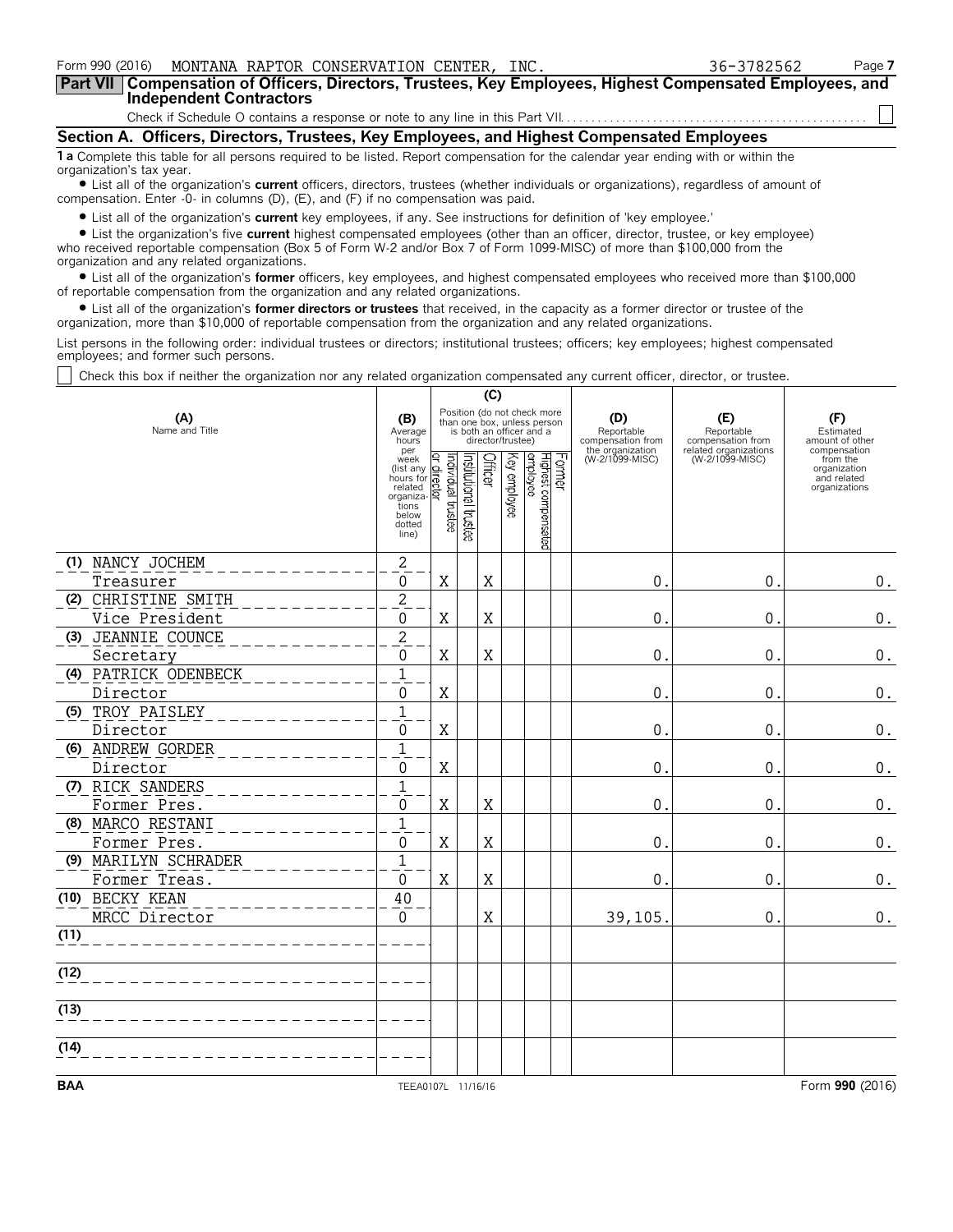#### Form 990 (2016) Page **8** MONTANA RAPTOR CONSERVATION CENTER, INC. 36-3782562

|      | Part VII   Section A. Officers, Directors, Trustees, Key Employees, and Highest Compensated Employees (continued)                                                                                               |                                 |                    |                      |              |                                                                                                             |                                                            |                                                                 |                                                     |           |
|------|-----------------------------------------------------------------------------------------------------------------------------------------------------------------------------------------------------------------|---------------------------------|--------------------|----------------------|--------------|-------------------------------------------------------------------------------------------------------------|------------------------------------------------------------|-----------------------------------------------------------------|-----------------------------------------------------|-----------|
|      |                                                                                                                                                                                                                 | (B)                             |                    |                      | (C)          |                                                                                                             |                                                            |                                                                 |                                                     |           |
|      | (A)<br>Name and title                                                                                                                                                                                           | Average<br>hours<br>per<br>week |                    |                      |              | Position<br>(do not check more than one<br>box, unless person is both an<br>officer and a director/trustee) | (D)<br>Reportable<br>compensation from<br>the organization | (E)<br>Reportable<br>compensation from<br>related organizations | (F)<br>Estimated<br>amount of other<br>compensation |           |
|      |                                                                                                                                                                                                                 | (list any<br>hours<br>for       | Individual trustee | Officer              | Key employee | Former<br>Highest compensated<br> employee                                                                  | (W-2/1099-MISC)                                            | (W-2/1099-MISC)                                                 | from the<br>organization                            |           |
|      |                                                                                                                                                                                                                 | related<br>organiza             | director           |                      |              |                                                                                                             |                                                            |                                                                 | and related<br>organizations                        |           |
|      |                                                                                                                                                                                                                 | - tions<br>below<br>dotted      |                    | nstitutional trustee |              |                                                                                                             |                                                            |                                                                 |                                                     |           |
|      |                                                                                                                                                                                                                 | line)                           |                    |                      |              |                                                                                                             |                                                            |                                                                 |                                                     |           |
| (15) |                                                                                                                                                                                                                 |                                 |                    |                      |              |                                                                                                             |                                                            |                                                                 |                                                     |           |
| (16) |                                                                                                                                                                                                                 |                                 |                    |                      |              |                                                                                                             |                                                            |                                                                 |                                                     |           |
| (17) |                                                                                                                                                                                                                 |                                 |                    |                      |              |                                                                                                             |                                                            |                                                                 |                                                     |           |
| (18) |                                                                                                                                                                                                                 |                                 |                    |                      |              |                                                                                                             |                                                            |                                                                 |                                                     |           |
| (19) |                                                                                                                                                                                                                 |                                 |                    |                      |              |                                                                                                             |                                                            |                                                                 |                                                     |           |
| (20) |                                                                                                                                                                                                                 |                                 |                    |                      |              |                                                                                                             |                                                            |                                                                 |                                                     |           |
| (21) |                                                                                                                                                                                                                 |                                 |                    |                      |              |                                                                                                             |                                                            |                                                                 |                                                     |           |
| (22) |                                                                                                                                                                                                                 |                                 |                    |                      |              |                                                                                                             |                                                            |                                                                 |                                                     |           |
| (23) |                                                                                                                                                                                                                 |                                 |                    |                      |              |                                                                                                             |                                                            |                                                                 |                                                     |           |
| (24) |                                                                                                                                                                                                                 |                                 |                    |                      |              |                                                                                                             |                                                            |                                                                 |                                                     |           |
| (25) |                                                                                                                                                                                                                 |                                 |                    |                      |              |                                                                                                             |                                                            |                                                                 |                                                     |           |
|      | 1 b Sub-total                                                                                                                                                                                                   |                                 |                    |                      |              |                                                                                                             | 39,105.                                                    | 0.                                                              |                                                     | $0$ .     |
|      |                                                                                                                                                                                                                 |                                 |                    |                      |              |                                                                                                             | 0.                                                         | $0$ .                                                           |                                                     | $0$ .     |
|      | 2 Total number of individuals (including but not limited to those listed above) who received more than \$100,000 of reportable compensation                                                                     |                                 |                    |                      |              |                                                                                                             | 39,105.                                                    | $\overline{0}$ .                                                |                                                     | $0$ .     |
|      | from the organization $\blacktriangleright$<br>0                                                                                                                                                                |                                 |                    |                      |              |                                                                                                             |                                                            |                                                                 |                                                     |           |
|      |                                                                                                                                                                                                                 |                                 |                    |                      |              |                                                                                                             |                                                            |                                                                 |                                                     | Yes<br>No |
| 3    | Did the organization list any former officer, director, or trustee, key employee, or highest compensated employee                                                                                               |                                 |                    |                      |              |                                                                                                             |                                                            |                                                                 | 3                                                   | X         |
| 4    | For any individual listed on line 1a, is the sum of reportable compensation and other compensation from<br>the organization and related organizations greater than \$150,000? If 'Yes,' complete Schedule J for |                                 |                    |                      |              |                                                                                                             |                                                            |                                                                 | 4                                                   | Χ         |
| 5    | Did any person listed on line 1a receive or accrue compensation from any unrelated organization or individual                                                                                                   |                                 |                    |                      |              |                                                                                                             |                                                            |                                                                 | 5                                                   | X         |
|      | <b>Section B. Independent Contractors</b><br>Complete this table for your five highest compensated independent contractors that received more than \$100,000 of                                                 |                                 |                    |                      |              |                                                                                                             |                                                            |                                                                 |                                                     |           |
|      | compensation from the organization. Report compensation for the calendar year ending with or within the organization's tax year.                                                                                |                                 |                    |                      |              |                                                                                                             |                                                            |                                                                 |                                                     |           |
|      | (A)<br>Name and business address                                                                                                                                                                                |                                 |                    |                      |              |                                                                                                             | (B)<br>Description of services                             |                                                                 | (C)<br>Compensation                                 |           |
|      |                                                                                                                                                                                                                 |                                 |                    |                      |              |                                                                                                             |                                                            |                                                                 |                                                     |           |
|      |                                                                                                                                                                                                                 |                                 |                    |                      |              |                                                                                                             |                                                            |                                                                 |                                                     |           |
|      |                                                                                                                                                                                                                 |                                 |                    |                      |              |                                                                                                             |                                                            |                                                                 |                                                     |           |
|      | 2 Total number of independent contractors (including but not limited to those listed above) who received more than<br>\$100,000 of compensation from the organization $\blacktriangleright$ 0                   |                                 |                    |                      |              |                                                                                                             |                                                            |                                                                 |                                                     |           |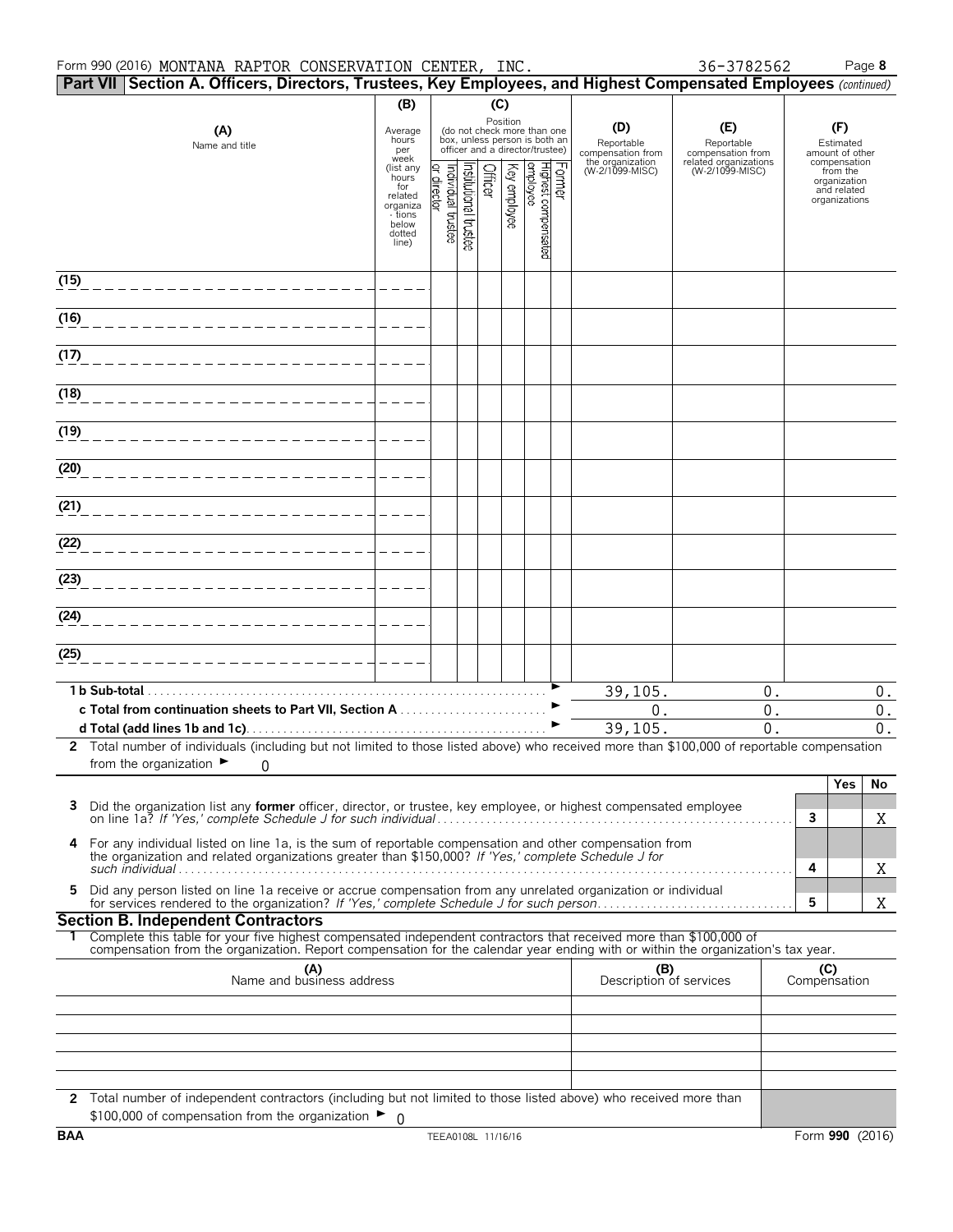## **Part VIII Statement of Revenue**

| <b>UIL VIII</b>                                           |    | יטוווטוונ טו ויט                                                                                                              |                                 |                                                    |                                         |                                                                  |
|-----------------------------------------------------------|----|-------------------------------------------------------------------------------------------------------------------------------|---------------------------------|----------------------------------------------------|-----------------------------------------|------------------------------------------------------------------|
|                                                           |    |                                                                                                                               | (A)<br>Total revenue            | (B)<br>Related or<br>exempt<br>function<br>revenue | (C)<br>Unrelated<br>business<br>revenue | (D)<br>Revenue<br>excluded from tax<br>under sections<br>512-514 |
|                                                           |    | 1a Federated campaigns<br>1 a<br>1,713.                                                                                       |                                 |                                                    |                                         |                                                                  |
| Contributions, Gifts, Grants<br>and Other Similar Amounts |    | <b>b</b> Membership dues<br>1 <sub>b</sub>                                                                                    |                                 |                                                    |                                         |                                                                  |
|                                                           |    | c Fundraising events<br>1 <sub>c</sub><br>20,584.<br><b>d</b> Related organizations<br>1 <sub>d</sub>                         |                                 |                                                    |                                         |                                                                  |
|                                                           |    | <b>e</b> Government grants (contributions) $\ldots$<br>1 <sub>e</sub><br>25,671.                                              |                                 |                                                    |                                         |                                                                  |
|                                                           |    |                                                                                                                               |                                 |                                                    |                                         |                                                                  |
|                                                           |    | f All other contributions, gifts, grants, and<br>similar amounts not included above<br>1f<br>109,567.                         |                                 |                                                    |                                         |                                                                  |
|                                                           |    | g Noncash contributions included in lines 1a-1f: \$                                                                           |                                 |                                                    |                                         |                                                                  |
|                                                           |    | ▶                                                                                                                             | 157,535.                        |                                                    |                                         |                                                                  |
|                                                           |    | <b>Business Code</b>                                                                                                          |                                 |                                                    |                                         |                                                                  |
|                                                           |    | 2a EDUCATIONAL PROGRAMS<br>611600<br><b>b REHABILITATION REIMB</b><br>611600                                                  | 9,410.<br>1,200.                | 9,410.<br>1,200.                                   |                                         |                                                                  |
|                                                           | С  | _______________                                                                                                               |                                 |                                                    |                                         |                                                                  |
|                                                           | d  |                                                                                                                               |                                 |                                                    |                                         |                                                                  |
|                                                           | е  |                                                                                                                               |                                 |                                                    |                                         |                                                                  |
| Program Service Revenue                                   |    | f All other program service revenue<br>$\blacktriangleright$                                                                  |                                 |                                                    |                                         |                                                                  |
|                                                           |    |                                                                                                                               | 10,610.                         |                                                    |                                         |                                                                  |
|                                                           | 3  | Investment income (including dividends, interest and                                                                          | 2,114.                          |                                                    |                                         | 2,114.                                                           |
|                                                           | 4  | Income from investment of tax-exempt bond proceeds ▶                                                                          |                                 |                                                    |                                         |                                                                  |
|                                                           | 5  |                                                                                                                               |                                 |                                                    |                                         |                                                                  |
|                                                           |    | (i) Real<br>(ii) Personal<br><b>6a</b> Gross rents                                                                            |                                 |                                                    |                                         |                                                                  |
|                                                           |    | <b>b</b> Less: rental expenses                                                                                                |                                 |                                                    |                                         |                                                                  |
|                                                           |    | <b>c</b> Rental income or (loss) $\ldots$                                                                                     |                                 |                                                    |                                         |                                                                  |
|                                                           |    | $\blacktriangleright$                                                                                                         |                                 |                                                    |                                         |                                                                  |
|                                                           |    | (i) Securities<br>(ii) Other<br>7 a Gross amount from sales of                                                                |                                 |                                                    |                                         |                                                                  |
|                                                           |    | assets other than inventory                                                                                                   |                                 |                                                    |                                         |                                                                  |
|                                                           |    | <b>b</b> Less: cost or other basis<br>and sales expenses                                                                      |                                 |                                                    |                                         |                                                                  |
|                                                           |    | c Gain or $(loss)$                                                                                                            |                                 |                                                    |                                         |                                                                  |
|                                                           |    |                                                                                                                               |                                 |                                                    |                                         |                                                                  |
| <b>Other Revenue</b>                                      |    | 8 a Gross income from fundraising events<br>(not including. $\sim$ \$<br>$20,584$ .<br>of contributions reported on line 1c). |                                 |                                                    |                                         |                                                                  |
|                                                           |    | See Part IV, line 18. a<br>5,908.                                                                                             |                                 |                                                    |                                         |                                                                  |
|                                                           |    | <b>b</b> Less: direct expenses <b>b</b><br>4,908.                                                                             |                                 |                                                    |                                         |                                                                  |
|                                                           |    | c Net income or (loss) from fundraising events                                                                                | 1,000.                          |                                                    |                                         | 1,000.                                                           |
|                                                           |    | 9 a Gross income from gaming activities.                                                                                      |                                 |                                                    |                                         |                                                                  |
|                                                           |    | b Less: direct expenses b                                                                                                     |                                 |                                                    |                                         |                                                                  |
|                                                           |    | c Net income or (loss) from gaming activities                                                                                 |                                 |                                                    |                                         |                                                                  |
|                                                           |    | 10a Gross sales of inventory, less returns                                                                                    |                                 |                                                    |                                         |                                                                  |
|                                                           |    | 2,986.                                                                                                                        |                                 |                                                    |                                         |                                                                  |
|                                                           |    | <b>b</b> Less: cost of goods sold <b>b</b><br>113                                                                             |                                 |                                                    |                                         |                                                                  |
|                                                           |    | <b>c</b> Net income or (loss) from sales of inventory<br>Miscellaneous Revenue                                                | 2,873.                          |                                                    |                                         | 2,873.                                                           |
|                                                           |    | <b>Business Code</b><br>11a MISCELLANEOUS INCOME                                                                              | 1,801                           |                                                    |                                         | 1,801.                                                           |
|                                                           | b  |                                                                                                                               |                                 |                                                    |                                         |                                                                  |
|                                                           |    |                                                                                                                               |                                 |                                                    |                                         |                                                                  |
|                                                           |    | <b>d</b> All other revenue $\ldots \ldots \ldots \ldots \ldots$                                                               |                                 |                                                    |                                         |                                                                  |
|                                                           |    | e Total. Add lines 11a-11d<br>$\blacktriangleright$                                                                           | 1,801.                          |                                                    |                                         |                                                                  |
| <b>BAA</b>                                                | 12 |                                                                                                                               | 175, 933.<br>TEEA0109L 11/16/16 | 10,610.                                            | $\theta$ .                              | 7,788.<br>Form 990 (2016)                                        |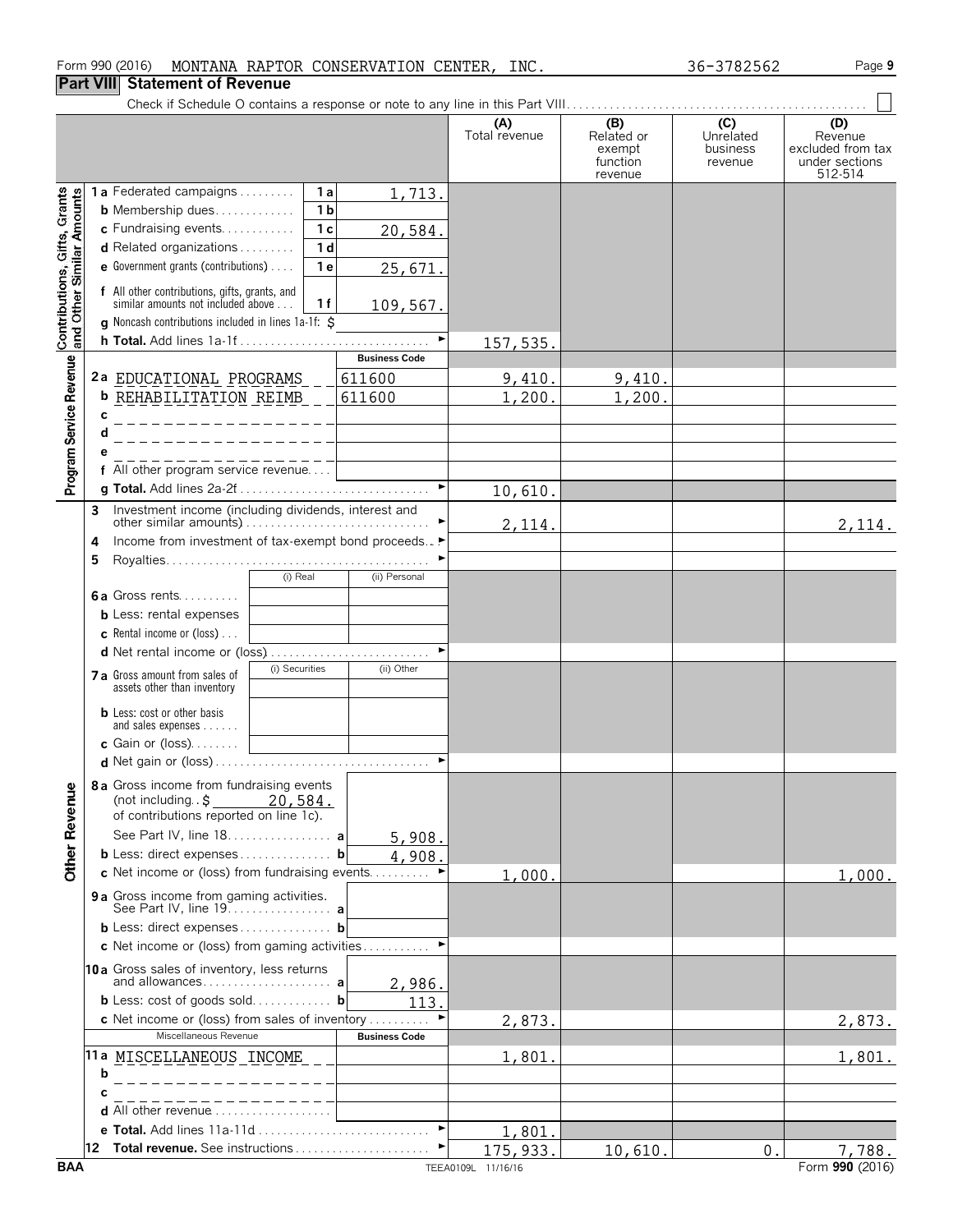|  |  | Form 990 (2016) MONTANA RAPTOR CONSERVATION CENTER, INC. |  | 36-3782562 |
|--|--|----------------------------------------------------------|--|------------|
|  |  | <b>Part IX   Statement of Functional Expenses</b>        |  |            |

|                | Section 501(c)(3) and 501(c)(4) organizations must complete all columns. All other organizations must complete column (A).                                                                                                                                      |                       |                                    |                                                      |                                |
|----------------|-----------------------------------------------------------------------------------------------------------------------------------------------------------------------------------------------------------------------------------------------------------------|-----------------------|------------------------------------|------------------------------------------------------|--------------------------------|
|                | Do not include amounts reported on lines<br>6b, 7b, 8b, 9b, and 10b of Part VIII.                                                                                                                                                                               | (A)<br>Total expenses | (B)<br>Program service<br>expenses | $\overline{C}$<br>Management and<br>general expenses | (D)<br>Fundraising<br>expenses |
| 1.             | Grants and other assistance to domestic<br>organizations and domestic governments.                                                                                                                                                                              | 625.                  | 625.                               |                                                      |                                |
| $\overline{2}$ | Grants and other assistance to domestic<br>individuals. See Part IV, line 22                                                                                                                                                                                    |                       |                                    |                                                      |                                |
| 3              | Grants and other assistance to foreign<br>organizations, foreign governments, and for-<br>eign individuals. See Part IV, lines 15 and 16.                                                                                                                       |                       |                                    |                                                      |                                |
| 4              | Benefits paid to or for members                                                                                                                                                                                                                                 |                       |                                    |                                                      |                                |
| 5              | Compensation of current officers, directors,<br>trustees, and key employees                                                                                                                                                                                     | 39,104.               | 28,805.                            | 7,290.                                               | 3,009.                         |
| 6              | Compensation not included above, to<br>disqualified persons (as defined under<br>section 4958(f)(1)) and persons described                                                                                                                                      | 0.                    | 0.                                 | 0                                                    |                                |
| 7              | Other salaries and wages                                                                                                                                                                                                                                        | 44,537.               | 27,767.                            | 11,211                                               | 5,559.                         |
| R              | Pension plan accruals and contributions<br>(include section $401(k)$ and $403(b)$<br>employer contributions)                                                                                                                                                    |                       |                                    |                                                      |                                |
| 9              | Other employee benefits                                                                                                                                                                                                                                         | 6,213.                | 5,796.                             | 417.                                                 |                                |
| 10             | Payroll taxes                                                                                                                                                                                                                                                   | 9,831.                | 5,038.                             | 4,038.                                               | 755.                           |
| 11             | Fees for services (non-employees):                                                                                                                                                                                                                              |                       |                                    |                                                      |                                |
|                | a Management                                                                                                                                                                                                                                                    |                       |                                    |                                                      |                                |
|                |                                                                                                                                                                                                                                                                 |                       |                                    |                                                      |                                |
|                |                                                                                                                                                                                                                                                                 | 1,655.                | 28.                                | 1,627.                                               |                                |
|                |                                                                                                                                                                                                                                                                 |                       |                                    |                                                      |                                |
|                | <b>e</b> Professional fundraising services. See Part IV, line 17                                                                                                                                                                                                |                       |                                    |                                                      |                                |
|                | f Investment management fees<br>g Other. (If line 11g amount exceeds 10% of line 25, column<br>(A) amount, list line 11g expenses on Schedule O.).<br>12 Advertising and promotion                                                                              |                       |                                    |                                                      |                                |
| 13             | Office expenses                                                                                                                                                                                                                                                 | 3,072.                | 52.                                | 2,986.                                               | 34.                            |
| 14             | Information technology                                                                                                                                                                                                                                          | 4,372.                |                                    | 4,372.                                               |                                |
| 15             |                                                                                                                                                                                                                                                                 |                       |                                    |                                                      |                                |
| 16             | Occupancy                                                                                                                                                                                                                                                       | 4,620.                | 568.                               | 4,017.                                               | 35.                            |
| 17             |                                                                                                                                                                                                                                                                 | 6,873.                | 6,036.                             | 690.                                                 | 147.                           |
| 18             | Payments of travel or entertainment<br>expenses for any federal, state, or local<br>public officials                                                                                                                                                            |                       |                                    |                                                      |                                |
| 19             | Conferences, conventions, and meetings                                                                                                                                                                                                                          |                       |                                    |                                                      |                                |
| 20             |                                                                                                                                                                                                                                                                 |                       |                                    |                                                      |                                |
| 21             | Payments to affiliates                                                                                                                                                                                                                                          |                       |                                    |                                                      |                                |
| 22             | Depreciation, depletion, and amortization                                                                                                                                                                                                                       | 15,721.               | 8,919.                             | 5,519.                                               | 1,283.                         |
| 23<br>24       | $Insurance \ldots \ldots \ldots \ldots \ldots \ldots \ldots \ldots \ldots$<br>Other expenses. Itemize expenses not<br>covered above (List miscellaneous expenses<br>in line 24e. If line 24e amount exceeds 10%<br>of line 25, column (A) amount, list line 24e | 5,300.                | 16.                                | 5,284                                                |                                |
|                | expenses on Schedule O.)                                                                                                                                                                                                                                        |                       |                                    |                                                      |                                |
|                | a FOOD FOR RAPTORS                                                                                                                                                                                                                                              | 9,063                 | 9,063.                             |                                                      |                                |
|                | <b>b</b> MEDICATIONS AND VET SERVICES                                                                                                                                                                                                                           | 3,239                 | 3,200.                             | 31                                                   | 8.                             |
|                | c SUPPLIES                                                                                                                                                                                                                                                      | 2,812                 | 2,349                              | 256                                                  | 207.                           |
|                | d MISCELLANEOUS<br>e All other expenses                                                                                                                                                                                                                         | 1,250<br>376.         | 882<br>361                         | 321<br>14                                            | 47.<br>$1$ .                   |
| 25             | Total functional expenses. Add lines 1 through 24e                                                                                                                                                                                                              | 158,663.              | 99,505.                            | 48,073.                                              | 11,085.                        |
| 26             | Joint costs. Complete this line only if<br>the organization reported in column (B)<br>joint costs from a combined educational<br>campaign and fundraising solicitation.<br>Check here $\blacktriangleright$<br>if following                                     |                       |                                    |                                                      |                                |

SOP 98-2 (ASC 958-720). . . . . . . . . . . . . . . . .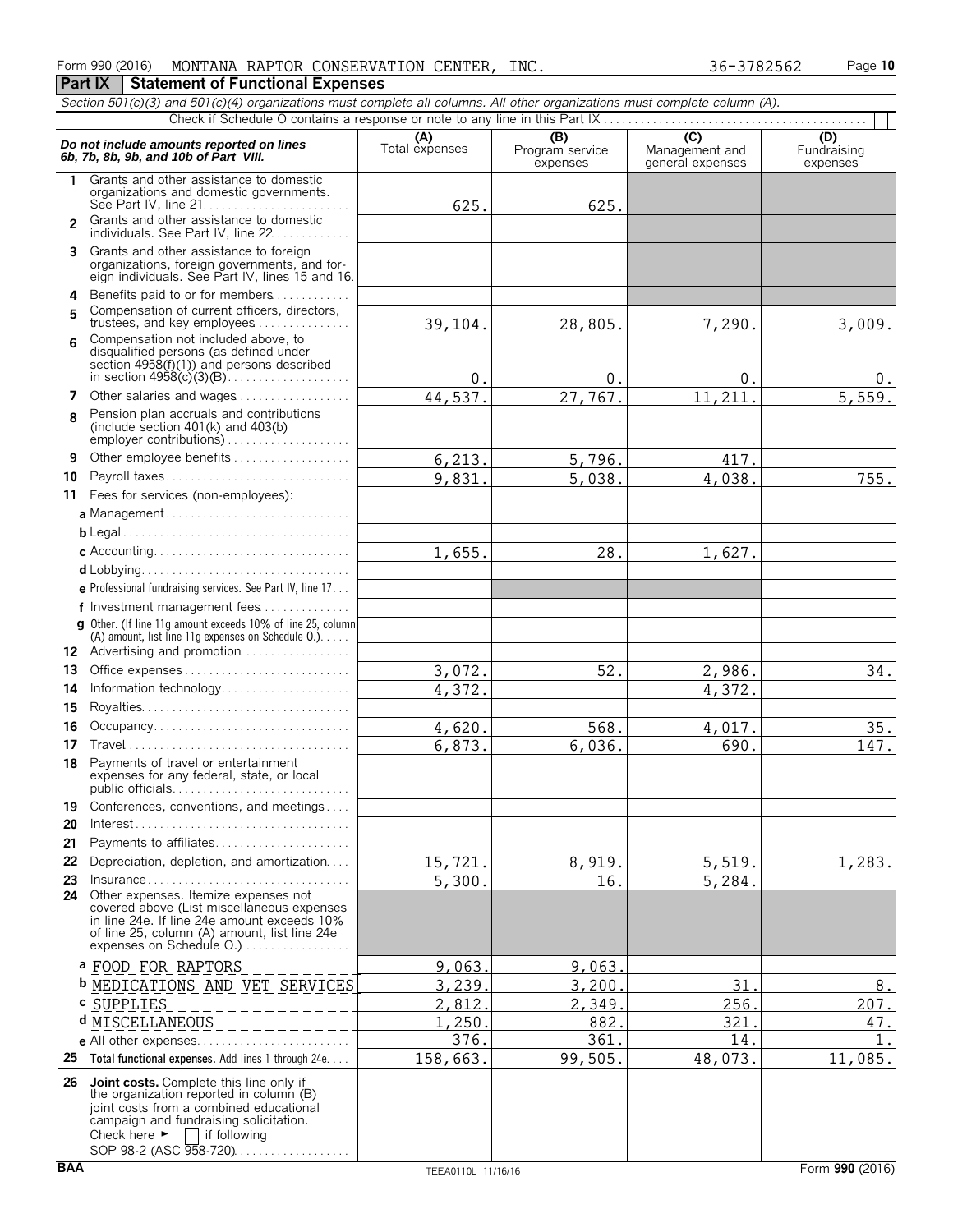#### Form 990 (2016) Page **11** MONTANA RAPTOR CONSERVATION CENTER, INC. 36-3782562 **Part X** Balance Sheet

|                             |    |                                                                                                                                                                                                                                                                                                                                        |            |          | (A)<br>Beginning of year |                         | (B)<br>End of year       |  |
|-----------------------------|----|----------------------------------------------------------------------------------------------------------------------------------------------------------------------------------------------------------------------------------------------------------------------------------------------------------------------------------------|------------|----------|--------------------------|-------------------------|--------------------------|--|
|                             | 1  |                                                                                                                                                                                                                                                                                                                                        |            |          | 176,261.                 | 1                       | 53,739.                  |  |
|                             | 2  |                                                                                                                                                                                                                                                                                                                                        |            |          | 1,130,990                | 2                       | $\overline{1,202,816}$ . |  |
|                             | 3  |                                                                                                                                                                                                                                                                                                                                        |            |          |                          | $\overline{\mathbf{3}}$ |                          |  |
|                             | 4  |                                                                                                                                                                                                                                                                                                                                        |            |          |                          | 4                       |                          |  |
|                             | 5  |                                                                                                                                                                                                                                                                                                                                        |            |          |                          |                         |                          |  |
|                             |    |                                                                                                                                                                                                                                                                                                                                        |            |          |                          | 5                       |                          |  |
|                             | 6  | Loans and other receivables from other disqualified persons (as defined under<br>section 4958(f)(1)), persons described in section 4958(c)(3)(B), and contributing<br>employers and sponsoring organizations of section 501(c)(9) voluntary employees'<br>beneficiary organizations (see instructions). Complete Part II of Schedule L |            |          | 6                        |                         |                          |  |
|                             | 7  |                                                                                                                                                                                                                                                                                                                                        |            |          |                          | $\overline{7}$          |                          |  |
| Assets                      | 8  |                                                                                                                                                                                                                                                                                                                                        |            |          |                          | 8                       |                          |  |
|                             | 9  |                                                                                                                                                                                                                                                                                                                                        |            |          |                          |                         |                          |  |
|                             |    |                                                                                                                                                                                                                                                                                                                                        |            | 726,342. |                          |                         |                          |  |
|                             |    |                                                                                                                                                                                                                                                                                                                                        |            | 101,236. | 565,497.                 | 10c                     | 625, 106.                |  |
|                             | 11 |                                                                                                                                                                                                                                                                                                                                        |            |          |                          | 11                      |                          |  |
|                             | 12 | Investments - other securities. See Part IV, line 11                                                                                                                                                                                                                                                                                   |            |          |                          | 12                      |                          |  |
|                             | 13 |                                                                                                                                                                                                                                                                                                                                        |            |          |                          | 13                      |                          |  |
|                             | 14 |                                                                                                                                                                                                                                                                                                                                        |            |          |                          | 14                      |                          |  |
|                             | 15 |                                                                                                                                                                                                                                                                                                                                        |            | 15       |                          |                         |                          |  |
|                             | 16 | Total assets. Add lines 1 through 15 (must equal line 34)                                                                                                                                                                                                                                                                              | 1,872,748. | 16       | 1,881,661.               |                         |                          |  |
|                             | 17 |                                                                                                                                                                                                                                                                                                                                        |            |          | 4,595.                   | 17                      | 4,873.                   |  |
|                             | 18 |                                                                                                                                                                                                                                                                                                                                        |            |          |                          | 18                      |                          |  |
|                             | 19 |                                                                                                                                                                                                                                                                                                                                        |            |          |                          | 19                      |                          |  |
|                             | 20 |                                                                                                                                                                                                                                                                                                                                        |            |          |                          | 20                      |                          |  |
|                             | 21 | Escrow or custodial account liability. Complete Part IV of Schedule D                                                                                                                                                                                                                                                                  |            |          |                          | 21                      |                          |  |
| Liabilities                 | 22 | Loans and other payables to current and former officers, directors, trustees,<br>key employees, highest compensated employees, and disqualified persons.                                                                                                                                                                               |            |          |                          | 22                      |                          |  |
|                             | 23 | Secured mortgages and notes payable to unrelated third parties                                                                                                                                                                                                                                                                         |            |          |                          | 23                      |                          |  |
|                             | 24 |                                                                                                                                                                                                                                                                                                                                        |            |          |                          | 24                      |                          |  |
|                             | 25 | Other liabilities (including federal income tax, payables to related third parties, and other liabilities not included on lines 17-24). Complete Part X of Schedule D.                                                                                                                                                                 |            |          |                          | 25                      | 2.                       |  |
|                             | 26 |                                                                                                                                                                                                                                                                                                                                        |            |          | 4,595.                   | 26                      | 4,875.                   |  |
|                             |    | Organizations that follow SFAS 117 (ASC 958), check here $\blacktriangleright \boxed{X}$ and complete<br>lines 27 through 29, and lines 33 and 34.                                                                                                                                                                                     |            |          |                          |                         |                          |  |
|                             | 27 |                                                                                                                                                                                                                                                                                                                                        |            |          | 1,669,313.               | 27                      | 1,851,786.               |  |
|                             | 28 |                                                                                                                                                                                                                                                                                                                                        |            |          | 198,840                  | 28                      | 25,000.                  |  |
|                             | 29 |                                                                                                                                                                                                                                                                                                                                        |            |          |                          | 29                      |                          |  |
| Net Assets or Fund Balances |    | Organizations that do not follow SFAS 117 (ASC 958), check here ►    <br>and complete lines 30 through 34.                                                                                                                                                                                                                             |            |          |                          |                         |                          |  |
|                             | 30 | Capital stock or trust principal, or current funds                                                                                                                                                                                                                                                                                     |            | 30       |                          |                         |                          |  |
|                             | 31 | Paid-in or capital surplus, or land, building, or equipment fund                                                                                                                                                                                                                                                                       |            |          |                          | 31                      |                          |  |
|                             | 32 | Retained earnings, endowment, accumulated income, or other funds                                                                                                                                                                                                                                                                       |            |          |                          | 32                      |                          |  |
|                             | 33 |                                                                                                                                                                                                                                                                                                                                        |            |          | 1,868,153.               | 33                      | 1,876,786.               |  |
|                             | 34 |                                                                                                                                                                                                                                                                                                                                        |            |          | 1,872,748                | 34                      | 1,881,661.               |  |
| <b>BAA</b>                  |    |                                                                                                                                                                                                                                                                                                                                        |            |          |                          |                         | Form 990 (2016)          |  |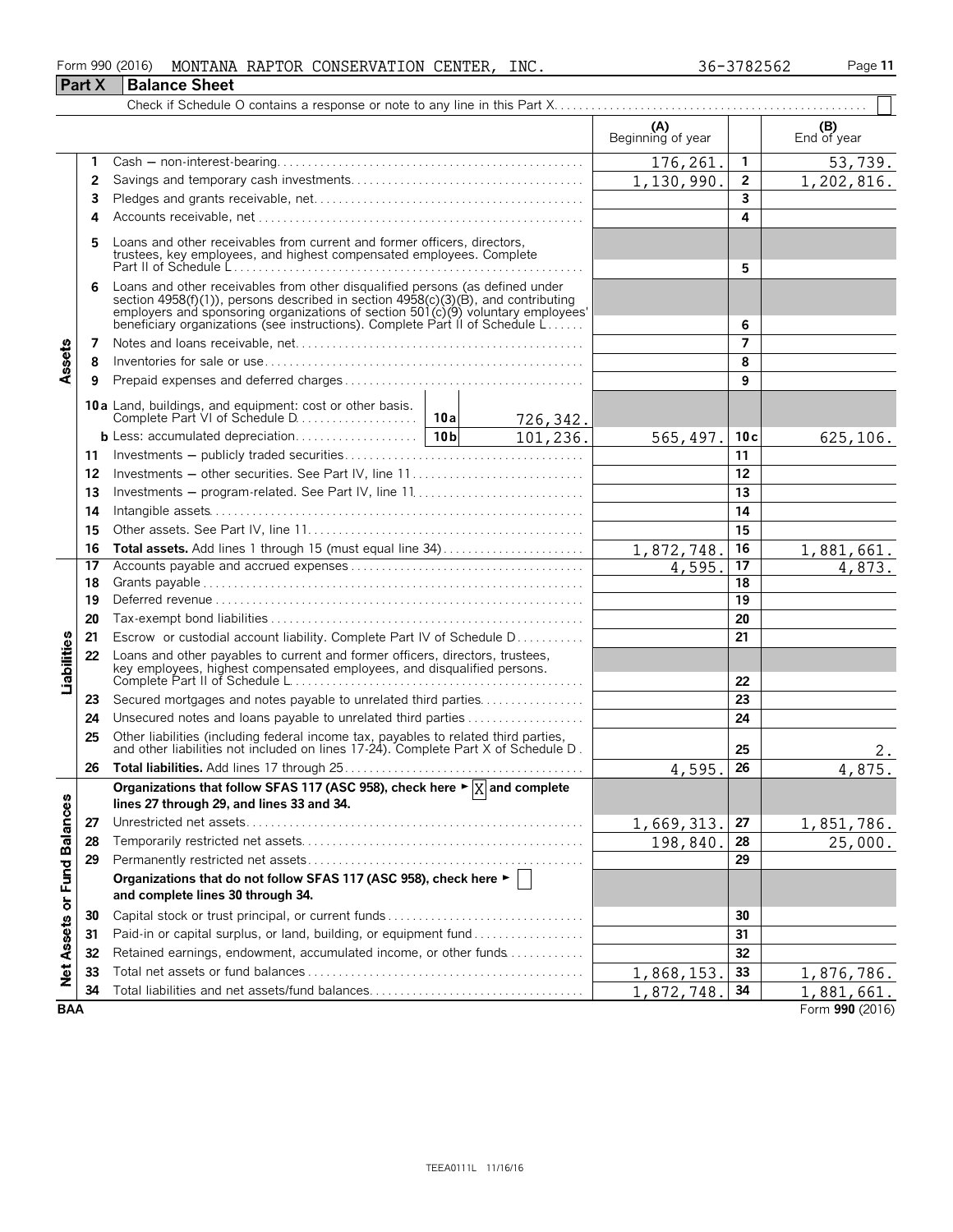|                | Form 990 (2016)<br>MONTANA RAPTOR CONSERVATION CENTER, INC.                                                                                                                                                                                          | 36-3782562              |                 | Page 12     |
|----------------|------------------------------------------------------------------------------------------------------------------------------------------------------------------------------------------------------------------------------------------------------|-------------------------|-----------------|-------------|
| <b>Part XI</b> | <b>Reconciliation of Net Assets</b>                                                                                                                                                                                                                  |                         |                 |             |
|                |                                                                                                                                                                                                                                                      |                         |                 |             |
| 1              |                                                                                                                                                                                                                                                      | $\mathbf{1}$            |                 | 175,933.    |
| 2              |                                                                                                                                                                                                                                                      | $\mathbf{2}$            |                 | 158,663.    |
| 3              |                                                                                                                                                                                                                                                      | $\overline{\mathbf{3}}$ |                 | 17,270.     |
| 4              | Net assets or fund balances at beginning of year (must equal Part X, line 33, column (A))                                                                                                                                                            | 4                       | 1,868,153.      |             |
| 5              |                                                                                                                                                                                                                                                      | 5                       |                 | $-8,637.$   |
| 6              |                                                                                                                                                                                                                                                      | $\overline{6}$          |                 |             |
| 7              |                                                                                                                                                                                                                                                      |                         |                 |             |
| 8              |                                                                                                                                                                                                                                                      | 8                       |                 |             |
| 9              |                                                                                                                                                                                                                                                      | 9                       |                 | $0_{\cdot}$ |
| 10             | Net assets or fund balances at end of year. Combine lines 3 through 9 (must equal Part X, line 33,                                                                                                                                                   | 10                      | 1,876,786.      |             |
|                | <b>Part XII Financial Statements and Reporting</b>                                                                                                                                                                                                   |                         |                 |             |
|                |                                                                                                                                                                                                                                                      |                         |                 |             |
|                |                                                                                                                                                                                                                                                      |                         | <b>Yes</b>      | No          |
|                | X Cash<br>Accounting method used to prepare the Form 990:<br>Accrual<br><b>Other</b><br>If the organization changed its method of accounting from a prior year or checked 'Other,' explain                                                           |                         |                 |             |
|                | in Schedule O.                                                                                                                                                                                                                                       |                         |                 |             |
|                | 2a Were the organization's financial statements compiled or reviewed by an independent accountant?                                                                                                                                                   |                         | 2a              | X           |
|                | If 'Yes,' check a box below to indicate whether the financial statements for the year were compiled or reviewed on a<br>separate basis, consolidated basis, or both:<br>Separate basis<br>Consolidated basis<br>Both consolidated and separate basis |                         |                 |             |
|                |                                                                                                                                                                                                                                                      |                         |                 |             |
|                | <b>b</b> Were the organization's financial statements audited by an independent accountant?                                                                                                                                                          |                         | 2 <sub>b</sub>  | X           |
|                | If 'Yes,' check a box below to indicate whether the financial statements for the year were audited on a separate<br>basis, consolidated basis, or both:<br>Consolidated basis<br>Separate basis<br>Both consolidated and separate basis              |                         |                 |             |
|                |                                                                                                                                                                                                                                                      |                         |                 |             |
|                | c If 'Yes' to line 2a or 2b, does the organization have a committee that assumes responsibility for oversight of the audit,<br>review, or compilation of its financial statements and selection of an independent accountant?                        |                         | 2c              |             |
|                | If the organization changed either its oversight process or selection process during the tax year, explain<br>in Schedule O.                                                                                                                         |                         |                 |             |
|                | 3a As a result of a federal award, was the organization required to undergo an audit or audits as set forth in the Single                                                                                                                            |                         | Зa              | X           |
|                | b If 'Yes,' did the organization undergo the required audit or audits? If the organization did not undergo the required audit                                                                                                                        |                         |                 |             |
|                | or audits, explain why in Schedule O and describe any steps taken to undergo such audits                                                                                                                                                             |                         | 3 <sub>b</sub>  |             |
| <b>BAA</b>     |                                                                                                                                                                                                                                                      |                         | Form 990 (2016) |             |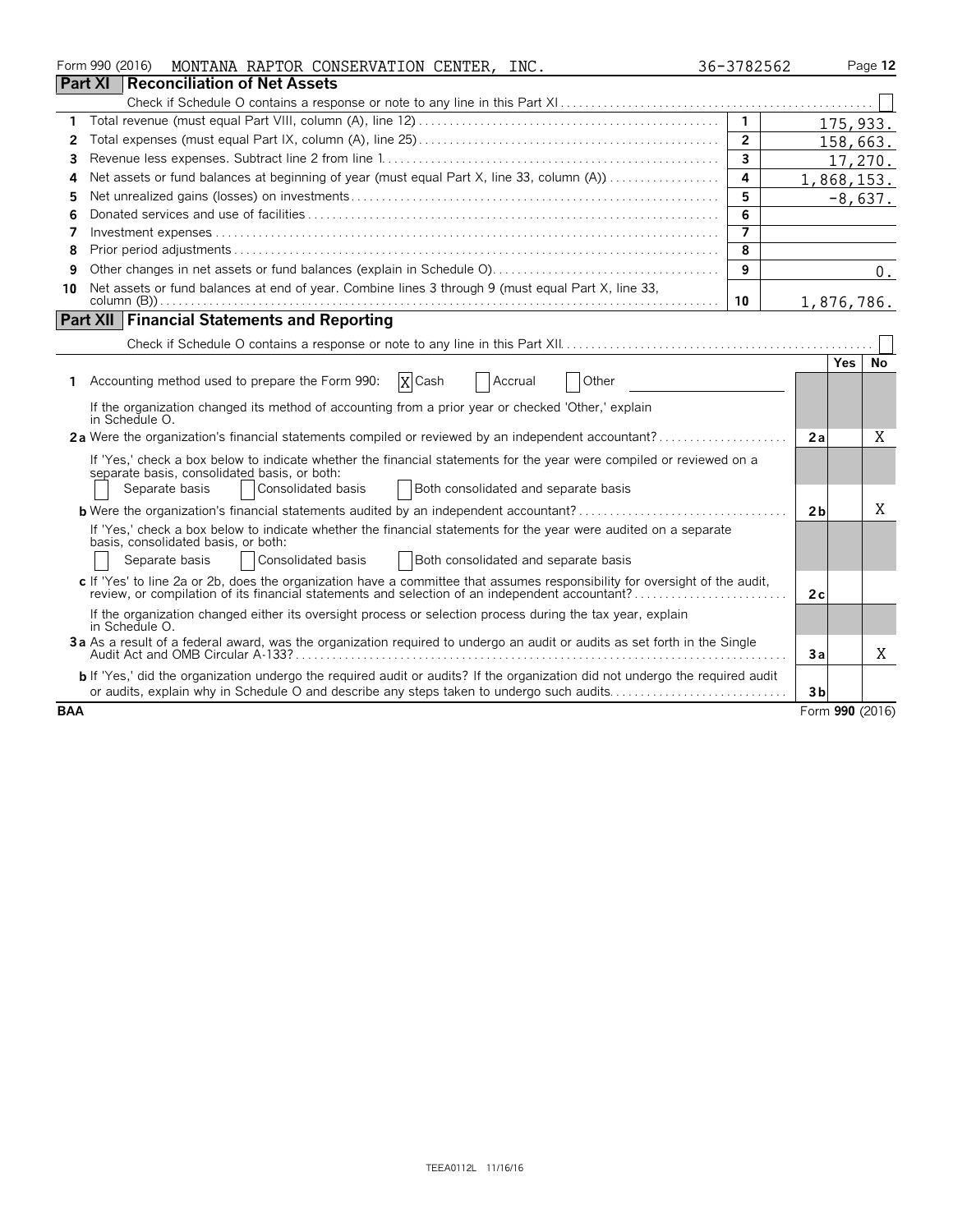# **SCHEDULE A**<br>(Form 990 or 990-EZ)

### **Public Charity Status and Public Support** <u> **COMB No. 1545-0047**</u>

**(Form 990 or 990-EZ) Complete if the organization is a section 501(c)(3) organization or a section 2016 4947(a)(1) nonexempt charitable trust.**

Attach to Form 990 or Form 990-EZ.

|  | $\sim$ |  |
|--|--------|--|
|  |        |  |

|                | Department of the Treasury<br>Internal Revenue Service                                                                                                                     |                                          | <b>Open to Public</b><br>Information about Schedule A (Form 990 or 990-EZ) and its instructions is<br><b>Inspection</b><br>at www.irs.gov/form990. |                                                                                                                                                                                                                                                                                                                                                                                                                    |                                                                        |    |                                                      |                                                    |  |
|----------------|----------------------------------------------------------------------------------------------------------------------------------------------------------------------------|------------------------------------------|----------------------------------------------------------------------------------------------------------------------------------------------------|--------------------------------------------------------------------------------------------------------------------------------------------------------------------------------------------------------------------------------------------------------------------------------------------------------------------------------------------------------------------------------------------------------------------|------------------------------------------------------------------------|----|------------------------------------------------------|----------------------------------------------------|--|
|                | Name of the organization                                                                                                                                                   |                                          |                                                                                                                                                    | <b>Employer identification number</b>                                                                                                                                                                                                                                                                                                                                                                              |                                                                        |    |                                                      |                                                    |  |
|                |                                                                                                                                                                            |                                          | MONTANA RAPTOR CONSERVATION CENTER, INC.                                                                                                           | 36-3782562                                                                                                                                                                                                                                                                                                                                                                                                         |                                                                        |    |                                                      |                                                    |  |
| Part I         |                                                                                                                                                                            |                                          |                                                                                                                                                    | <b>Reason for Public Charity Status</b> (All organizations must complete this part.) See instructions.                                                                                                                                                                                                                                                                                                             |                                                                        |    |                                                      |                                                    |  |
|                |                                                                                                                                                                            |                                          |                                                                                                                                                    | The organization is not a private foundation because it is: (For lines 1 through 12, check only one box.)                                                                                                                                                                                                                                                                                                          |                                                                        |    |                                                      |                                                    |  |
| 1              |                                                                                                                                                                            |                                          |                                                                                                                                                    | A church, convention of churches, or association of churches described in section 170(b)(1)(A)(i).                                                                                                                                                                                                                                                                                                                 |                                                                        |    |                                                      |                                                    |  |
| 2              |                                                                                                                                                                            |                                          |                                                                                                                                                    | A school described in section 170(b)(1)(A)(ii). (Attach Schedule E (Form 990 or 990-EZ).)                                                                                                                                                                                                                                                                                                                          |                                                                        |    |                                                      |                                                    |  |
| 3              |                                                                                                                                                                            |                                          |                                                                                                                                                    | A hospital or a cooperative hospital service organization described in section 170(b)(1)(A)(iii).                                                                                                                                                                                                                                                                                                                  |                                                                        |    |                                                      |                                                    |  |
| 4              |                                                                                                                                                                            |                                          |                                                                                                                                                    | A medical research organization operated in conjunction with a hospital described in section 170(b)(1)(A)(iii). Enter the hospital's                                                                                                                                                                                                                                                                               |                                                                        |    |                                                      |                                                    |  |
|                | name, city, and state:                                                                                                                                                     |                                          |                                                                                                                                                    |                                                                                                                                                                                                                                                                                                                                                                                                                    |                                                                        |    |                                                      |                                                    |  |
| 5              | An organization operated for the benefit of a college or university owned or operated by a governmental unit described in<br>section 170(b)(1)(A)(iv). (Complete Part II.) |                                          |                                                                                                                                                    |                                                                                                                                                                                                                                                                                                                                                                                                                    |                                                                        |    |                                                      |                                                    |  |
| 6              |                                                                                                                                                                            |                                          |                                                                                                                                                    | A federal, state, or local government or governmental unit described in <b>section 170(b)(1)(A)(v).</b>                                                                                                                                                                                                                                                                                                            |                                                                        |    |                                                      |                                                    |  |
| 7              | Χ                                                                                                                                                                          |                                          | in section 170(b)(1)(A)(vi). (Complete Part II.)                                                                                                   | An organization that normally receives a substantial part of its support from a governmental unit or from the general public described                                                                                                                                                                                                                                                                             |                                                                        |    |                                                      |                                                    |  |
| 8              |                                                                                                                                                                            |                                          |                                                                                                                                                    | A community trust described in section 170(b)(1)(A)(vi). (Complete Part II.)                                                                                                                                                                                                                                                                                                                                       |                                                                        |    |                                                      |                                                    |  |
| 9              |                                                                                                                                                                            |                                          |                                                                                                                                                    | An agricultural research organization described in section 170(b)(1)(A)(ix) operated in conjunction with a land-grant college<br>or university or a non-land-grant college of agriculture (see instructions). Enter the name, city, and state of the college or                                                                                                                                                    |                                                                        |    |                                                      |                                                    |  |
|                | university:                                                                                                                                                                |                                          |                                                                                                                                                    |                                                                                                                                                                                                                                                                                                                                                                                                                    |                                                                        |    |                                                      |                                                    |  |
| 10             |                                                                                                                                                                            |                                          | June 30, 1975. See section 509(a)(2). (Complete Part III.)                                                                                         | An organization that normally receives: (1) more than 33-1/3% of its support from contributions, membership fees, and gross receipts<br>from activities related to its exempt functions—subject to certain exceptions, and (2) no more than 33-1/3% of its support from gross<br>investment income and unrelated business taxable income (less section 511 tax) from businesses acquired by the organization after |                                                                        |    |                                                      |                                                    |  |
| 11             |                                                                                                                                                                            |                                          |                                                                                                                                                    | An organization organized and operated exclusively to test for public safety. See section 509(a)(4).                                                                                                                                                                                                                                                                                                               |                                                                        |    |                                                      |                                                    |  |
| 12             |                                                                                                                                                                            |                                          |                                                                                                                                                    | An organization organized and operated exclusively for the benefit of, to perform the functions of, or to carry out the purposes of one                                                                                                                                                                                                                                                                            |                                                                        |    |                                                      |                                                    |  |
|                |                                                                                                                                                                            |                                          |                                                                                                                                                    | or more publicly supported organizations described in section 509(a)(1) or section 509(a)(2). See section 509(a)(3). Check the box in<br>lines 12a through 12d that describes the type of supporting organization and complete lines 12e, 12f, and 12g.                                                                                                                                                            |                                                                        |    |                                                      |                                                    |  |
| а              |                                                                                                                                                                            | complete Part IV, Sections A and B.      |                                                                                                                                                    | Type I. A supporting organization operated, supervised, or controlled by its supported organization(s), typically by giving the supported<br>organization(s) the power to regularly appoint or elect a majority of the directors or trustees of the supporting organization. You must                                                                                                                              |                                                                        |    |                                                      |                                                    |  |
| b              |                                                                                                                                                                            |                                          |                                                                                                                                                    | Type II. A supporting organization supervised or controlled in connection with its supported organization(s), by having control or                                                                                                                                                                                                                                                                                 |                                                                        |    |                                                      |                                                    |  |
|                |                                                                                                                                                                            | must complete Part IV, Sections A and C. |                                                                                                                                                    | management of the supporting organization vested in the same persons that control or manage the supported organization(s). You                                                                                                                                                                                                                                                                                     |                                                                        |    |                                                      |                                                    |  |
| с              |                                                                                                                                                                            |                                          |                                                                                                                                                    | Type III functionally integrated. A supporting organization operated in connection with, and functionally integrated with, its supported<br>organization(s) (see instructions). You must complete Part IV, Sections A, D, and E.                                                                                                                                                                                   |                                                                        |    |                                                      |                                                    |  |
| d              |                                                                                                                                                                            |                                          |                                                                                                                                                    | Type III non-functionally integrated. A supporting organization operated in connection with its supported organization(s) that is not<br>functionally integrated. The organization generally must satisfy a distribution requirement and an attentiveness requirement (see<br>instructions). You must complete Part IV, Sections A and D, and Part V.                                                              |                                                                        |    |                                                      |                                                    |  |
| е              |                                                                                                                                                                            |                                          |                                                                                                                                                    | Check this box if the organization received a written determination from the IRS that it is a Type I, Type II, Type III functionally<br>integrated, or Type III non-functionally integrated supporting organization.                                                                                                                                                                                               |                                                                        |    |                                                      |                                                    |  |
|                |                                                                                                                                                                            |                                          |                                                                                                                                                    |                                                                                                                                                                                                                                                                                                                                                                                                                    |                                                                        |    |                                                      |                                                    |  |
|                |                                                                                                                                                                            |                                          | g Provide the following information about the supported organization(s).                                                                           |                                                                                                                                                                                                                                                                                                                                                                                                                    |                                                                        |    |                                                      |                                                    |  |
|                | (i) Name of supported organization                                                                                                                                         |                                          | $(ii)$ $EIN$                                                                                                                                       | (iii) Type of organization<br>described on lines 1-10<br>above (see instructions))                                                                                                                                                                                                                                                                                                                                 | $(iv)$ is the<br>organization listed<br>in your governing<br>document? |    | (v) Amount of monetary<br>support (see instructions) | (vi) Amount of other<br>support (see instructions) |  |
|                |                                                                                                                                                                            |                                          |                                                                                                                                                    |                                                                                                                                                                                                                                                                                                                                                                                                                    | Yes                                                                    | No |                                                      |                                                    |  |
| (A)            |                                                                                                                                                                            |                                          |                                                                                                                                                    |                                                                                                                                                                                                                                                                                                                                                                                                                    |                                                                        |    |                                                      |                                                    |  |
|                |                                                                                                                                                                            |                                          |                                                                                                                                                    |                                                                                                                                                                                                                                                                                                                                                                                                                    |                                                                        |    |                                                      |                                                    |  |
| (B)            |                                                                                                                                                                            |                                          |                                                                                                                                                    |                                                                                                                                                                                                                                                                                                                                                                                                                    |                                                                        |    |                                                      |                                                    |  |
| $\overline{c}$ |                                                                                                                                                                            |                                          |                                                                                                                                                    |                                                                                                                                                                                                                                                                                                                                                                                                                    |                                                                        |    |                                                      |                                                    |  |
|                |                                                                                                                                                                            |                                          |                                                                                                                                                    |                                                                                                                                                                                                                                                                                                                                                                                                                    |                                                                        |    |                                                      |                                                    |  |
| (D)            |                                                                                                                                                                            |                                          |                                                                                                                                                    |                                                                                                                                                                                                                                                                                                                                                                                                                    |                                                                        |    |                                                      |                                                    |  |
| (E)            |                                                                                                                                                                            |                                          |                                                                                                                                                    |                                                                                                                                                                                                                                                                                                                                                                                                                    |                                                                        |    |                                                      |                                                    |  |
|                |                                                                                                                                                                            |                                          |                                                                                                                                                    |                                                                                                                                                                                                                                                                                                                                                                                                                    |                                                                        |    |                                                      |                                                    |  |

**Total**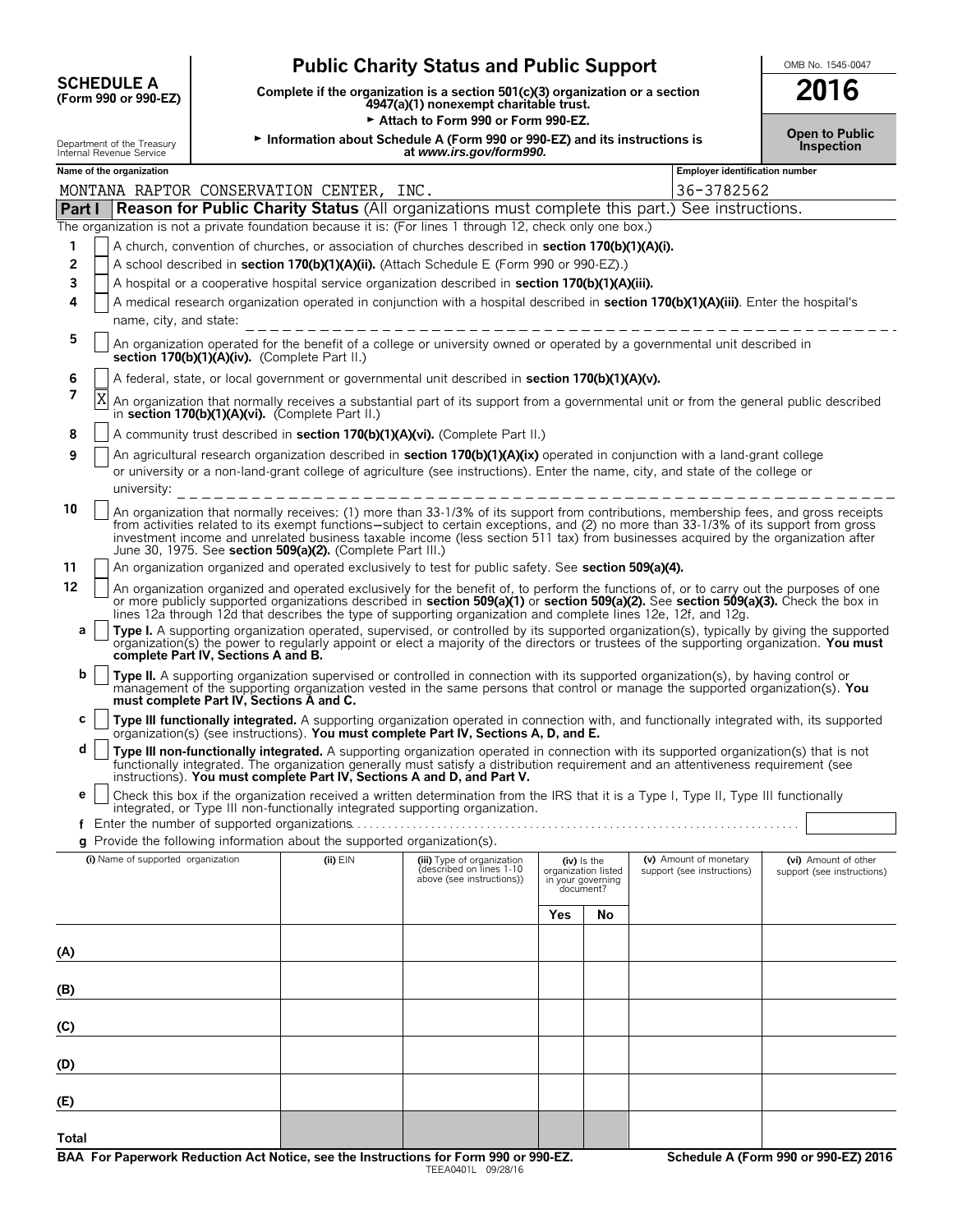#### Schedule A (Form 990 or 990-EZ) 2016 MONTANA RAPTOR CONSERVATION CENTER, INC. 36-3782562 Page **2**

**Part II Support Schedule for Organizations Described in Sections 170(b)(1)(A)(iv) and 170(b)(1)(A)(vi)** (Complete only if you checked the box on line 5, 7, or 8 of Part I or if the organization failed to qualify under Part III. If the organization fails to qualify under the tests listed below, please complete Part III.)

#### **Section A. Public Support**

|    | Calendar year (or fiscal year<br>beginning in) ►                                                                                                                                                                                                                                                                                                                                                                 | (a) $2012$ | $(b)$ 2013 | $(c)$ 2014 | $(d)$ 2015 | $(e)$ 2016 | (f) Total  |
|----|------------------------------------------------------------------------------------------------------------------------------------------------------------------------------------------------------------------------------------------------------------------------------------------------------------------------------------------------------------------------------------------------------------------|------------|------------|------------|------------|------------|------------|
|    | 1 Gifts, grants, contributions, and<br>membership fees received. (Do not<br>include any 'unusual grants.')                                                                                                                                                                                                                                                                                                       | 111,448.   | 214,520.   | 318,589.   | 221,396.   | 157,535.   | 1,023,488. |
|    | 2 Tax revenues levied for the<br>organization's benefit and<br>either paid to or expended<br>on its behalf                                                                                                                                                                                                                                                                                                       |            |            |            |            |            | $0$ .      |
|    | 3 The value of services or<br>facilities furnished by a<br>governmental unit to the<br>organization without charge                                                                                                                                                                                                                                                                                               |            |            |            |            |            | 0.         |
|    | <b>4 Total.</b> Add lines 1 through 3                                                                                                                                                                                                                                                                                                                                                                            | 111,448.   | 214,520.   | 318,589.   | 221,396.   | 157,535.   | 1,023,488. |
| 5. | The portion of total<br>contributions by each person<br>(other than a governmental<br>unit or publicly supported<br>organization) included on line 1<br>that exceeds 2% of the amount<br>shown on line 11, column (f)                                                                                                                                                                                            |            |            |            |            |            | 332,161.   |
|    | 6 Public support. Subtract line 5<br>from line $4$                                                                                                                                                                                                                                                                                                                                                               |            |            |            |            |            | 691,327.   |
|    | <b>Section B. Total Support</b>                                                                                                                                                                                                                                                                                                                                                                                  |            |            |            |            |            |            |
|    | Calendar year (or fiscal year<br>beginning in) $\rightarrow$                                                                                                                                                                                                                                                                                                                                                     | (a) $2012$ | (b) 2013   | $(c)$ 2014 | $(d)$ 2015 | $(e)$ 2016 | (f) Total  |
|    | <b>7</b> Amounts from line $4, \ldots, \ldots$                                                                                                                                                                                                                                                                                                                                                                   | 111,448.   | 214,520.   | 318,589.   | 221,396.   | 157,535.   | 1,023,488. |
| 8  | Gross income from interest,<br>dividends, payments received<br>on securities loans, rents,<br>royalties and income from<br>similar sources                                                                                                                                                                                                                                                                       | 122.       | 83.        | 3.         | 807.       | 2,114.     | 3,129.     |
| 9  | Net income from unrelated<br>business activities, whether or<br>not the business is regularly<br>carried on                                                                                                                                                                                                                                                                                                      |            |            |            |            |            | 0.         |
|    | 10 Other income. Do not include<br>gain or loss from the sale of<br>capital assets (Explain in                                                                                                                                                                                                                                                                                                                   |            |            |            |            |            | $0$ .      |
|    | 11 Total support. Add lines 7                                                                                                                                                                                                                                                                                                                                                                                    |            |            |            |            |            | 1,026,617. |
|    |                                                                                                                                                                                                                                                                                                                                                                                                                  |            |            |            |            | $12 \,$    | $0$ .      |
|    | 13 First five years. If the Form 990 is for the organization's first, second, third, fourth, or fifth tax year as a section 501(c)(3)                                                                                                                                                                                                                                                                            |            |            |            |            |            | ▶          |
|    | <b>Section C. Computation of Public Support Percentage</b>                                                                                                                                                                                                                                                                                                                                                       |            |            |            |            |            |            |
|    | 14 Public support percentage for 2016 (line 6, column (f) divided by line 11, column (f)                                                                                                                                                                                                                                                                                                                         |            |            |            |            | 14         | 67.34%     |
|    |                                                                                                                                                                                                                                                                                                                                                                                                                  |            |            |            |            | 15         | 68.40%     |
|    | 16a 33-1/3% support test-2016. If the organization did not check the box on line 13, and line 14 is 33-1/3% or more, check this box                                                                                                                                                                                                                                                                              |            |            |            |            |            | X          |
|    | b 33-1/3% support test-2015. If the organization did not check a box on line 13 or 16a, and line 15 is 33-1/3% or more, check this box                                                                                                                                                                                                                                                                           |            |            |            |            |            |            |
|    | 17a 10%-facts-and-circumstances test-2016. If the organization did not check a box on line 13, 16a, or 16b, and line 14 is 10%<br>or more, and if the organization meets the 'facts-and-circumstances' test, check this box and <b>stop here.</b> Explain in Part VI how<br>the organization meets the 'facts-and-circumstances' test. The organization qualifies as a publicly supported organization           |            |            |            |            |            |            |
|    | <b>b 10%-facts-and-circumstances test-2015.</b> If the organization did not check a box on line 13, 16a, 16b, or 17a, and line 15 is 10%<br>or more, and if the organization meets the 'facts-and-circumstances' test, check this box and <b>stop here.</b> Explain in Part VI how the<br>organization meets the 'facts-and-circumstances' test. The organization qualifies as a publicly supported organization |            |            |            |            |            |            |
|    | 18 Private foundation. If the organization did not check a box on line 13, 16a, 16b, 17a, or 17b, check this box and see instructions                                                                                                                                                                                                                                                                            |            |            |            |            |            |            |

**BAA Schedule A (Form 990 or 990-EZ) 2016**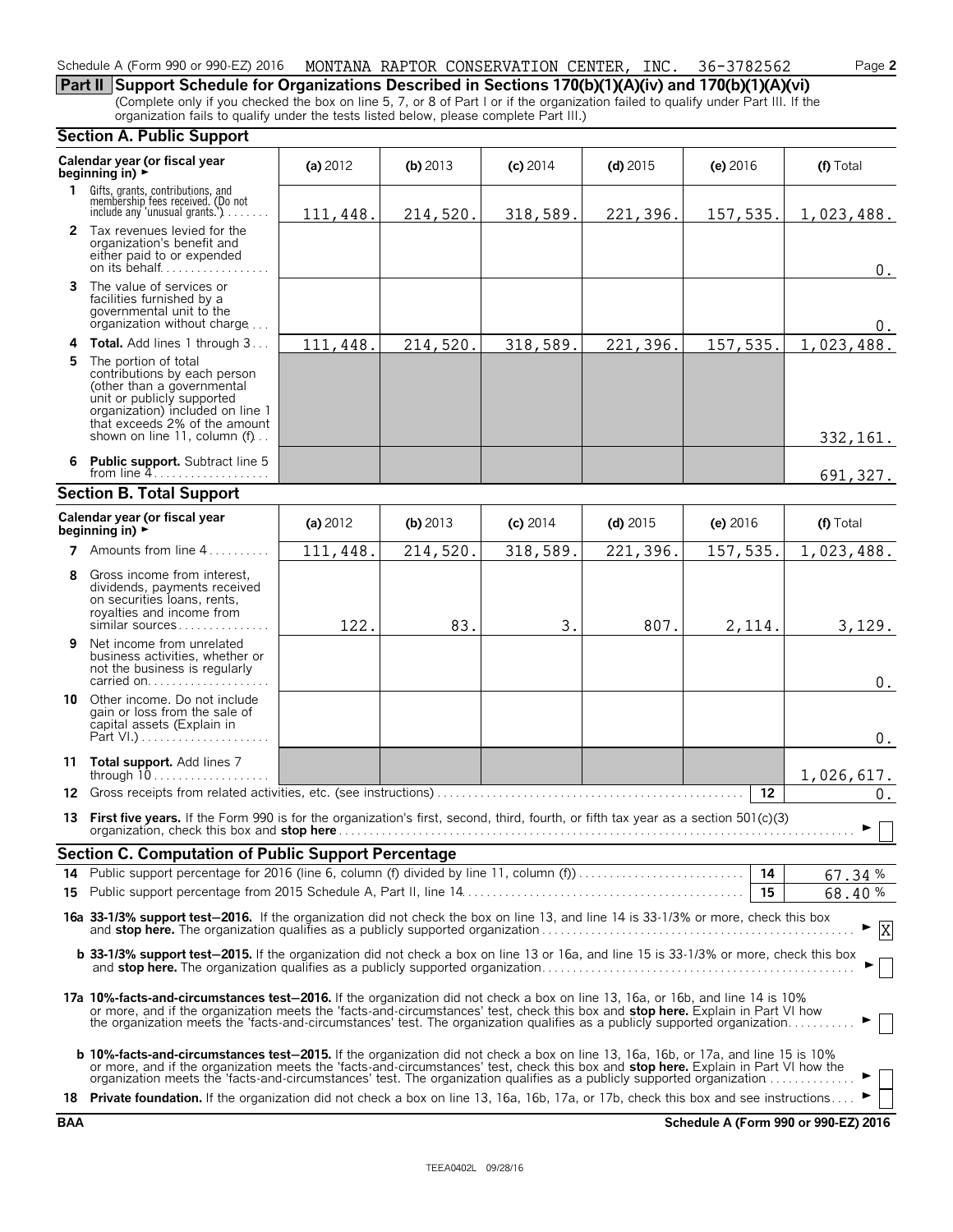#### **Part III Support Schedule for Organizations Described in Section 509(a)(2)**

(Complete only if you checked the box on line 10 of Part I or if the organization failed to qualify under Part II. If the organization fails to qualify under the tests listed below, please complete Part II.)

|     | <b>Section A. Public Support</b>                                                                                                                                                                                                                                                                                                                                        |            |            |            |            |            |           |
|-----|-------------------------------------------------------------------------------------------------------------------------------------------------------------------------------------------------------------------------------------------------------------------------------------------------------------------------------------------------------------------------|------------|------------|------------|------------|------------|-----------|
|     | Calendar year (or fiscal year beginning in) $\blacktriangleright$                                                                                                                                                                                                                                                                                                       | (a) 2012   | (b) $2013$ | $(c)$ 2014 | $(d)$ 2015 | $(e)$ 2016 | (f) Total |
|     | 1 Gifts, grants, contributions,<br>and membership fees<br>received. (Do not include                                                                                                                                                                                                                                                                                     |            |            |            |            |            |           |
|     | any 'unusual grants.')                                                                                                                                                                                                                                                                                                                                                  |            |            |            |            |            |           |
|     | 2 Gross receipts from admissions,<br>merchandise sold or services                                                                                                                                                                                                                                                                                                       |            |            |            |            |            |           |
|     | performed, or facilities<br>furnished in any activity that is                                                                                                                                                                                                                                                                                                           |            |            |            |            |            |           |
|     | related to the organization's                                                                                                                                                                                                                                                                                                                                           |            |            |            |            |            |           |
|     | $tax\text{-}exempt$ purpose                                                                                                                                                                                                                                                                                                                                             |            |            |            |            |            |           |
| 3   | Gross receipts from activities<br>that are not an unrelated trade<br>or business under section 513.                                                                                                                                                                                                                                                                     |            |            |            |            |            |           |
| 4   | Tax revenues levied for the                                                                                                                                                                                                                                                                                                                                             |            |            |            |            |            |           |
|     | organization's benefit and<br>either paid to or expended on                                                                                                                                                                                                                                                                                                             |            |            |            |            |            |           |
| 5.  | its behalf<br>The value of services or                                                                                                                                                                                                                                                                                                                                  |            |            |            |            |            |           |
|     | facilities furnished by a                                                                                                                                                                                                                                                                                                                                               |            |            |            |            |            |           |
|     | governmental unit to the<br>organization without charge                                                                                                                                                                                                                                                                                                                 |            |            |            |            |            |           |
|     | <b>6 Total.</b> Add lines 1 through 5                                                                                                                                                                                                                                                                                                                                   |            |            |            |            |            |           |
|     | <b>7a</b> Amounts included on lines 1,                                                                                                                                                                                                                                                                                                                                  |            |            |            |            |            |           |
|     | 2, and 3 received from<br>disqualified persons                                                                                                                                                                                                                                                                                                                          |            |            |            |            |            |           |
|     | <b>b</b> Amounts included on lines 2                                                                                                                                                                                                                                                                                                                                    |            |            |            |            |            |           |
|     | and 3 received from other than<br>disqualified persons that                                                                                                                                                                                                                                                                                                             |            |            |            |            |            |           |
|     | exceed the greater of \$5,000 or                                                                                                                                                                                                                                                                                                                                        |            |            |            |            |            |           |
|     | 1% of the amount on line 13                                                                                                                                                                                                                                                                                                                                             |            |            |            |            |            |           |
|     | c Add lines 7a and $7b$                                                                                                                                                                                                                                                                                                                                                 |            |            |            |            |            |           |
|     | <b>Public support.</b> (Subtract line                                                                                                                                                                                                                                                                                                                                   |            |            |            |            |            |           |
|     | 7c from line 6.)                                                                                                                                                                                                                                                                                                                                                        |            |            |            |            |            |           |
|     | <b>Section B. Total Support</b>                                                                                                                                                                                                                                                                                                                                         |            |            |            |            |            |           |
|     | Calendar year (or fiscal year beginning in) ►<br><b>9</b> Amounts from line $6$                                                                                                                                                                                                                                                                                         | (a) $2012$ | (b) 2013   | $(c)$ 2014 | $(d)$ 2015 | $(e)$ 2016 | (f) Total |
|     | <b>10a</b> Gross income from interest, dividends,                                                                                                                                                                                                                                                                                                                       |            |            |            |            |            |           |
|     | payments received on securities loans,<br>rents, royalties and income from<br>$similar$ sources                                                                                                                                                                                                                                                                         |            |            |            |            |            |           |
|     | <b>b</b> Unrelated business taxable                                                                                                                                                                                                                                                                                                                                     |            |            |            |            |            |           |
|     | income (less section 511<br>taxes) from businesses                                                                                                                                                                                                                                                                                                                      |            |            |            |            |            |           |
|     | acquired after June 30, 1975                                                                                                                                                                                                                                                                                                                                            |            |            |            |            |            |           |
| 11  | c Add lines 10a and $10b$<br>Net income from unrelated business                                                                                                                                                                                                                                                                                                         |            |            |            |            |            |           |
|     | activities not included in line 10b,                                                                                                                                                                                                                                                                                                                                    |            |            |            |            |            |           |
|     | whether or not the business is<br>regularly carried on                                                                                                                                                                                                                                                                                                                  |            |            |            |            |            |           |
|     | 12 Other income. Do not include                                                                                                                                                                                                                                                                                                                                         |            |            |            |            |            |           |
|     | gain or loss from the sale of<br>capital assets (Explain in                                                                                                                                                                                                                                                                                                             |            |            |            |            |            |           |
|     |                                                                                                                                                                                                                                                                                                                                                                         |            |            |            |            |            |           |
|     | 13 Total support. (Add lines 9,<br>10c, 11, and $12.$ )                                                                                                                                                                                                                                                                                                                 |            |            |            |            |            |           |
|     | 14 First five years. If the Form 990 is for the organization's first, second, third, fourth, or fifth tax year as a section 501(c)(3)<br>organization, check this box and stop here Mathematic and the content of the state of the state of the state of the state of the state of the state of the state of the state of the state of the state of the state of the st |            |            |            |            |            |           |
|     | <b>Section C. Computation of Public Support Percentage</b>                                                                                                                                                                                                                                                                                                              |            |            |            |            |            |           |
| 15. | Public support percentage for 2016 (line 8, column (f) divided by line 13, column (f)                                                                                                                                                                                                                                                                                   |            |            |            |            | 15         | န့        |
| 16  |                                                                                                                                                                                                                                                                                                                                                                         |            |            |            |            | 16         | %         |
|     | Section D. Computation of Investment Income Percentage                                                                                                                                                                                                                                                                                                                  |            |            |            |            |            |           |
| 17  | Investment income percentage for 2016 (line 10c, column (f) divided by line 13, column (f)                                                                                                                                                                                                                                                                              |            |            |            |            | 17         | %         |
| 18  |                                                                                                                                                                                                                                                                                                                                                                         |            |            |            |            | 18         | ४         |
|     | 19a 33-1/3% support tests-2016. If the organization did not check the box on line 14, and line 15 is more than 33-1/3%, and line 17<br>is not more than 33-1/3%, check this box and stop here. The organization qualifies as a publicly supported organization                                                                                                          |            |            |            |            |            |           |
|     | <b>b</b> 33-1/3% support tests-2015. If the organization did not check a box on line 14 or line 19a, and line 16 is more than 33-1/3%, and<br>line 18 is not more than 33-1/3%, check this box and stop here. The organization qualifies as a publicly supported organization                                                                                           |            |            |            |            |            |           |
| 20  | <b>Private foundation.</b> If the organization did not check a box on line 14, 19a, or 19b, check this box and see instructions                                                                                                                                                                                                                                         |            |            |            |            |            |           |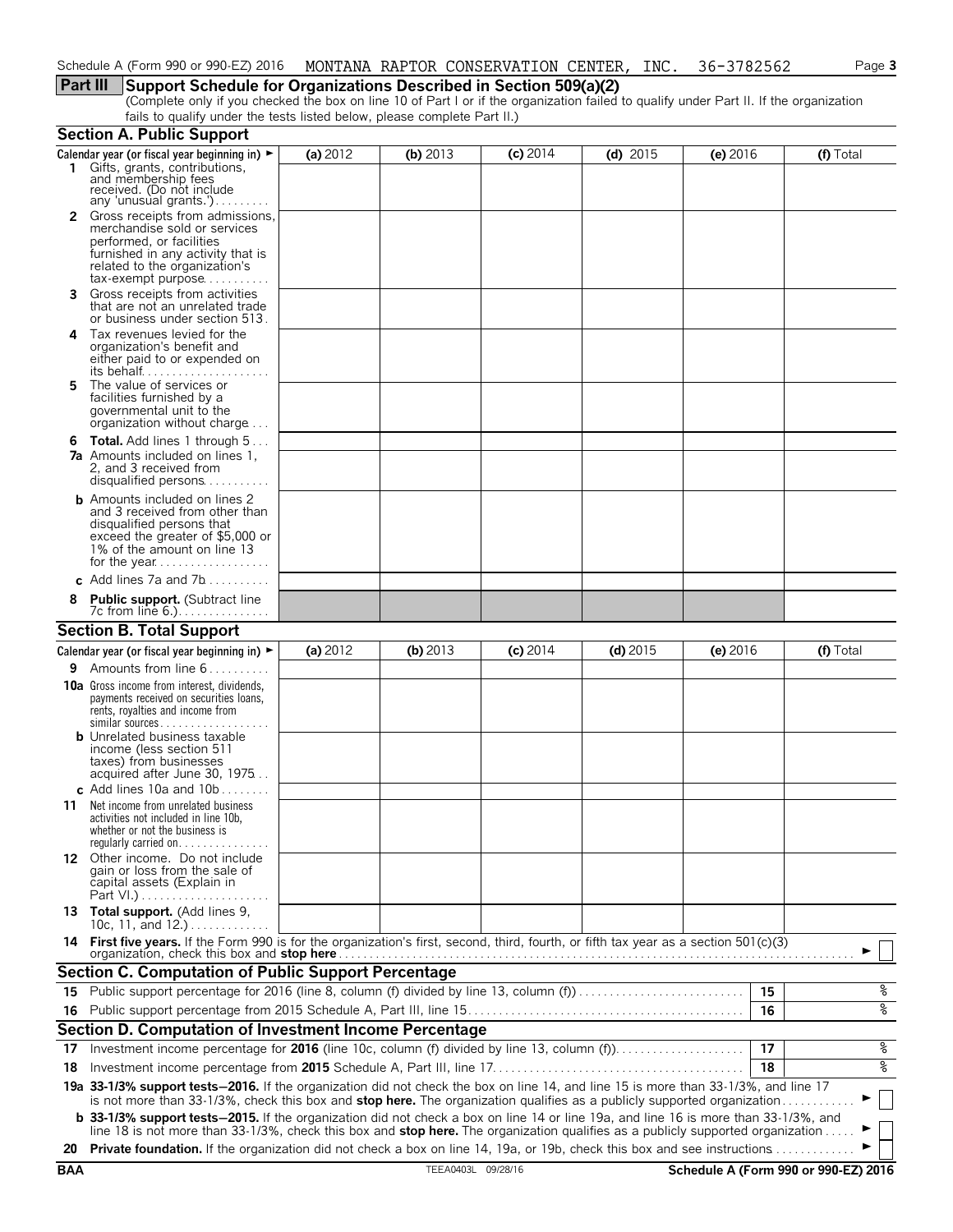#### **Part IV Supporting Organizations**

(Complete only if you checked a box in line 12 on Part I. If you checked 12a of Part I, complete Sections A and B. If you checked 12b of Part I, complete Sections A and C. If you checked 12c of Part I, complete Sections A, D, and E. If you checked 12d of Part I, complete Sections A and D, and complete Part V.)

### **Section A. All Supporting Organizations**

|   |                                                                                                                                                                                                                                                                                                                                                                                                                                                                                                |                 | Yes | No |
|---|------------------------------------------------------------------------------------------------------------------------------------------------------------------------------------------------------------------------------------------------------------------------------------------------------------------------------------------------------------------------------------------------------------------------------------------------------------------------------------------------|-----------------|-----|----|
|   | 1 Are all of the organization's supported organizations listed by name in the organization's governing documents?<br>If 'No,' describe in Part VI how the supported organizations are designated. If designated by class or purpose, describe<br>the designation. If historic and continuing relationship, explain.                                                                                                                                                                            | 1               |     |    |
|   | 2 Did the organization have any supported organization that does not have an IRS determination of status under section                                                                                                                                                                                                                                                                                                                                                                         |                 |     |    |
|   | 509(a)(1) or (2)? If 'Yes,' explain in <b>Part VI</b> how the organization determined that the supported organization was<br>described in section $509(a)(1)$ or (2).                                                                                                                                                                                                                                                                                                                          | $\overline{2}$  |     |    |
|   | <b>3a</b> Did the organization have a supported organization described in section 501(c)(4), (5), or (6)? If 'Yes,' answer (b)<br>and (c) below.                                                                                                                                                                                                                                                                                                                                               | За              |     |    |
|   | <b>b</b> Did the organization confirm that each supported organization qualified under section 501(c)(4), (5), or (6) and<br>satisfied the public support tests under section 509(a)(2)? If 'Yes,' describe in <b>Part VI</b> when and how the organization<br>made the determination.                                                                                                                                                                                                         | 3b              |     |    |
|   | c Did the organization ensure that all support to such organizations was used exclusively for section $170(c)(2)(B)$<br>purposes? If 'Yes,' explain in Part VI what controls the organization put in place to ensure such use.                                                                                                                                                                                                                                                                 | 3c              |     |    |
|   | 4a Was any supported organization not organized in the United States ('foreign supported organization')? If 'Yes' and<br>if you checked 12a or 12b in Part I, answer (b) and (c) below.                                                                                                                                                                                                                                                                                                        | 4a              |     |    |
|   | <b>b</b> Did the organization have ultimate control and discretion in deciding whether to make grants to the foreign supported<br>organization? If 'Yes,' describe in Part VI how the organization had such control and discretion despite being controlled<br>or supervised by or in connection with its supported organizations.                                                                                                                                                             | 4b              |     |    |
|   | c Did the organization support any foreign supported organization that does not have an IRS determination under<br>sections 501(c)(3) and 509(a)(1) or (2)? If 'Yes,' explain in <b>Part VI</b> what controls the organization used to ensure that<br>all support to the foreign supported organization was used exclusively for section $170(c)(2)(B)$ purposes.                                                                                                                              | 4с              |     |    |
|   | 5a Did the organization add, substitute, or remove any supported organizations during the tax year? If 'Yes,' answer (b)<br>and (c) below (if applicable). Also, provide detail in Part VI, including (i) the names and EIN numbers of the supported<br>organizations added, substituted, or removed; (ii) the reasons for each such action; (iii) the authority under the<br>organization's organizing document authorizing such action; and (iv) how the action was accomplished (such as by |                 |     |    |
|   | amendment to the organizing document).<br><b>b</b> Type I or Type II only. Was any added or substituted supported organization part of a class already designated in the                                                                                                                                                                                                                                                                                                                       | 5а              |     |    |
|   | organization's organizing document?                                                                                                                                                                                                                                                                                                                                                                                                                                                            | 5b              |     |    |
|   | c Substitutions only. Was the substitution the result of an event beyond the organization's control?                                                                                                                                                                                                                                                                                                                                                                                           | 5с              |     |    |
| 6 | Did the organization provide support (whether in the form of grants or the provision of services or facilities) to<br>anyone other than (i) its supported organizations, (ii) individuals that are part of the charitable class benefited by one<br>or more of its supported organizations, or (iii) other supporting organizations that also support or benefit one or more of<br>the filing organization's supported organizations? If 'Yes,' provide detail in Part VI.                     | 6               |     |    |
|   | 7 Did the organization provide a grant, loan, compensation, or other similar payment to a substantial contributor<br>(defined in section $4958(c)(3)(C)$ ), a family member of a substantial contributor, or a 35% controlled entity with<br>regard to a substantial contributor? If 'Yes,' complete Part I of Schedule L (Form 990 or 990-EZ).                                                                                                                                                | 7               |     |    |
| 8 | Did the organization make a loan to a disqualified person (as defined in section 4958) not described in line 7? If 'Yes,'<br>complete Part I of Schedule L (Form 990 or 990-EZ).                                                                                                                                                                                                                                                                                                               | 8               |     |    |
|   | 9a Was the organization controlled directly or indirectly at any time during the tax year by one or more disqualified persons                                                                                                                                                                                                                                                                                                                                                                  |                 |     |    |
|   | as defined in section 4946 (other than foundation managers and organizations described in section 509(a)(1) or (2))?<br>If 'Yes,' provide detail in Part VI.                                                                                                                                                                                                                                                                                                                                   | 9a              |     |    |
|   | <b>b</b> Did one or more disqualified persons (as defined in line 9a) hold a controlling interest in any entity in which the<br>supporting organization had an interest? If 'Yes,' provide detail in Part VI.                                                                                                                                                                                                                                                                                  | 9b              |     |    |
|   | c Did a disqualified person (as defined in line 9a) have an ownership interest in, or derive any personal benefit from,<br>assets in which the supporting organization also had an interest? If 'Yes,' provide detail in Part VI.                                                                                                                                                                                                                                                              | 9c              |     |    |
|   | 10a Was the organization subject to the excess business holdings rules of section 4943 because of section 4943(f) (regarding<br>certain Type II supporting organizations, and all Type III non-functionally integrated supporting organizations)? If 'Yes,'<br>answer 10b below.                                                                                                                                                                                                               | 10a             |     |    |
|   | <b>b</b> Did the organization have any excess business holdings in the tax year? (Use Schedule C, Form 4720, to determine<br>whether the organization had excess business holdings.)                                                                                                                                                                                                                                                                                                           | 10 <sub>b</sub> |     |    |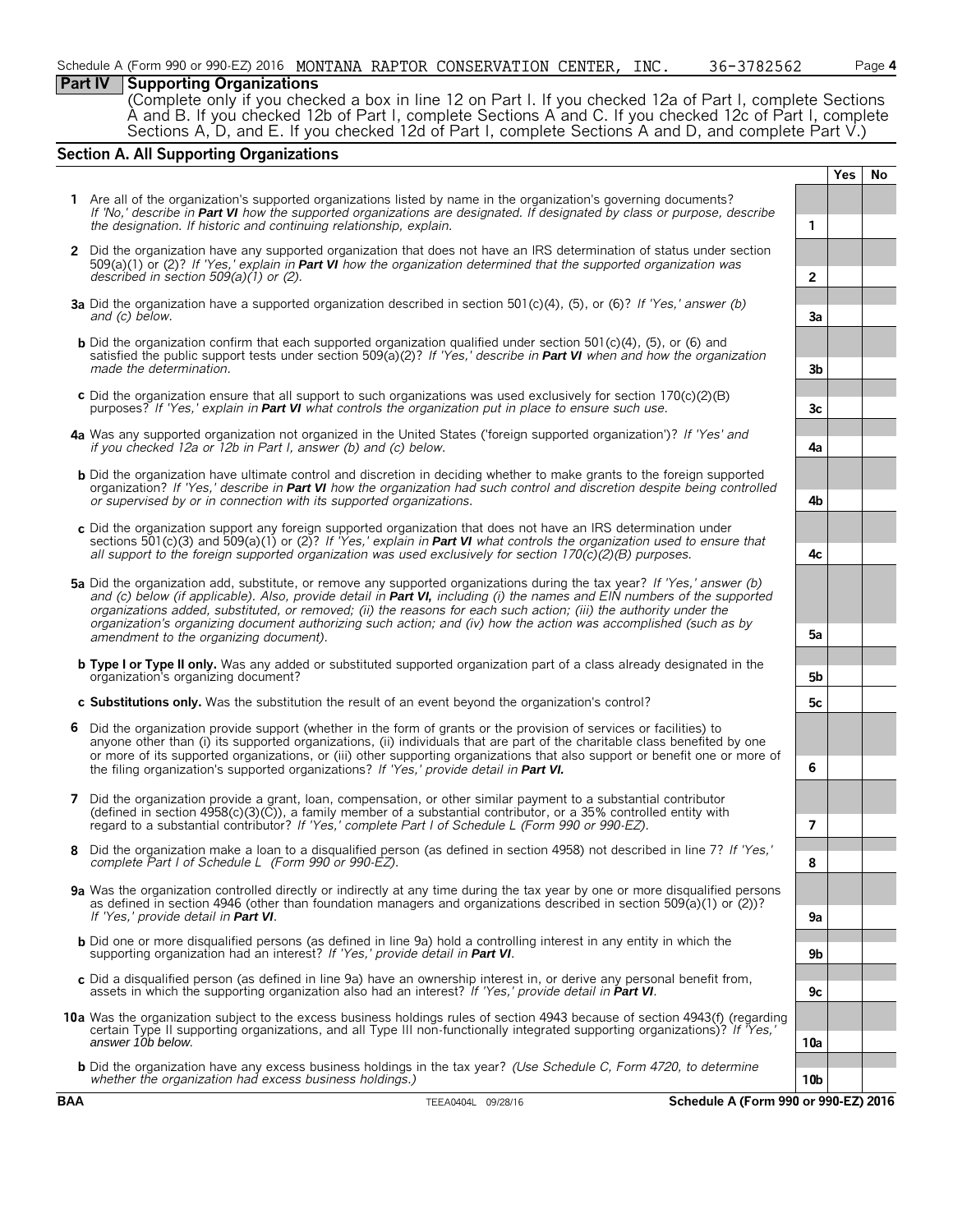| Schedule A (Form 990 or 990-EZ) 2016 MONTANA RAPTOR CONSERVATION CENTER,                                                                                                                                                                                                         |  |  |  | INC. | 36-3782562 |  |     | Page 5 |
|----------------------------------------------------------------------------------------------------------------------------------------------------------------------------------------------------------------------------------------------------------------------------------|--|--|--|------|------------|--|-----|--------|
| <b>Part IV</b><br><b>Supporting Organizations (continued)</b>                                                                                                                                                                                                                    |  |  |  |      |            |  |     |        |
|                                                                                                                                                                                                                                                                                  |  |  |  |      |            |  | Yes | Nο     |
| Has the organization accepted a gift or contribution from any of the following persons?<br>11<br>a A person who directly or indirectly controls, either alone or together with persons described in (b) and (c) below, the<br>governing body of a supported organization?<br>11a |  |  |  |      |            |  |     |        |
|                                                                                                                                                                                                                                                                                  |  |  |  |      |            |  |     |        |
|                                                                                                                                                                                                                                                                                  |  |  |  |      |            |  |     |        |
|                                                                                                                                                                                                                                                                                  |  |  |  |      |            |  |     |        |

**b** A family member of a person described in (a) above? **11b** 

**c** A 35% controlled entity of a person described in (a) or (b) above? *If 'Yes' to a, b, or c, provide detail in Part VI.* 11c

#### **Section B. Type I Supporting Organizations**

- **1** Did the directors, trustees, or membership of one or more supported organizations have the power to regularly appoint or elect at least a majority of the organization's directors or trustees at all times during the tax year? *If 'No,' describe in Part VI how the supported organization(s) effectively operated, supervised, or controlled the organization's activities. If the organization had more than one supported organization, describe how the powers to appoint and/or remove directors or trustees were allocated among the supported organizations and what conditions or restrictions, if any, applied to such powers during the tax* year. **1**
- **2** Did the organization operate for the benefit of any supported organization other than the supported organization(s) that operated, supervised, or controlled the supporting organization? *If 'Yes,' explain in Part VI how providing such benefit carried out the purposes of the supported organization(s) that operated, supervised, or controlled the supporting organization.* **2**

#### **Section C. Type II Supporting Organizations**

|                                                                                                                                                                                                                                                              | Tes No |  |
|--------------------------------------------------------------------------------------------------------------------------------------------------------------------------------------------------------------------------------------------------------------|--------|--|
| Were a majority of the organization's directors or trustees during the tax year also a majority of the directors or trustees<br>of each of the organization's supported organization(s)? If 'No, describe in <b>Part VI</b> how control or management of the |        |  |
| supporting organization was vested in the same persons that controlled or managed the supported organization(s).                                                                                                                                             |        |  |

#### **Section D. All Type III Supporting Organizations**

|                                                                                                                                                                                                                                                                                                                                                                             |  | res |  |  |
|-----------------------------------------------------------------------------------------------------------------------------------------------------------------------------------------------------------------------------------------------------------------------------------------------------------------------------------------------------------------------------|--|-----|--|--|
| 1 Did the organization provide to each of its supported organizations, by the last day of the fifth month of the<br>organization's tax year, (i) a written notice describing the type and amount of support provided during the prior tax<br>year, (ii) a copy of the Form 990 that was most recently filed as of the date of notification, and (iii) copies of the         |  |     |  |  |
| organization's governing documents in effect on the date of notification, to the extent not previously provided?                                                                                                                                                                                                                                                            |  |     |  |  |
| 2 Were any of the organization's officers, directors, or trustees either (i) appointed or elected by the supported<br>organization(s) or (ii) serving on the governing body of a supported organization? If 'No,' explain in Part VI how                                                                                                                                    |  |     |  |  |
| the organization maintained a close and continuous working relationship with the supported organization(s).                                                                                                                                                                                                                                                                 |  |     |  |  |
| 3 By reason of the relationship described in (2), did the organization's supported organizations have a significant<br>voice in the organization's investment policies and in directing the use of the organization's income or assets at<br>all times during the tax year? If 'Yes,' describe in <b>Part VI</b> the role the organization's supported organizations played |  |     |  |  |
| in this regard.                                                                                                                                                                                                                                                                                                                                                             |  |     |  |  |

#### **Section E. Type III Functionally Integrated Supporting Organizations**

- **1** Check the box next to the method that the organization used to satisfy the Integral Part Test during the year (see instructions).
- **a** The organization satisfied the Activities Test. *Complete line 2 below.*
- **b** The organization is the parent of each of its supported organizations. *Complete line 3 below.*
- **c** The organization supported a governmental entity. *Describe in Part VI how you supported a government entity (see instructions).*

#### **2** Activities Test. **Answer (a) and (b) below. Yes Activities Test. No**

- **a** Did substantially all of the organization's activities during the tax year directly further the exempt purposes of the supported organization(s) to which the organization was responsive? *If 'Yes,' then in Part VI identify those supported organizations and explain how these activities directly furthered their exempt purposes, how the organization was responsive to those supported organizations, and how the organization determined that these activities constituted substantially all of its activities.* **2a**
- **b** Did the activities described in (a) constitute activities that, but for the organization's involvement, one or more of the organization's supported organization(s) would have been engaged in? *If 'Yes,' explain in Part VI the reasons for the organization's position that its supported organization(s) would have engaged in these activities but for the organization's involvement.* **2b**
- **3** Parent of Supported Organizations. *Answer (a) and (b) below.*
- **a** Did the organization have the power to regularly appoint or elect a majority of the officers, directors, or trustees of each of the supported organizations? *Provide details in Part VI.* **3a**
- **b** Did the organization exercise a substantial degree of direction over the policies, programs, and activities of each of its supported organizations? *If 'Yes,' describe in Part VI the role played by the organization in this regard.* **3b**

**BAA** TEEA0405L 09/28/16 **Schedule A (Form 990 or 990-EZ) 2016** 

**Yes No**

**Yes No**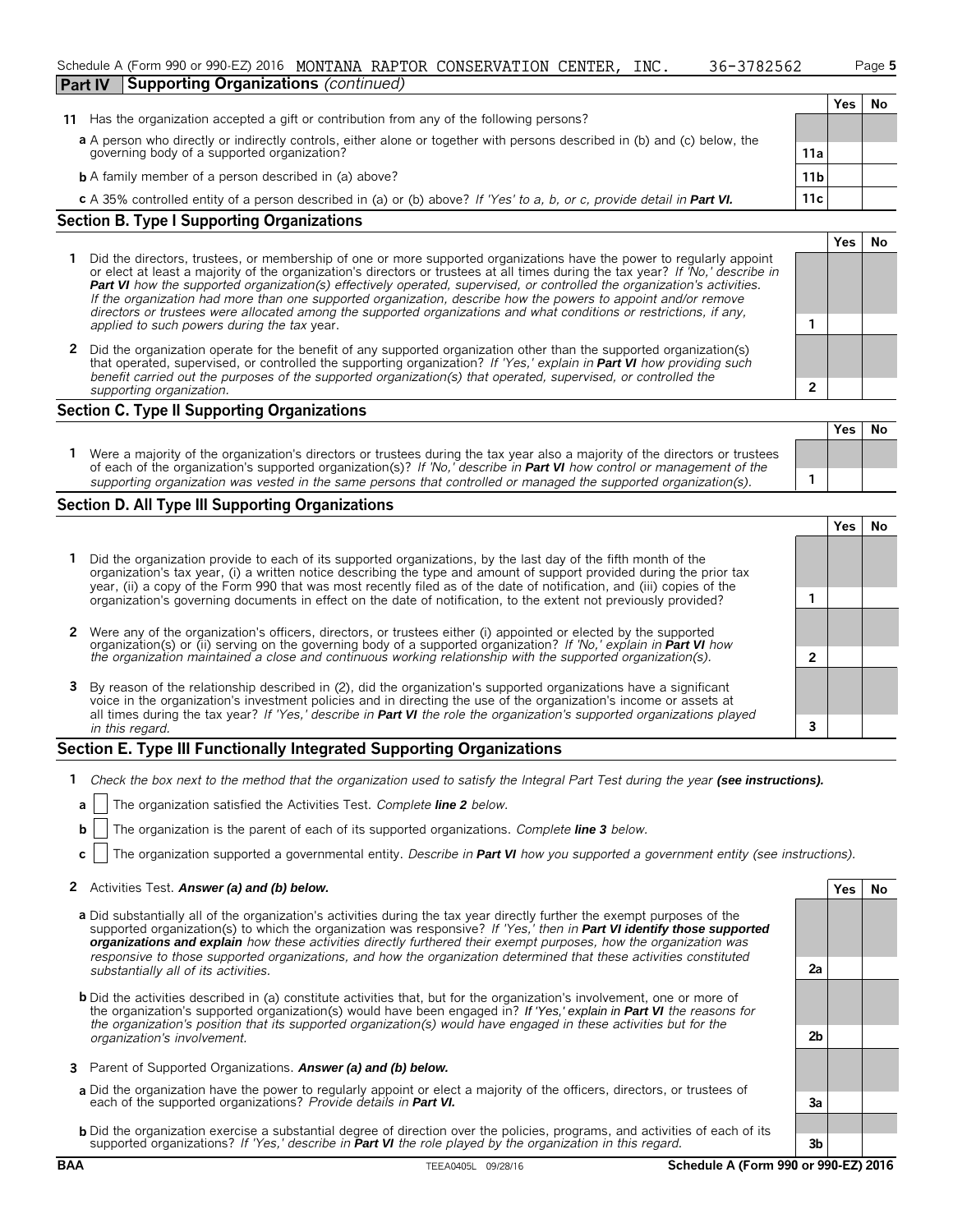|    | Type III Non-Functionally Integrated 509(a)(3) Supporting Organizations<br><b>Part V</b>                                                                                                                                                                      |                |                |                                |
|----|---------------------------------------------------------------------------------------------------------------------------------------------------------------------------------------------------------------------------------------------------------------|----------------|----------------|--------------------------------|
| 1  | Check here if the organization satisfied the Integral Part Test as a qualifying trust on Nov. 20, 1970 (explain in Part VI). See<br>instructions. All other Type III non-functionally integrated supporting organizations must complete Sections A through E. |                |                |                                |
|    | Section A - Adjusted Net Income                                                                                                                                                                                                                               |                | (A) Prior Year | (B) Current Year<br>(optional) |
| 1  | Net short-term capital gain                                                                                                                                                                                                                                   | 1              |                |                                |
| 2  | Recoveries of prior-year distributions                                                                                                                                                                                                                        | $\overline{2}$ |                |                                |
| 3. | Other gross income (see instructions)                                                                                                                                                                                                                         | 3              |                |                                |
| 4  | Add lines 1 through 3.                                                                                                                                                                                                                                        | 4              |                |                                |
| 5. | Depreciation and depletion                                                                                                                                                                                                                                    | 5              |                |                                |
| 6  | Portion of operating expenses paid or incurred for production or collection of gross<br>income or for management, conservation, or maintenance of property held for<br>production of income (see instructions)                                                | 6              |                |                                |
|    | 7 Other expenses (see instructions)                                                                                                                                                                                                                           | $\overline{ }$ |                |                                |
| 8  | Adjusted Net Income (subtract lines 5, 6, and 7 from line 4).                                                                                                                                                                                                 | 8              |                |                                |
|    | <b>Section B - Minimum Asset Amount</b>                                                                                                                                                                                                                       |                | (A) Prior Year | (B) Current Year<br>(optional) |
| 1  | Aggregate fair market value of all non-exempt-use assets (see instructions for short<br>tax year or assets held for part of year):                                                                                                                            |                |                |                                |
|    | a Average monthly value of securities                                                                                                                                                                                                                         | 1a             |                |                                |
|    | <b>b</b> Average monthly cash balances                                                                                                                                                                                                                        | 1 <sub>b</sub> |                |                                |
|    | c Fair market value of other non-exempt-use assets                                                                                                                                                                                                            | 1c             |                |                                |
|    | <b>d Total</b> (add lines 1a, 1b, and 1c)                                                                                                                                                                                                                     | 1d             |                |                                |
|    | <b>e Discount</b> claimed for blockage or other<br>factors (explain in detail in Part VI):                                                                                                                                                                    |                |                |                                |
|    | 2 Acquisition indebtedness applicable to non-exempt-use assets                                                                                                                                                                                                | $\mathbf{2}$   |                |                                |
| 3  | Subtract line 2 from line 1d.                                                                                                                                                                                                                                 | 3              |                |                                |
| 4  | Cash deemed held for exempt use. Enter 1-1/2% of line 3 (for greater amount,<br>see instructions).                                                                                                                                                            | 4              |                |                                |
|    | 5 Net value of non-exempt-use assets (subtract line 4 from line 3)                                                                                                                                                                                            | 5              |                |                                |
| 6  | Multiply line 5 by .035.                                                                                                                                                                                                                                      | 6              |                |                                |
| 7  | Recoveries of prior-year distributions                                                                                                                                                                                                                        | $\overline{7}$ |                |                                |
| 8  | Minimum Asset Amount (add line 7 to line 6)                                                                                                                                                                                                                   | 8              |                |                                |
|    | Section C - Distributable Amount                                                                                                                                                                                                                              |                |                | <b>Current Year</b>            |
|    | 1 Adjusted net income for prior year (from Section A, line 8, Column A)                                                                                                                                                                                       | $\mathbf{1}$   |                |                                |
| 2  | Enter 85% of line 1.                                                                                                                                                                                                                                          | 2              |                |                                |
| 3  | Minimum asset amount for prior year (from Section B, line 8, Column A)                                                                                                                                                                                        | 3              |                |                                |
| 4  | Enter greater of line 2 or line 3.                                                                                                                                                                                                                            | 4              |                |                                |
| 5. | Income tax imposed in prior year                                                                                                                                                                                                                              | 5              |                |                                |
| 6  | <b>Distributable Amount.</b> Subtract line 5 from line 4, unless subject to emergency<br>temporary reduction (see instructions).                                                                                                                              | 6              |                |                                |
|    |                                                                                                                                                                                                                                                               |                |                |                                |

Schedule A (Form 990 or 990-EZ) 2016 MONTANA RAPTOR CONSERVATION CENTER, INC. 36-3782562 Page **6** 

**7**  $\parallel$  Check here if the current year is the organization's first as a non-functionally integrated Type III supporting organization (see instructions).

**BAA Schedule A (Form 990 or 990-EZ) 2016**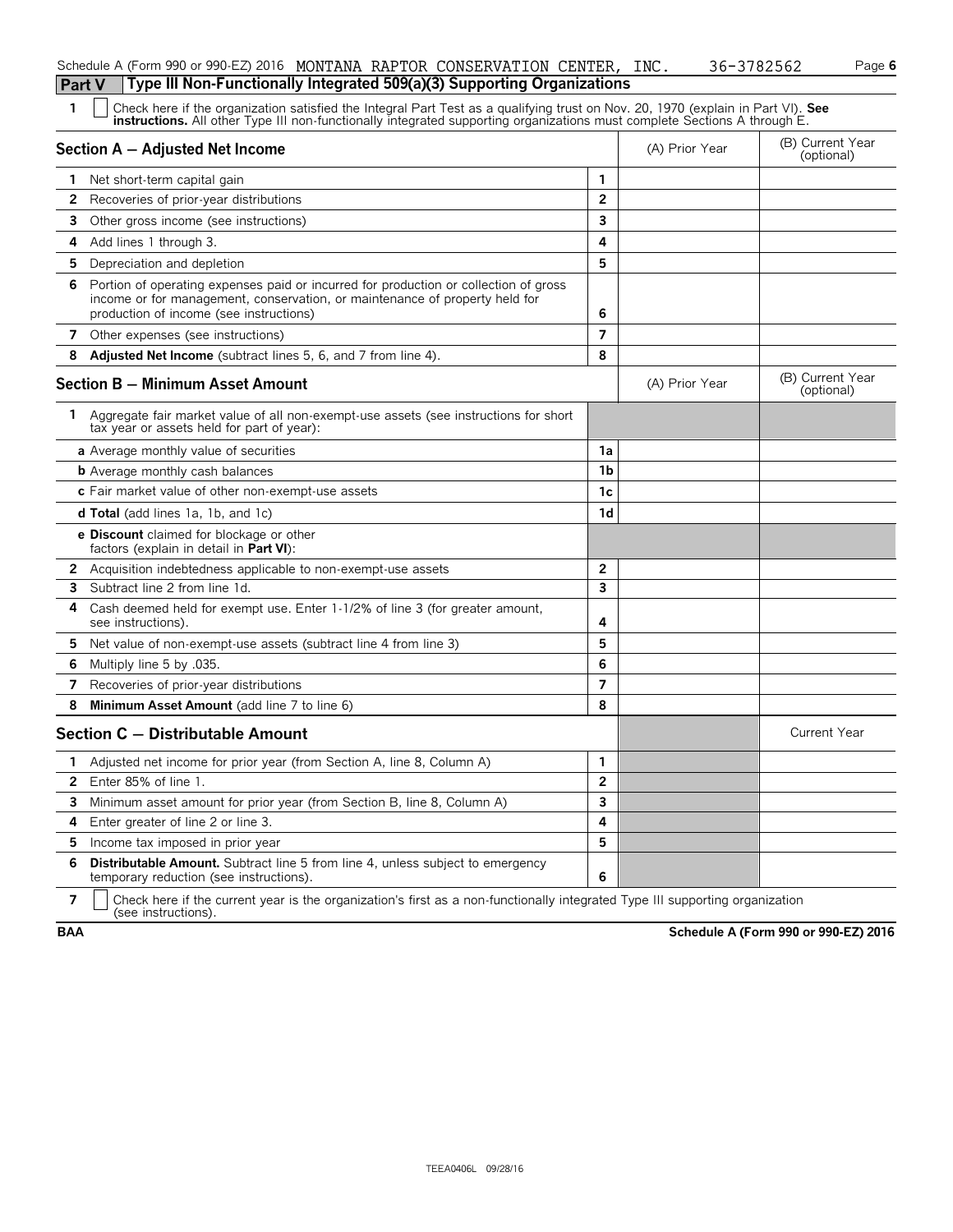#### Schedule A (Form 990 or 990-EZ) 2016 MONTANA RAPTOR CONSERVATION CENTER, INC. 36-3782562 Page **7**

|--|--|

| <b>Part V</b> | Type III Non-Functionally Integrated 509(a)(3) Supporting Organizations (continued)                                                                                           |                                              |                                        |                                                  |
|---------------|-------------------------------------------------------------------------------------------------------------------------------------------------------------------------------|----------------------------------------------|----------------------------------------|--------------------------------------------------|
|               | Section D - Distributions                                                                                                                                                     |                                              |                                        | <b>Current Year</b>                              |
| 1.            | Amounts paid to supported organizations to accomplish exempt purposes                                                                                                         |                                              |                                        |                                                  |
| 2             | Amounts paid to perform activity that directly furthers exempt purposes of supported organizations,<br>in excess of income from activity                                      |                                              |                                        |                                                  |
| 3.            | Administrative expenses paid to accomplish exempt purposes of supported organizations                                                                                         |                                              |                                        |                                                  |
| 4             | Amounts paid to acquire exempt-use assets                                                                                                                                     |                                              |                                        |                                                  |
| 5             | Qualified set-aside amounts (prior IRS approval required)                                                                                                                     |                                              |                                        |                                                  |
| 6             | Other distributions (describe in Part VI). See instructions.                                                                                                                  |                                              |                                        |                                                  |
| 7             | Total annual distributions. Add lines 1 through 6.                                                                                                                            |                                              |                                        |                                                  |
| 8             | Distributions to attentive supported organizations to which the organization is responsive (provide details<br>in Part VI). See instructions.                                 |                                              |                                        |                                                  |
| 9             | Distributable amount for 2016 from Section C, line 6                                                                                                                          |                                              |                                        |                                                  |
| 10            | Line 8 amount divided by Line 9 amount                                                                                                                                        |                                              |                                        |                                                  |
|               | Section E - Distribution Allocations (see instructions)                                                                                                                       | (i)<br><b>Excess</b><br><b>Distributions</b> | (ii)<br>Underdistributions<br>Pre-2016 | (iii)<br><b>Distributable</b><br>Amount for 2016 |
| 1.            | Distributable amount for 2016 from Section C, line 6                                                                                                                          |                                              |                                        |                                                  |
| 2             | Underdistributions, if any, for years prior to 2016 (reasonable<br>cause required - explain in Part VI). See instructions.                                                    |                                              |                                        |                                                  |
| 3             | Excess distributions carryover, if any, to 2016:                                                                                                                              |                                              |                                        |                                                  |
| а             |                                                                                                                                                                               |                                              |                                        |                                                  |
| b             |                                                                                                                                                                               |                                              |                                        |                                                  |
|               | <b>c</b> From 2013                                                                                                                                                            |                                              |                                        |                                                  |
|               | d From 2014                                                                                                                                                                   |                                              |                                        |                                                  |
|               | e From 2015                                                                                                                                                                   |                                              |                                        |                                                  |
|               | f Total of lines 3a through e                                                                                                                                                 |                                              |                                        |                                                  |
|               | g Applied to underdistributions of prior years                                                                                                                                |                                              |                                        |                                                  |
|               | <b>h</b> Applied to 2016 distributable amount                                                                                                                                 |                                              |                                        |                                                  |
|               | <i>i</i> Carryover from 2011 not applied (see instructions)                                                                                                                   |                                              |                                        |                                                  |
|               | j Remainder. Subtract lines 3g, 3h, and 3i from 3f.                                                                                                                           |                                              |                                        |                                                  |
| 4             | Distributions for 2016 from Section D.<br>\$<br>line $7:$                                                                                                                     |                                              |                                        |                                                  |
|               | a Applied to underdistributions of prior years                                                                                                                                |                                              |                                        |                                                  |
|               | <b>b</b> Applied to 2016 distributable amount                                                                                                                                 |                                              |                                        |                                                  |
|               | c Remainder. Subtract lines 4a and 4b from 4.                                                                                                                                 |                                              |                                        |                                                  |
| 5             | Remaining underdistributions for years prior to 2016, if any.<br>Subtract lines 3g and 4a from line 2. For result greater than<br>zero, explain in Part VI. See instructions. |                                              |                                        |                                                  |
| 6.            | Remaining underdistributions for 2016. Subtract lines 3h and 4b<br>from line 1. For result greater than zero, explain in Part VI. See<br>instructions.                        |                                              |                                        |                                                  |
| 7             | Excess distributions carryover to 2017. Add lines 3j and 4c.                                                                                                                  |                                              |                                        |                                                  |
|               | 8 Breakdown of line 7:                                                                                                                                                        |                                              |                                        |                                                  |
| a             |                                                                                                                                                                               |                                              |                                        |                                                  |
|               | <b>b</b> Excess from $2013$                                                                                                                                                   |                                              |                                        |                                                  |
|               | $c$ Excess from 2014                                                                                                                                                          |                                              |                                        |                                                  |
|               | <b>d</b> Excess from $2015$                                                                                                                                                   |                                              |                                        |                                                  |
|               | <b>e</b> Excess from $2016$                                                                                                                                                   |                                              |                                        |                                                  |

**BAA Schedule A (Form 990 or 990-EZ) 2016**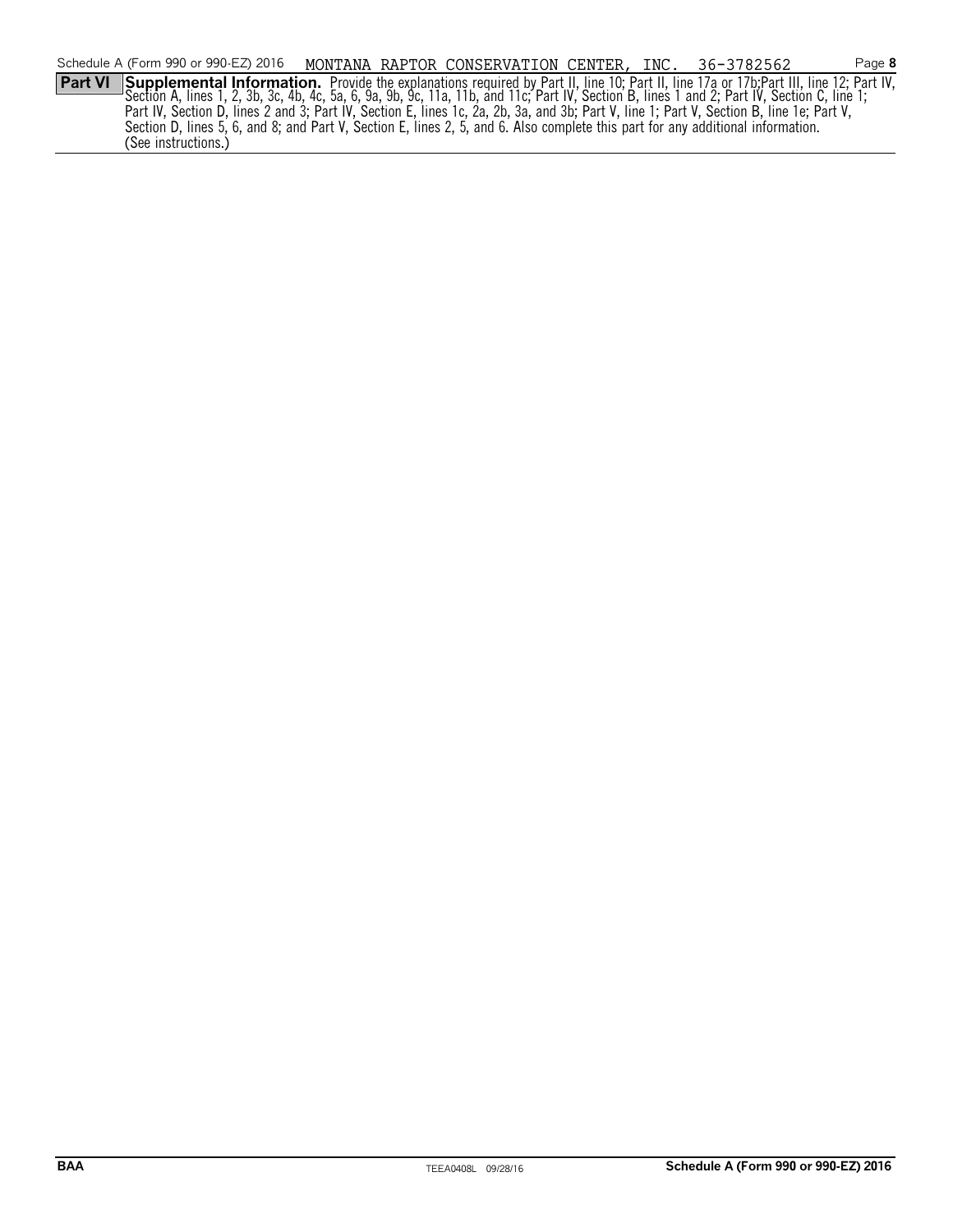| <b>SCHEDULE D</b> |                                                        |                                                                                | <b>Supplemental Financial Statements</b>                                                                                                                                                                                                                                                                                                                                                       |                                                    |                                                            |                                 | OMB No. 1545-0047 |  |  |  |
|-------------------|--------------------------------------------------------|--------------------------------------------------------------------------------|------------------------------------------------------------------------------------------------------------------------------------------------------------------------------------------------------------------------------------------------------------------------------------------------------------------------------------------------------------------------------------------------|----------------------------------------------------|------------------------------------------------------------|---------------------------------|-------------------|--|--|--|
| (Form 990)        |                                                        |                                                                                | Complete if the organization answered 'Yes' on Form 990,<br>Part IV, line 6, 7, 8, 9, 10, 11a, 11b, 11c, 11d, 11e, 11f, 12a, or 12b.                                                                                                                                                                                                                                                           |                                                    |                                                            |                                 | 2016              |  |  |  |
|                   | Department of the Treasury                             |                                                                                | Attach to Form 990.<br>Information about Schedule D (Form 990) and its instructions is at www.irs.gov/form990.                                                                                                                                                                                                                                                                                 | <b>Open to Public</b>                              |                                                            |                                 |                   |  |  |  |
|                   | Internal Revenue Service<br>Name of the organization   |                                                                                |                                                                                                                                                                                                                                                                                                                                                                                                |                                                    | <b>Inspection</b><br><b>Employer identification number</b> |                                 |                   |  |  |  |
|                   |                                                        |                                                                                |                                                                                                                                                                                                                                                                                                                                                                                                |                                                    |                                                            |                                 |                   |  |  |  |
|                   | MONTANA RAPTOR CONSERVATION CENTER, INC.<br>36-3782562 |                                                                                |                                                                                                                                                                                                                                                                                                                                                                                                |                                                    |                                                            |                                 |                   |  |  |  |
| Part I            |                                                        |                                                                                | Organizations Maintaining Donor Advised Funds or Other Similar Funds or Accounts.<br>Complete if the organization answered 'Yes' on Form 990, Part IV, line 6.                                                                                                                                                                                                                                 |                                                    |                                                            |                                 |                   |  |  |  |
|                   |                                                        |                                                                                | (a) Donor advised funds                                                                                                                                                                                                                                                                                                                                                                        |                                                    |                                                            | (b) Funds and other accounts    |                   |  |  |  |
| 1.                |                                                        | Total number at end of year                                                    |                                                                                                                                                                                                                                                                                                                                                                                                |                                                    |                                                            |                                 |                   |  |  |  |
| 2                 |                                                        | Aggregate value of contributions to (during year)                              |                                                                                                                                                                                                                                                                                                                                                                                                |                                                    |                                                            |                                 |                   |  |  |  |
| 3<br>4            |                                                        | Aggregate value of grants from (during year)<br>Aggregate value at end of year |                                                                                                                                                                                                                                                                                                                                                                                                |                                                    |                                                            |                                 |                   |  |  |  |
| 5                 |                                                        |                                                                                | Did the organization inform all donors and donor advisors in writing that the assets held in donor advised funds                                                                                                                                                                                                                                                                               |                                                    |                                                            |                                 |                   |  |  |  |
|                   |                                                        |                                                                                | are the organization's property, subject to the organization's exclusive legal control?                                                                                                                                                                                                                                                                                                        |                                                    |                                                            | Yes                             | No                |  |  |  |
| 6                 |                                                        |                                                                                | Did the organization inform all grantees, donors, and donor advisors in writing that grant funds can be used only for charitable purposes and not for the benefit of the donor or donor advisor, or for any other purpose conf                                                                                                                                                                 |                                                    |                                                            |                                 |                   |  |  |  |
|                   |                                                        |                                                                                |                                                                                                                                                                                                                                                                                                                                                                                                |                                                    |                                                            | Yes                             | No                |  |  |  |
| Part II           |                                                        | <b>Conservation Easements.</b>                                                 | Complete if the organization answered 'Yes' on Form 990, Part IV, line 7.                                                                                                                                                                                                                                                                                                                      |                                                    |                                                            |                                 |                   |  |  |  |
|                   |                                                        |                                                                                | Purpose(s) of conservation easements held by the organization (check all that apply).                                                                                                                                                                                                                                                                                                          |                                                    |                                                            |                                 |                   |  |  |  |
|                   |                                                        | Preservation of land for public use (e.g., recreation or education)            |                                                                                                                                                                                                                                                                                                                                                                                                | Preservation of a historically important land area |                                                            |                                 |                   |  |  |  |
|                   |                                                        | Protection of natural habitat                                                  |                                                                                                                                                                                                                                                                                                                                                                                                | Preservation of a certified historic structure     |                                                            |                                 |                   |  |  |  |
|                   |                                                        | Preservation of open space                                                     |                                                                                                                                                                                                                                                                                                                                                                                                |                                                    |                                                            |                                 |                   |  |  |  |
| 2                 | last day of the tax year.                              |                                                                                | Complete lines 2a through 2d if the organization held a qualified conservation contribution in the form of a conservation easement on the                                                                                                                                                                                                                                                      |                                                    |                                                            |                                 |                   |  |  |  |
|                   |                                                        |                                                                                |                                                                                                                                                                                                                                                                                                                                                                                                |                                                    |                                                            | Held at the End of the Tax Year |                   |  |  |  |
|                   |                                                        |                                                                                |                                                                                                                                                                                                                                                                                                                                                                                                | 2a<br>2 <sub>b</sub>                               |                                                            |                                 |                   |  |  |  |
|                   |                                                        |                                                                                | <b>c</b> Number of conservation easements on a certified historic structure included in (a)                                                                                                                                                                                                                                                                                                    | 2c                                                 |                                                            |                                 |                   |  |  |  |
|                   |                                                        |                                                                                | d Number of conservation easements included in (c) acquired after 8/17/06, and not on a historic                                                                                                                                                                                                                                                                                               | 2d                                                 |                                                            |                                 |                   |  |  |  |
| 3.                | tax year ►                                             |                                                                                | Number of conservation easements modified, transferred, released, extinguished, or terminated by the organization during the                                                                                                                                                                                                                                                                   |                                                    |                                                            |                                 |                   |  |  |  |
| 4                 |                                                        |                                                                                | Number of states where property subject to conservation easement is located ►                                                                                                                                                                                                                                                                                                                  |                                                    |                                                            |                                 |                   |  |  |  |
| 5                 |                                                        |                                                                                | Does the organization have a written policy regarding the periodic monitoring, inspection, handling of violations,                                                                                                                                                                                                                                                                             |                                                    |                                                            | <b>Yes</b>                      | No                |  |  |  |
|                   |                                                        |                                                                                | Staff and volunteer hours devoted to monitoring, inspecting, handling of violations, and enforcing conservation easements during the year                                                                                                                                                                                                                                                      |                                                    |                                                            |                                 |                   |  |  |  |
| 7                 | ►\$                                                    |                                                                                | Amount of expenses incurred in monitoring, inspecting, handling of violations, and enforcing conservation easements during the year                                                                                                                                                                                                                                                            |                                                    |                                                            |                                 |                   |  |  |  |
| 8                 |                                                        |                                                                                | Does each conservation easement reported on line 2(d) above satisfy the requirements of section 170(h)(4)(B)(i)                                                                                                                                                                                                                                                                                |                                                    |                                                            | Yes                             | No                |  |  |  |
| 9                 | conservation easements.                                |                                                                                | In Part XIII, describe how the organization reports conservation easements in its revenue and expense statement, and balance sheet, and<br>include, if applicable, the text of the footnote to the organization's financial statements that describes the organization's accounting for                                                                                                        |                                                    |                                                            |                                 |                   |  |  |  |
|                   | <b>Part III</b>                                        |                                                                                | Organizations Maintaining Collections of Art, Historical Treasures, or Other Similar Assets.<br>Complete if the organization answered 'Yes' on Form 990, Part IV, line 8.                                                                                                                                                                                                                      |                                                    |                                                            |                                 |                   |  |  |  |
|                   |                                                        |                                                                                | 1a If the organization elected, as permitted under SFAS 116 (ASC 958), not to report in its revenue statement and balance sheet works of<br>art, historical treasures, or other similar assets held for public exhibition, education, or research in furtherance of public service, provide,<br>in Part XIII, the text of the footnote to its financial statements that describes these items. |                                                    |                                                            |                                 |                   |  |  |  |
|                   |                                                        | following amounts relating to these items:                                     | b If the organization elected, as permitted under SFAS 116 (ASC 958), to report in its revenue statement and balance sheet works of art,<br>historical treasures, or other similar assets held for public exhibition, education, or research in furtherance of public service, provide the                                                                                                     |                                                    |                                                            |                                 |                   |  |  |  |
|                   |                                                        |                                                                                |                                                                                                                                                                                                                                                                                                                                                                                                |                                                    | $\blacktriangleright$ S                                    |                                 |                   |  |  |  |
|                   |                                                        |                                                                                |                                                                                                                                                                                                                                                                                                                                                                                                |                                                    | $\triangleright$ \$                                        |                                 |                   |  |  |  |
| 2                 |                                                        |                                                                                | If the organization received or held works of art, historical treasures, or other similar assets for financial gain, provide the following<br>amounts required to be reported under SFAS 116 (ASC 958) relating to these items:                                                                                                                                                                |                                                    |                                                            |                                 |                   |  |  |  |
|                   |                                                        |                                                                                |                                                                                                                                                                                                                                                                                                                                                                                                |                                                    | $\blacktriangleright$ \$                                   |                                 |                   |  |  |  |
|                   |                                                        |                                                                                |                                                                                                                                                                                                                                                                                                                                                                                                |                                                    | $\triangleright$ \$                                        |                                 |                   |  |  |  |
|                   |                                                        |                                                                                | BAA For Paperwork Reduction Act Notice, see the Instructions for Form 990. TEEA3301L 08/15/16 Schedule D (Form 990) 2016                                                                                                                                                                                                                                                                       |                                                    |                                                            |                                 |                   |  |  |  |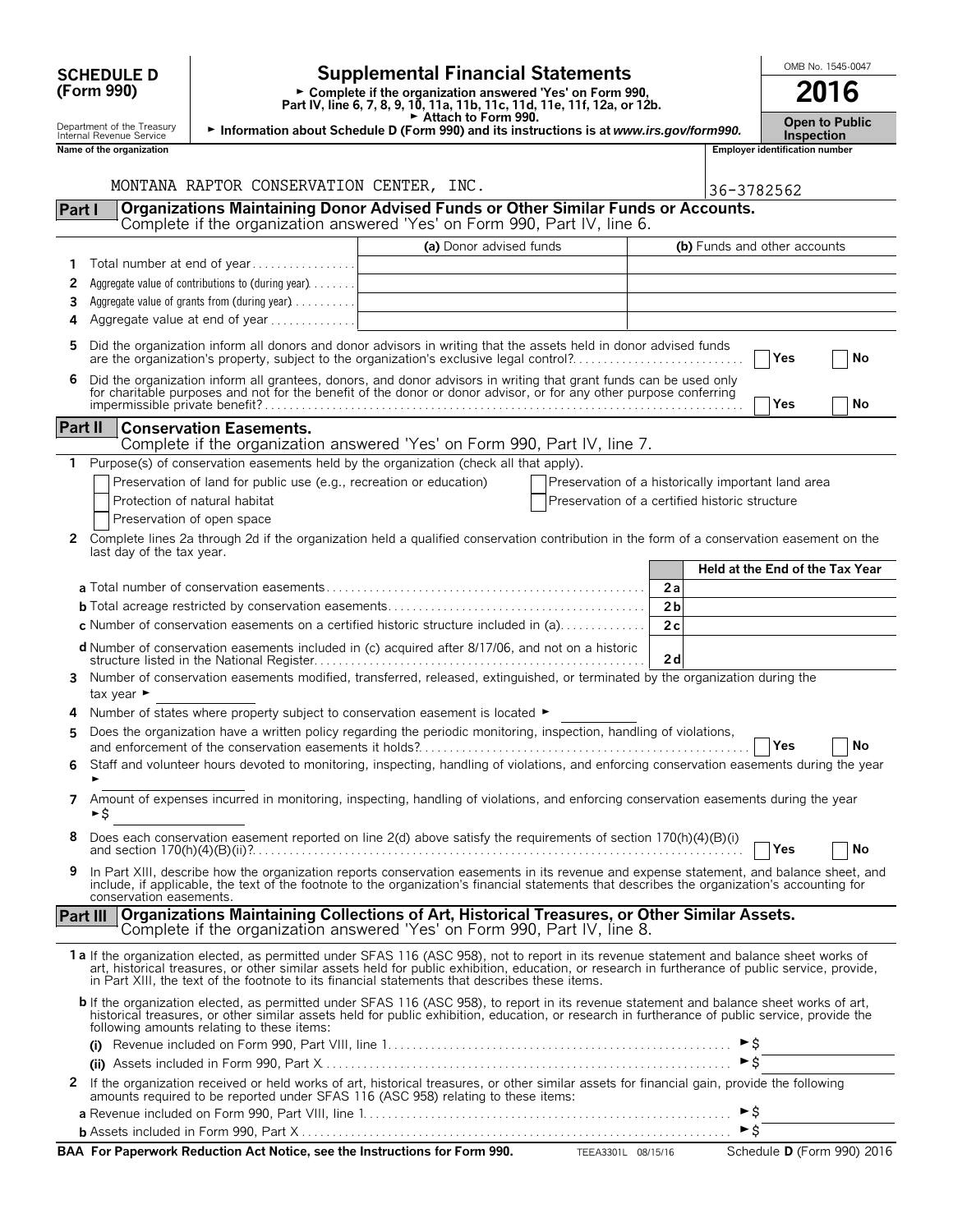| Schedule D (Form 990) 2016 MONTANA RAPTOR CONSERVATION CENTER, INC.                                                                                                                                                               |                  |                                         |                           |                                    | 36-3782562                      |                            | Page 2   |
|-----------------------------------------------------------------------------------------------------------------------------------------------------------------------------------------------------------------------------------|------------------|-----------------------------------------|---------------------------|------------------------------------|---------------------------------|----------------------------|----------|
| Organizations Maintaining Collections of Art, Historical Treasures, or Other Similar Assets (continued)<br>Part III                                                                                                               |                  |                                         |                           |                                    |                                 |                            |          |
| Using the organization's acquisition, accession, and other records, check any of the following that are a significant use of its collection<br>3<br>items (check all that apply):                                                 |                  |                                         |                           |                                    |                                 |                            |          |
| Public exhibition<br>a                                                                                                                                                                                                            |                  | d                                       | Loan or exchange programs |                                    |                                 |                            |          |
| Scholarly research<br>b                                                                                                                                                                                                           |                  | Other<br>e                              |                           |                                    |                                 |                            |          |
| Preservation for future generations<br>С                                                                                                                                                                                          |                  |                                         |                           |                                    |                                 |                            |          |
| Provide a description of the organization's collections and explain how they further the organization's exempt purpose in<br>4<br>Part XIII.                                                                                      |                  |                                         |                           |                                    |                                 |                            |          |
| During the year, did the organization solicit or receive donations of art, historical treasures, or other similar assets<br>5<br>to be sold to raise funds rather than to be maintained as part of the organization's collection? |                  |                                         |                           |                                    |                                 | Yes                        | No       |
| <b>Escrow and Custodial Arrangements.</b> Complete if the organization answered 'Yes' on Form 990, Part IV,<br><b>Part IV</b>                                                                                                     |                  |                                         |                           |                                    |                                 |                            |          |
| line 9, or reported an amount on Form 990, Part X, line 21.                                                                                                                                                                       |                  |                                         |                           |                                    |                                 |                            |          |
| 1 a Is the organization an agent, trustee, custodian or other intermediary for contributions or other assets not included                                                                                                         |                  |                                         |                           |                                    |                                 | Yes                        | No       |
| <b>b</b> If 'Yes,' explain the arrangement in Part XIII and complete the following table:                                                                                                                                         |                  |                                         |                           |                                    |                                 |                            |          |
|                                                                                                                                                                                                                                   |                  |                                         |                           |                                    |                                 | Amount                     |          |
|                                                                                                                                                                                                                                   |                  |                                         |                           |                                    | 1 с                             |                            |          |
|                                                                                                                                                                                                                                   |                  |                                         |                           |                                    | 1 <sub>d</sub>                  |                            |          |
|                                                                                                                                                                                                                                   |                  |                                         |                           |                                    | 1e                              |                            |          |
|                                                                                                                                                                                                                                   |                  |                                         |                           |                                    | 1f                              |                            |          |
| 2a Did the organization include an amount on Form 990, Part X, line 21, for escrow or custodial account liability?                                                                                                                |                  |                                         |                           |                                    |                                 | <b>Yes</b>                 | No       |
| <b>b</b> If 'Yes,' explain the arrangement in Part XIII. Check here if the explanation has been provided on Part XIII                                                                                                             |                  |                                         |                           |                                    |                                 |                            |          |
|                                                                                                                                                                                                                                   |                  |                                         |                           |                                    |                                 |                            |          |
| <b>Part V</b><br><b>Endowment Funds.</b> Complete if the organization answered 'Yes' on Form 990, Part IV, line 10.                                                                                                               |                  |                                         |                           |                                    |                                 |                            |          |
|                                                                                                                                                                                                                                   | (a) Current year | (b) Prior year                          |                           | (c) Two years back                 | (d) Three years back            | (e) Four years back        |          |
| <b>1a</b> Beginning of year balance                                                                                                                                                                                               |                  |                                         |                           |                                    |                                 |                            |          |
| $b$ Contributions                                                                                                                                                                                                                 |                  |                                         |                           |                                    |                                 |                            |          |
| c Net investment earnings, gains,<br>and losses                                                                                                                                                                                   |                  |                                         |                           |                                    |                                 |                            |          |
| <b>d</b> Grants or scholarships $\ldots \ldots \ldots$                                                                                                                                                                            |                  |                                         |                           |                                    |                                 |                            |          |
| <b>e</b> Other expenditures for facilities<br>and programs                                                                                                                                                                        |                  |                                         |                           |                                    |                                 |                            |          |
| <b>f</b> Administrative expenses $\ldots$                                                                                                                                                                                         |                  |                                         |                           |                                    |                                 |                            |          |
| $\alpha$ End of year balance $\ldots \ldots \ldots$                                                                                                                                                                               |                  |                                         |                           |                                    |                                 |                            |          |
| 2 Provide the estimated percentage of the current year end balance (line 1g, column (a)) held as:                                                                                                                                 |                  |                                         |                           |                                    |                                 |                            |          |
| a Board designated or quasi-endowment $\blacktriangleright$                                                                                                                                                                       |                  |                                         |                           |                                    |                                 |                            |          |
| <b>b</b> Permanent endowment $\blacktriangleright$                                                                                                                                                                                | ႜ                |                                         |                           |                                    |                                 |                            |          |
| c Temporarily restricted endowment ►                                                                                                                                                                                              |                  |                                         |                           |                                    |                                 |                            |          |
| The percentages on lines 2a, 2b, and 2c should equal 100%.                                                                                                                                                                        |                  |                                         |                           |                                    |                                 |                            |          |
| 3a Are there endowment funds not in the possession of the organization that are held and administered for the                                                                                                                     |                  |                                         |                           |                                    |                                 |                            |          |
| organization by:                                                                                                                                                                                                                  |                  |                                         |                           |                                    |                                 | Yes                        | No       |
|                                                                                                                                                                                                                                   |                  |                                         |                           |                                    |                                 | 3a(i)                      |          |
|                                                                                                                                                                                                                                   |                  |                                         |                           |                                    |                                 | 3a(ii)                     |          |
|                                                                                                                                                                                                                                   |                  |                                         |                           |                                    |                                 | 3b                         |          |
| 4 Describe in Part XIII the intended uses of the organization's endowment funds.                                                                                                                                                  |                  |                                         |                           |                                    |                                 |                            |          |
| Part VI Land, Buildings, and Equipment.<br>Complete if the organization answered 'Yes' on Form 990, Part IV, line 11a. See Form 990, Part X, line 10.                                                                             |                  |                                         |                           |                                    |                                 |                            |          |
| Description of property                                                                                                                                                                                                           |                  | (a) Cost or other basis<br>(investment) |                           | (b) Cost or other<br>basis (other) | (c) Accumulated<br>depreciation | (d) Book value             |          |
|                                                                                                                                                                                                                                   |                  |                                         |                           | 432, 440.                          |                                 |                            | 432,440. |
|                                                                                                                                                                                                                                   |                  |                                         |                           | 133, 302.                          | 39,713.                         |                            | 93,589.  |
| c Leasehold improvements                                                                                                                                                                                                          |                  |                                         |                           | 99,540.                            | 23, 265.                        |                            | 76,275.  |
|                                                                                                                                                                                                                                   |                  |                                         |                           | 61,060.                            | 38,258.                         |                            | 22,802.  |
|                                                                                                                                                                                                                                   |                  |                                         |                           |                                    |                                 |                            |          |
| Total. Add lines 1a through 1e. (Column (d) must equal Form 990, Part X, column (B), line 10c.)                                                                                                                                   |                  |                                         |                           |                                    |                                 |                            | 625,106. |
| <b>BAA</b>                                                                                                                                                                                                                        |                  |                                         |                           |                                    |                                 | Schedule D (Form 990) 2016 |          |

TEEA3302L 08/15/16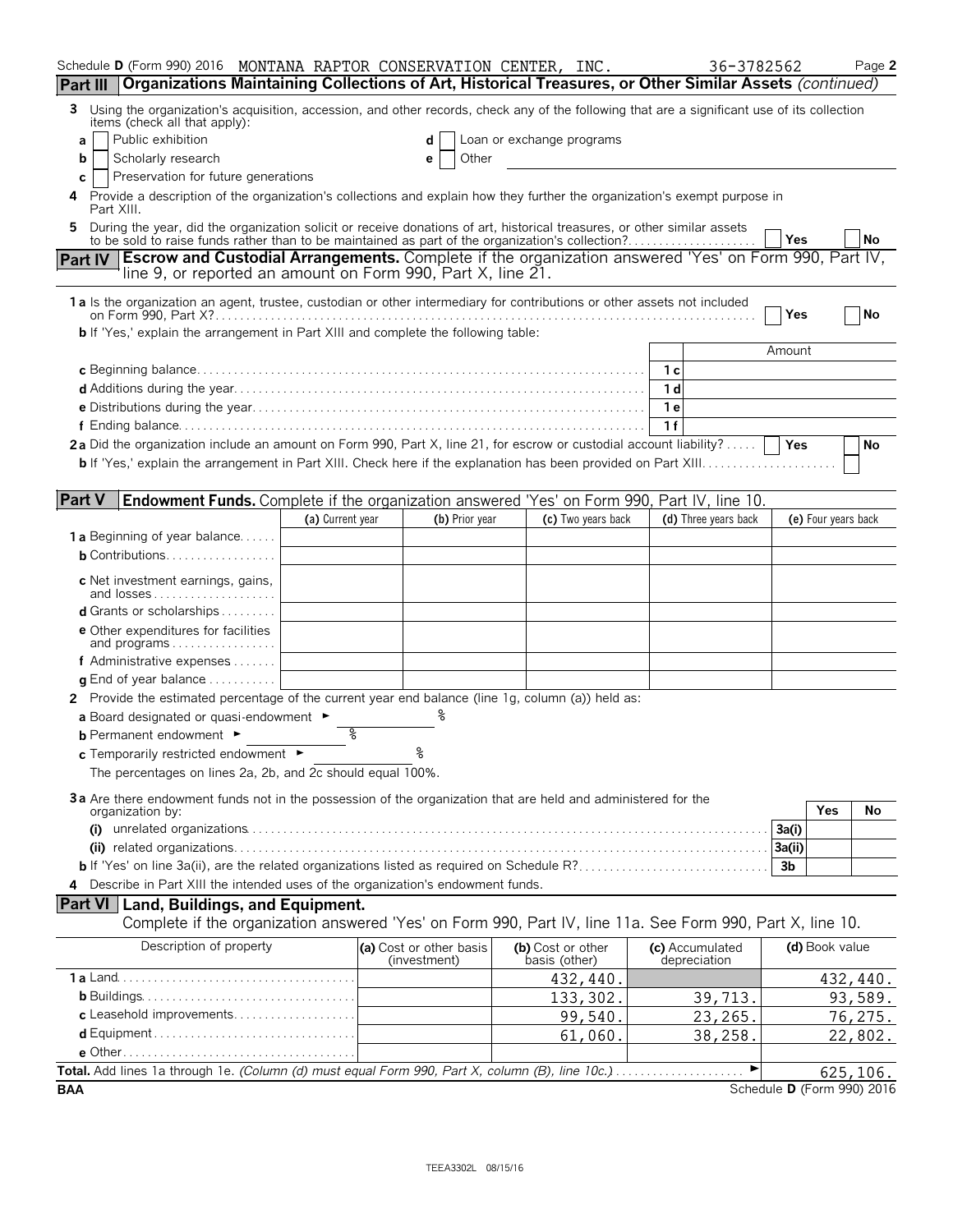| Schedule D (Form 990) 2016<br>MONTANA RAPTOR CONSERVATION CENTER, INC.                                                                                                                                                                                                                     |                 |                  |     | 36-3782562                                                | Page 3         |
|--------------------------------------------------------------------------------------------------------------------------------------------------------------------------------------------------------------------------------------------------------------------------------------------|-----------------|------------------|-----|-----------------------------------------------------------|----------------|
| <b>Part VII</b> Investments - Other Securities.                                                                                                                                                                                                                                            |                 |                  | N/A |                                                           |                |
| Complete if the organization answered 'Yes' on Form 990, Part IV, line 11b. See Form 990, Part X, line 12.                                                                                                                                                                                 |                 |                  |     |                                                           |                |
| (a) Description of security or category (including name of security)                                                                                                                                                                                                                       | (b) Book value  |                  |     | (c) Method of valuation: Cost or end-of-year market value |                |
| (1) Financial derivatives                                                                                                                                                                                                                                                                  |                 |                  |     |                                                           |                |
| (3) Other                                                                                                                                                                                                                                                                                  |                 |                  |     |                                                           |                |
| (A)                                                                                                                                                                                                                                                                                        |                 |                  |     |                                                           |                |
| (B)                                                                                                                                                                                                                                                                                        |                 |                  |     |                                                           |                |
| $\underline{(C)}$                                                                                                                                                                                                                                                                          |                 |                  |     |                                                           |                |
| (D)                                                                                                                                                                                                                                                                                        |                 |                  |     |                                                           |                |
| (E)                                                                                                                                                                                                                                                                                        |                 |                  |     |                                                           |                |
| (F)                                                                                                                                                                                                                                                                                        |                 |                  |     |                                                           |                |
| (G)                                                                                                                                                                                                                                                                                        |                 |                  |     |                                                           |                |
| (H)                                                                                                                                                                                                                                                                                        |                 |                  |     |                                                           |                |
| (1)                                                                                                                                                                                                                                                                                        |                 |                  |     |                                                           |                |
| Total. (Column (b) must equal Form 990, Part X, column (B) line 12.). $\Box$<br><b>Part VIII</b>                                                                                                                                                                                           |                 |                  |     |                                                           |                |
| <b>Investments - Program Related.</b><br>Complete if the organization answered 'Yes' on Form 990, Part IV, line 11c. See Form 990, Part X, line 13.                                                                                                                                        |                 |                  |     |                                                           |                |
| (a) Description of investment                                                                                                                                                                                                                                                              | (b) Book value  |                  |     | (c) Method of valuation: Cost or end-of-year market value |                |
| (1)                                                                                                                                                                                                                                                                                        |                 |                  |     |                                                           |                |
| (2)                                                                                                                                                                                                                                                                                        |                 |                  |     |                                                           |                |
| (3)                                                                                                                                                                                                                                                                                        |                 |                  |     |                                                           |                |
| (4)                                                                                                                                                                                                                                                                                        |                 |                  |     |                                                           |                |
| (5)                                                                                                                                                                                                                                                                                        |                 |                  |     |                                                           |                |
| (6)<br>(7)                                                                                                                                                                                                                                                                                 |                 |                  |     |                                                           |                |
| (8)                                                                                                                                                                                                                                                                                        |                 |                  |     |                                                           |                |
| (9)                                                                                                                                                                                                                                                                                        |                 |                  |     |                                                           |                |
| (10)                                                                                                                                                                                                                                                                                       |                 |                  |     |                                                           |                |
| Total. (Column (b) must equal Form 990, Part X, column (B) line 13.).                                                                                                                                                                                                                      |                 |                  |     |                                                           |                |
| <b>Other Assets.</b><br><b>Part IX</b><br>Complete if the organization answered 'Yes' on Form 990, Part IV, line 11d. See Form 990, Part X, line 15.                                                                                                                                       |                 | N/A              |     |                                                           |                |
|                                                                                                                                                                                                                                                                                            | (a) Description |                  |     |                                                           | (b) Book value |
| (1)                                                                                                                                                                                                                                                                                        |                 |                  |     |                                                           |                |
| (2)                                                                                                                                                                                                                                                                                        |                 |                  |     |                                                           |                |
| (3)                                                                                                                                                                                                                                                                                        |                 |                  |     |                                                           |                |
| (4)<br>(5)                                                                                                                                                                                                                                                                                 |                 |                  |     |                                                           |                |
| (6)                                                                                                                                                                                                                                                                                        |                 |                  |     |                                                           |                |
| (7)                                                                                                                                                                                                                                                                                        |                 |                  |     |                                                           |                |
| (8)                                                                                                                                                                                                                                                                                        |                 |                  |     |                                                           |                |
| (9)                                                                                                                                                                                                                                                                                        |                 |                  |     |                                                           |                |
| (10)                                                                                                                                                                                                                                                                                       |                 |                  |     | ▶                                                         |                |
| Part X<br><b>Other Liabilities.</b>                                                                                                                                                                                                                                                        |                 |                  |     |                                                           |                |
| Complete if the organization answered 'Yes' on Form 990, Part IV, line 11e or 11f. See Form 990, Part X, line 25                                                                                                                                                                           |                 |                  |     |                                                           |                |
| (a) Description of liability                                                                                                                                                                                                                                                               | (b) Book value  |                  |     |                                                           |                |
| (1) Federal income taxes                                                                                                                                                                                                                                                                   |                 |                  |     |                                                           |                |
| (2) Rounding                                                                                                                                                                                                                                                                               |                 | 2.               |     |                                                           |                |
| (3)<br>(4)                                                                                                                                                                                                                                                                                 |                 |                  |     |                                                           |                |
| $\overline{(5)}$                                                                                                                                                                                                                                                                           |                 |                  |     |                                                           |                |
| (6)                                                                                                                                                                                                                                                                                        |                 |                  |     |                                                           |                |
| (7)                                                                                                                                                                                                                                                                                        |                 |                  |     |                                                           |                |
| (8)                                                                                                                                                                                                                                                                                        |                 |                  |     |                                                           |                |
| (9)                                                                                                                                                                                                                                                                                        |                 |                  |     |                                                           |                |
| (10)                                                                                                                                                                                                                                                                                       |                 |                  |     |                                                           |                |
|                                                                                                                                                                                                                                                                                            |                 |                  |     |                                                           |                |
| (11)                                                                                                                                                                                                                                                                                       |                 |                  |     |                                                           |                |
| Total. (Column (b) must equal Form 990, Part X, column (B) line 25.). $\blacktriangleright$<br>2. Liability for uncertain tax positions. In Part XIII, provide the text of the footnote to the organization's financial statements that reports the organization's liability for uncertain |                 | $\overline{2}$ . |     |                                                           |                |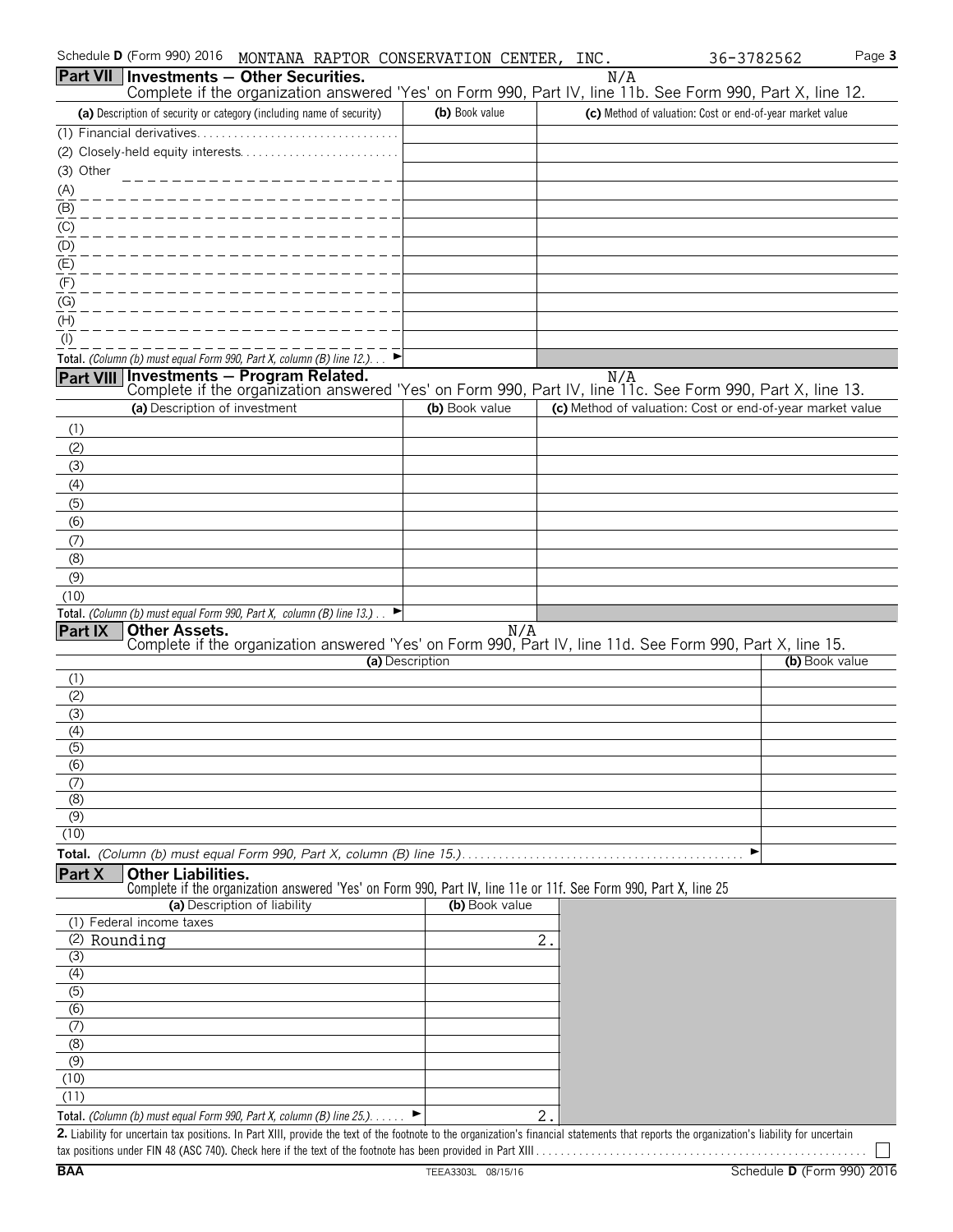| Schedule D (Form 990) 2016 MONTANA RAPTOR CONSERVATION CENTER, INC.                                                                                                                                                            | 36-3782562              | Page 4    |
|--------------------------------------------------------------------------------------------------------------------------------------------------------------------------------------------------------------------------------|-------------------------|-----------|
| Part XI   Reconciliation of Revenue per Audited Financial Statements With Revenue per Return.                                                                                                                                  |                         |           |
| Complete if the organization answered 'Yes' on Form 990, Part IV, line 12a.                                                                                                                                                    |                         |           |
| $\mathbf{1}$                                                                                                                                                                                                                   | $\mathbf{1}$            | 193,310.  |
| Amounts included on line 1 but not on Form 990, Part VIII, line 12:<br>$\mathbf{2}$                                                                                                                                            |                         |           |
| a Net unrealized gains (losses) on investments<br>2al<br>$-8,637.$                                                                                                                                                             |                         |           |
| 2 <sub>b</sub><br><b>b</b> Donated services and use of facilities $\ldots$ $\ldots$ $\ldots$ $\ldots$ $\ldots$ $\ldots$ $\ldots$ $\ldots$<br>2,896.                                                                            |                         |           |
| 2c                                                                                                                                                                                                                             |                         |           |
| c Recoveries of prior year grants<br>d'Other (Describe in Part XIII.) . See Part XIII<br>2d<br>23, 118.                                                                                                                        |                         |           |
|                                                                                                                                                                                                                                | 2e                      | 17,377.   |
| 3.                                                                                                                                                                                                                             | $\mathbf{3}$            | 175, 933. |
| Amounts included on Form 990, Part VIII, line 12, but not on line 1:<br>4                                                                                                                                                      |                         |           |
|                                                                                                                                                                                                                                |                         |           |
| 4 <sub>h</sub>                                                                                                                                                                                                                 |                         |           |
|                                                                                                                                                                                                                                | 4с                      |           |
| 5 Total revenue. Add lines 3 and 4c. (This must equal Form 990, Part I, line 12.)                                                                                                                                              | 5                       | 175,933.  |
| Part XII   Reconciliation of Expenses per Audited Financial Statements With Expenses per Return.                                                                                                                               |                         |           |
| Complete if the organization answered 'Yes' on Form 990, Part IV, line 12a.                                                                                                                                                    |                         |           |
| 1.                                                                                                                                                                                                                             | $\mathbf{1}$            | 184,677.  |
| Amounts included on line 1 but not on Form 990, Part IX, line 25:<br>$\mathbf{2}$                                                                                                                                              |                         |           |
| 2a<br>2,896.                                                                                                                                                                                                                   |                         |           |
| 2 <sub>b</sub>                                                                                                                                                                                                                 |                         |           |
| 2c                                                                                                                                                                                                                             |                         |           |
| 2d<br>23, 118.                                                                                                                                                                                                                 |                         |           |
|                                                                                                                                                                                                                                | 2e                      | 26,014.   |
| 3                                                                                                                                                                                                                              | $\overline{\mathbf{3}}$ | 158,663.  |
| Amounts included on Form 990, Part IX, line 25, but not on line 1:<br>4                                                                                                                                                        |                         |           |
|                                                                                                                                                                                                                                |                         |           |
| 4 <sub>h</sub>                                                                                                                                                                                                                 |                         |           |
|                                                                                                                                                                                                                                | 4с                      |           |
| 5 Total expenses. Add lines 3 and 4c. (This must equal Form 990, Part I, line 18.)                                                                                                                                             | 5                       | 158,663.  |
| Part XIII Supplemental Information.                                                                                                                                                                                            |                         |           |
| Provide the descriptions required for Part II, lines 3, 5, and 9; Part III, lines 1a and 4; Part IV, lines 1b and 2b; Part V, line 2; Part XI, lines 2d and 4b; and Part XII, lines 2d and Part XII, lines 2d and Part XII, li |                         |           |
|                                                                                                                                                                                                                                |                         |           |

#### **Schedule D, Part XI, Line 2d Other Revenue Included In F/S But Not Included On Form 990**

| VOLUNTEER SERVICES<br>Total                                                | 23,118 |
|----------------------------------------------------------------------------|--------|
| Schedule D, Part XII, Line 2d<br>Other Expenses And Losses Per Audited F/S |        |
| VOLUNTEER SERVICES                                                         |        |

**BAA** Schedule **D** (Form 990) 2016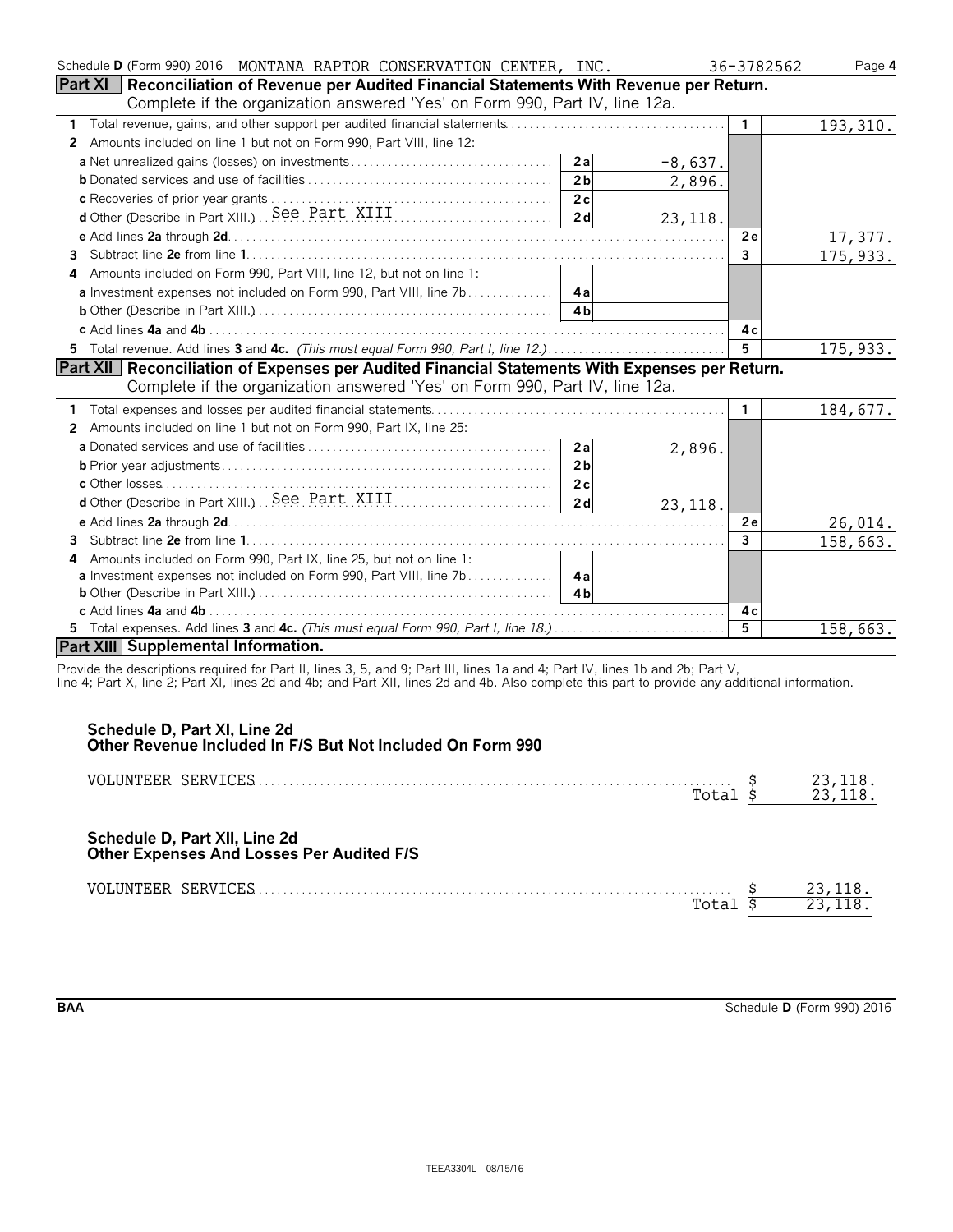|                                                                                                                                                                                                                                |                                                                                                                                         |     |                                                                      | Supplemental Information Regarding Fundraising or Gaming Activities                                                                                                 |  |                                                                              | OMB No. 1545-0047                                       |  |
|--------------------------------------------------------------------------------------------------------------------------------------------------------------------------------------------------------------------------------|-----------------------------------------------------------------------------------------------------------------------------------------|-----|----------------------------------------------------------------------|---------------------------------------------------------------------------------------------------------------------------------------------------------------------|--|------------------------------------------------------------------------------|---------------------------------------------------------|--|
| <b>SCHEDULE G</b><br>(Form 990 or 990-EZ)                                                                                                                                                                                      |                                                                                                                                         |     |                                                                      | Complete if the organization answered 'Yes' on Form 990, Part IV, line 17, 18, or 19, or if the<br>organization entered more than \$15,000 on Form 990-EZ, line 6a. |  |                                                                              | ZU 16                                                   |  |
| Department of the Treasury<br>►<br>Internal Revenue Service                                                                                                                                                                    | Attach to Form 990 or Form 990-EZ.<br>Information about Schedule G (Form 990 or 990-EZ) and its instructions is at www.irs.gov/form990. |     |                                                                      |                                                                                                                                                                     |  |                                                                              |                                                         |  |
| Name of the organization                                                                                                                                                                                                       | <b>Employer identification number</b><br>36-3782562<br>MONTANA RAPTOR CONSERVATION CENTER, INC.                                         |     |                                                                      |                                                                                                                                                                     |  |                                                                              |                                                         |  |
| Fundraising Activities. Complete if the organization answered 'Yes' on Form 990, Part IV, line 17.<br>Part I<br>Form 990-EZ filers are not required to complete this part.                                                     |                                                                                                                                         |     |                                                                      |                                                                                                                                                                     |  |                                                                              |                                                         |  |
| Indicate whether the organization raised funds through any of the following activities. Check all that apply.<br>1                                                                                                             |                                                                                                                                         |     |                                                                      |                                                                                                                                                                     |  |                                                                              |                                                         |  |
| Mail solicitations<br>a<br>Internet and email solicitations<br>b                                                                                                                                                               |                                                                                                                                         |     | e<br>f                                                               | Solicitation of non-government grants<br>Solicitation of government grants                                                                                          |  |                                                                              |                                                         |  |
| Phone solicitations<br>с                                                                                                                                                                                                       |                                                                                                                                         |     | g                                                                    | Special fundraising events                                                                                                                                          |  |                                                                              |                                                         |  |
| In-person solicitations<br>d                                                                                                                                                                                                   |                                                                                                                                         |     |                                                                      |                                                                                                                                                                     |  |                                                                              |                                                         |  |
| 2a Did the organization have a written or oral agreement with any individual (including officers, directors, trustees, or key employees listed in Form 990, Part VII) or entity in connection with professional fundraising se |                                                                                                                                         |     |                                                                      |                                                                                                                                                                     |  |                                                                              | X No<br> Yes                                            |  |
| b If 'Yes,' list the 10 highest paid individuals or entities (fundraisers) pursuant to agreements under which the fundraiser is to be<br>compensated at least \$5,000 by the organization.                                     |                                                                                                                                         |     |                                                                      |                                                                                                                                                                     |  |                                                                              |                                                         |  |
| (i) Name and address of individual<br>or entity (fundraiser)                                                                                                                                                                   | (ii) Activity                                                                                                                           |     | (iii) Did fundraiser<br>have custody or control<br>of contributions? | (iv) Gross receipts<br>from activity                                                                                                                                |  | (v) Amount paid to<br>(or retained by)<br>fundraiser listed in<br>column (i) | (vi) Amount paid to<br>(or retained by)<br>organization |  |
|                                                                                                                                                                                                                                |                                                                                                                                         | Yes | No                                                                   |                                                                                                                                                                     |  |                                                                              |                                                         |  |
| 1                                                                                                                                                                                                                              |                                                                                                                                         |     |                                                                      |                                                                                                                                                                     |  |                                                                              |                                                         |  |
|                                                                                                                                                                                                                                |                                                                                                                                         |     |                                                                      |                                                                                                                                                                     |  |                                                                              |                                                         |  |
| $\overline{2}$                                                                                                                                                                                                                 |                                                                                                                                         |     |                                                                      |                                                                                                                                                                     |  |                                                                              |                                                         |  |
|                                                                                                                                                                                                                                |                                                                                                                                         |     |                                                                      |                                                                                                                                                                     |  |                                                                              |                                                         |  |
| 3                                                                                                                                                                                                                              |                                                                                                                                         |     |                                                                      |                                                                                                                                                                     |  |                                                                              |                                                         |  |
|                                                                                                                                                                                                                                |                                                                                                                                         |     |                                                                      |                                                                                                                                                                     |  |                                                                              |                                                         |  |
| 4                                                                                                                                                                                                                              |                                                                                                                                         |     |                                                                      |                                                                                                                                                                     |  |                                                                              |                                                         |  |
|                                                                                                                                                                                                                                |                                                                                                                                         |     |                                                                      |                                                                                                                                                                     |  |                                                                              |                                                         |  |
| 5                                                                                                                                                                                                                              |                                                                                                                                         |     |                                                                      |                                                                                                                                                                     |  |                                                                              |                                                         |  |
|                                                                                                                                                                                                                                |                                                                                                                                         |     |                                                                      |                                                                                                                                                                     |  |                                                                              |                                                         |  |
| 6                                                                                                                                                                                                                              |                                                                                                                                         |     |                                                                      |                                                                                                                                                                     |  |                                                                              |                                                         |  |
|                                                                                                                                                                                                                                |                                                                                                                                         |     |                                                                      |                                                                                                                                                                     |  |                                                                              |                                                         |  |
| 7                                                                                                                                                                                                                              |                                                                                                                                         |     |                                                                      |                                                                                                                                                                     |  |                                                                              |                                                         |  |
|                                                                                                                                                                                                                                |                                                                                                                                         |     |                                                                      |                                                                                                                                                                     |  |                                                                              |                                                         |  |
| 8                                                                                                                                                                                                                              |                                                                                                                                         |     |                                                                      |                                                                                                                                                                     |  |                                                                              |                                                         |  |
|                                                                                                                                                                                                                                |                                                                                                                                         |     |                                                                      |                                                                                                                                                                     |  |                                                                              |                                                         |  |
| 9                                                                                                                                                                                                                              |                                                                                                                                         |     |                                                                      |                                                                                                                                                                     |  |                                                                              |                                                         |  |
|                                                                                                                                                                                                                                |                                                                                                                                         |     |                                                                      |                                                                                                                                                                     |  |                                                                              |                                                         |  |
| 10                                                                                                                                                                                                                             |                                                                                                                                         |     |                                                                      |                                                                                                                                                                     |  |                                                                              |                                                         |  |
|                                                                                                                                                                                                                                |                                                                                                                                         |     |                                                                      |                                                                                                                                                                     |  |                                                                              |                                                         |  |
| Total. .                                                                                                                                                                                                                       |                                                                                                                                         |     |                                                                      |                                                                                                                                                                     |  |                                                                              | 0.                                                      |  |
| List all states in which the organization is registered or licensed to solicit contributions or has been notified it is exempt from registration<br>or licensing.                                                              |                                                                                                                                         |     |                                                                      |                                                                                                                                                                     |  |                                                                              |                                                         |  |
|                                                                                                                                                                                                                                |                                                                                                                                         |     |                                                                      |                                                                                                                                                                     |  |                                                                              |                                                         |  |
|                                                                                                                                                                                                                                |                                                                                                                                         |     |                                                                      |                                                                                                                                                                     |  |                                                                              |                                                         |  |
|                                                                                                                                                                                                                                |                                                                                                                                         |     |                                                                      |                                                                                                                                                                     |  |                                                                              |                                                         |  |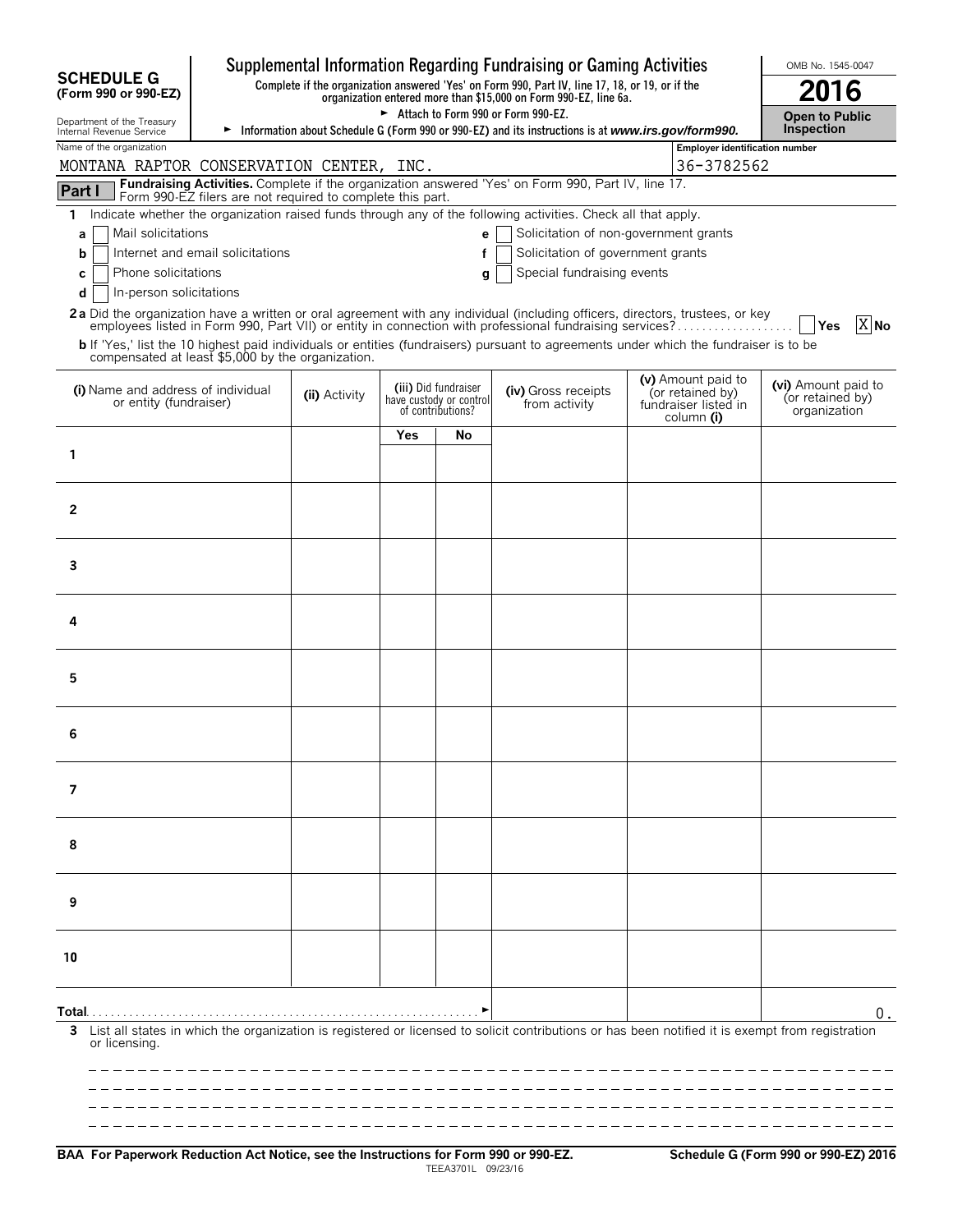Schedule G (Form 990 or 990-EZ) 2016 MONTANA RAPTOR CONSERVATION CENTER, INC. 36-3782562 Page **2** 

**Part II Fundraising Events.** Complete if the organization answered 'Yes' on Form 990, Part IV, line 18, or reported more than \$15,000 of fundraising event contributions and gross income on Form 990-EZ, lines 1 and 6b. List events with gross receipts greater than \$5,000.

|                  |                                                                                                                                   | $\sim$ . The second with group receipts groups than $\phi$ ,000.                                                  |                                               |                                                     |                                            |                                                             |  |  |  |
|------------------|-----------------------------------------------------------------------------------------------------------------------------------|-------------------------------------------------------------------------------------------------------------------|-----------------------------------------------|-----------------------------------------------------|--------------------------------------------|-------------------------------------------------------------|--|--|--|
|                  |                                                                                                                                   |                                                                                                                   | (a) Event $#1$<br>FLIGHT FUND<br>(event type) | (b) Event $#2$<br>MISC FUNDRAISE<br>(event type)    | (c) Other events<br>None<br>(total number) | (d) Total events<br>(add column (a)<br>through column $(c)$ |  |  |  |
| <b>REVENDE</b>   | 1.                                                                                                                                |                                                                                                                   | 17,695.                                       | 8,797.                                              |                                            | 26,492.                                                     |  |  |  |
|                  |                                                                                                                                   |                                                                                                                   | 17,695.                                       | 2,889.                                              |                                            | 20,584.                                                     |  |  |  |
|                  | 3                                                                                                                                 | Gross income (line 1 minus line 2)                                                                                |                                               | 5,908.                                              |                                            | 5,908.                                                      |  |  |  |
|                  | 4                                                                                                                                 | Cash prizes                                                                                                       |                                               |                                                     |                                            |                                                             |  |  |  |
|                  | 5                                                                                                                                 | Noncash prizes                                                                                                    |                                               |                                                     |                                            |                                                             |  |  |  |
| D<br>I           | 6                                                                                                                                 | Rent/facility costs                                                                                               |                                               |                                                     |                                            |                                                             |  |  |  |
| R<br>E<br>C<br>T | 7                                                                                                                                 | Food and beverages                                                                                                |                                               |                                                     |                                            |                                                             |  |  |  |
|                  | 8                                                                                                                                 |                                                                                                                   |                                               |                                                     |                                            |                                                             |  |  |  |
| <b>EXPENSES</b>  | 9                                                                                                                                 |                                                                                                                   | 2,221.                                        | 2,687.                                              |                                            | 4,908.                                                      |  |  |  |
|                  | 10                                                                                                                                |                                                                                                                   |                                               |                                                     |                                            | 4,908.                                                      |  |  |  |
|                  |                                                                                                                                   |                                                                                                                   |                                               |                                                     |                                            | 1,000.                                                      |  |  |  |
|                  |                                                                                                                                   | Part III Gaming. Complete if the organization answered 'Yes' on Form 990, Part IV, line 19, or reported more than |                                               |                                                     |                                            |                                                             |  |  |  |
|                  |                                                                                                                                   | \$15,000 on Form 990-EZ, line 6a.                                                                                 |                                               |                                                     |                                            |                                                             |  |  |  |
| ロマロスロ            |                                                                                                                                   |                                                                                                                   | (a) Bingo                                     | (b) Pull tabs/instant<br>bingo/progressive<br>bingo | (c) Other gaming                           | (d) Total gaming<br>(add column (a)<br>through column $(c)$ |  |  |  |
| Е                | 1.                                                                                                                                | Gross revenue                                                                                                     |                                               |                                                     |                                            |                                                             |  |  |  |
|                  | 2.                                                                                                                                |                                                                                                                   |                                               |                                                     |                                            |                                                             |  |  |  |
|                  | 3                                                                                                                                 | Noncash prizes                                                                                                    |                                               |                                                     |                                            |                                                             |  |  |  |
|                  | 4                                                                                                                                 | Rent/facility costs                                                                                               |                                               |                                                     |                                            |                                                             |  |  |  |
|                  | 5.                                                                                                                                | Other direct expenses                                                                                             |                                               |                                                     |                                            |                                                             |  |  |  |
|                  | 6                                                                                                                                 | Volunteer labor                                                                                                   | %<br>Yes<br>No                                | နွ<br>Yes<br>No                                     | နွ<br><b>Yes</b><br>No                     |                                                             |  |  |  |
|                  | 7                                                                                                                                 |                                                                                                                   |                                               |                                                     |                                            |                                                             |  |  |  |
|                  | 8                                                                                                                                 |                                                                                                                   |                                               |                                                     |                                            |                                                             |  |  |  |
| 9                | Enter the state(s) in which the organization conducts gaming activities:<br>$\overline{Y}$ es<br>No<br><b>b</b> If 'No,' explain: |                                                                                                                   |                                               |                                                     |                                            |                                                             |  |  |  |
|                  |                                                                                                                                   | <b>b</b> If 'Yes,' explain:                                                                                       |                                               |                                                     |                                            | No                                                          |  |  |  |

**BAA** TEEA3702L 09/23/16 **Schedule G (Form 990 or 990-EZ) 2016**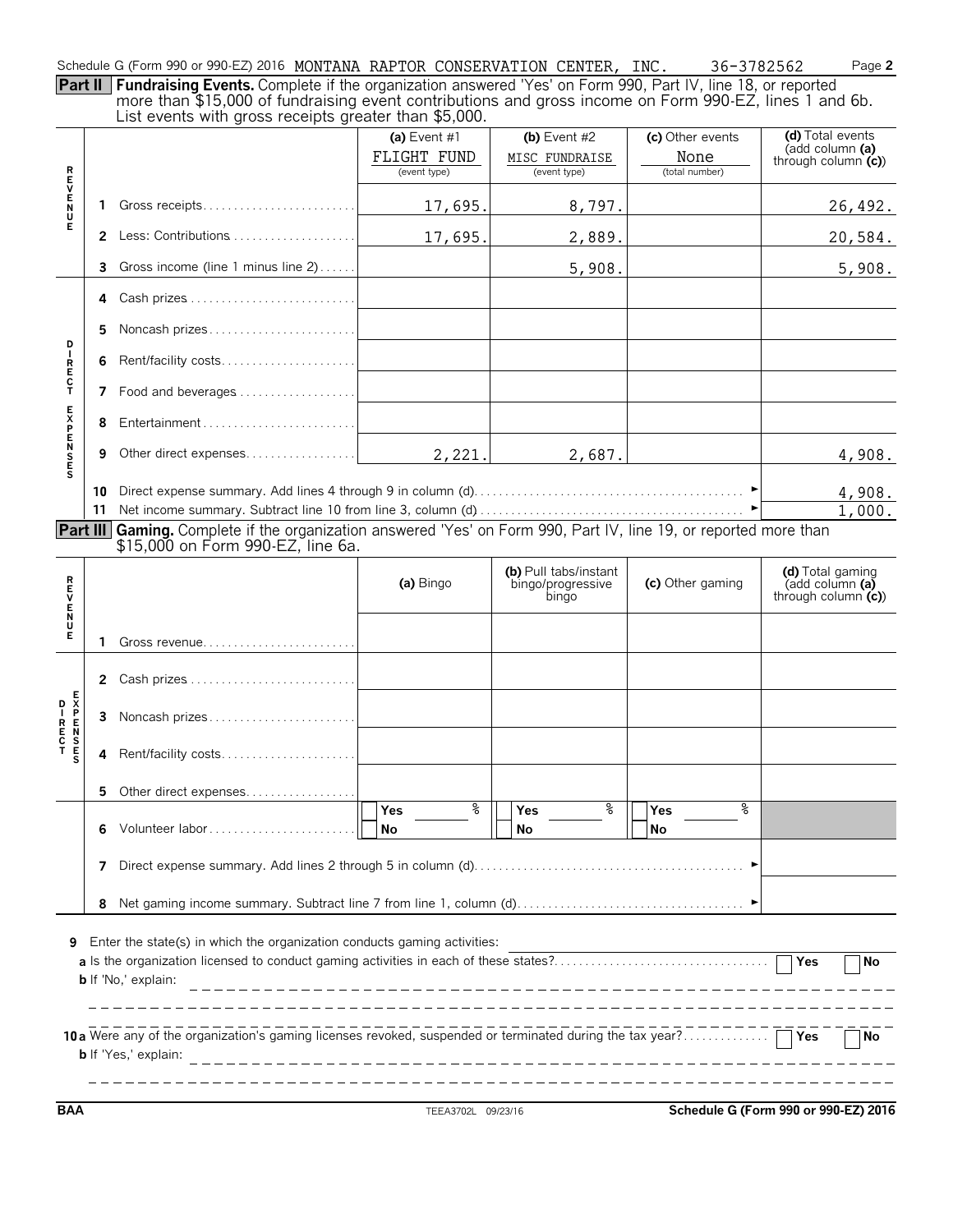|    | Schedule G (Form 990 or 990-EZ) 2016 MONTANA RAPTOR CONSERVATION CENTER, INC.<br>36-3782562                                                                                                                                                                                                                                                                                             | Page 3    |
|----|-----------------------------------------------------------------------------------------------------------------------------------------------------------------------------------------------------------------------------------------------------------------------------------------------------------------------------------------------------------------------------------------|-----------|
|    | Yes                                                                                                                                                                                                                                                                                                                                                                                     | <b>No</b> |
|    | 12 Is the organization a grantor, beneficiary or trustee of a trust, or a member of a partnership or other entity formed to<br>Yes                                                                                                                                                                                                                                                      | <b>No</b> |
|    | <b>13</b> Indicate the percentage of gaming activity conducted in:                                                                                                                                                                                                                                                                                                                      |           |
|    |                                                                                                                                                                                                                                                                                                                                                                                         |           |
|    |                                                                                                                                                                                                                                                                                                                                                                                         | ৡ         |
|    | 14 Enter the name and address of the person who prepares the organization's gaming/special events books and records:                                                                                                                                                                                                                                                                    |           |
|    | Name $\blacktriangleright$                                                                                                                                                                                                                                                                                                                                                              |           |
|    | Address ►                                                                                                                                                                                                                                                                                                                                                                               |           |
|    | <b>15a</b> Does the organization have a contract with a third party from whom the organization receives gaming revenue?<br><b>b</b> If 'Yes,' enter the amount of gaming revenue received by the organization $\rightarrow$ \$<br>and the amount<br>of gaming revenue retained by the third party $\triangleright$ $\uparrow$<br>c If 'Yes,' enter name and address of the third party: | No        |
|    | Name $\blacktriangleright$                                                                                                                                                                                                                                                                                                                                                              |           |
|    | Address ►                                                                                                                                                                                                                                                                                                                                                                               |           |
| 16 | Gaming manager information:                                                                                                                                                                                                                                                                                                                                                             |           |
|    | Name $\blacktriangleright$                                                                                                                                                                                                                                                                                                                                                              |           |
|    | Gaming manager compensation $\triangleright$ \$ __________.                                                                                                                                                                                                                                                                                                                             |           |
|    | Description of services provided ▶<br>_____________________________________                                                                                                                                                                                                                                                                                                             |           |
|    | Director/officer<br>Employee<br>Independent contractor                                                                                                                                                                                                                                                                                                                                  |           |
| 17 | Mandatory distributions                                                                                                                                                                                                                                                                                                                                                                 |           |
|    | a Is the organization required under state law to make charitable distributions from the gaming proceeds to retain the<br>state gaming license?<br>Yes                                                                                                                                                                                                                                  | l No      |
|    | <b>b</b> Enter the amount of distributions required under state law to be distributed to other exempt organizations or spent in the                                                                                                                                                                                                                                                     |           |
|    | organization's own exempt activities during the tax year $\triangleright$ $\sharp$                                                                                                                                                                                                                                                                                                      |           |
|    | <b>Supplemental Information.</b> Provide the explanations required by Part I, line 2b, columns (iii) and (v);<br><b>Part IV</b><br>and Part III, lines 9, 9b, 10b, 15b, 15c, 16, and 17b, as applicable. Also provide any additional<br>information. See instructions                                                                                                                   |           |